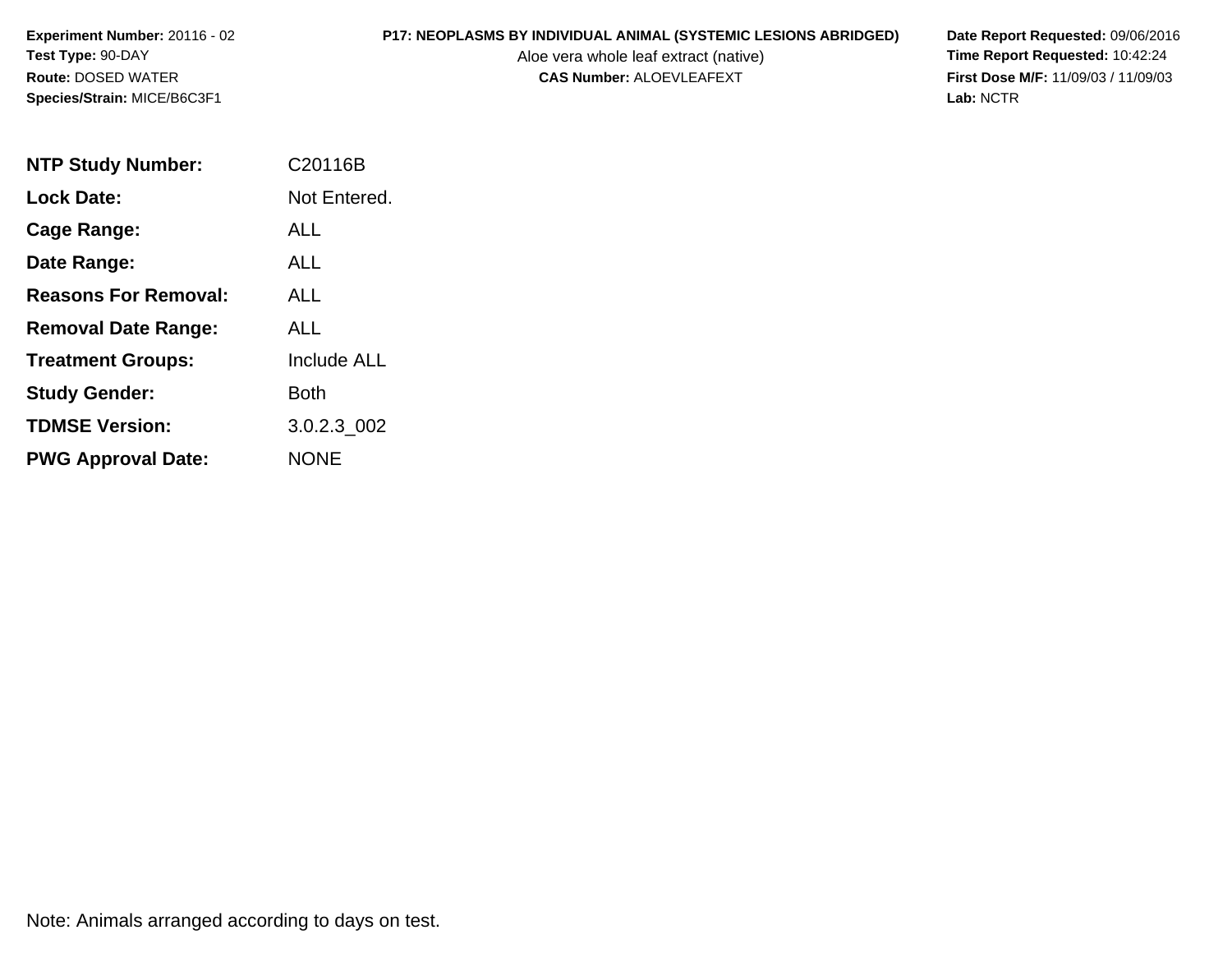I .. Insufficient tissue

Aloe vera whole leaf extract (native)<br>**CAS Number:** ALOEVLEAFEXT

**P17: NEOPLASMS BY INDIVIDUAL ANIMAL (SYSTEMIC LESIONS ABRIDGED)** Date Report Requested: 09/06/2016<br>Aloe vera whole leaf extract (native) **Time Report Requested:** 10:42:24 **First Dose M/F:** 11/09/03 / 11/09/03<br>Lab: NCTR **Lab:** NCTR

| <b>B6C3F1 MICE MALE</b>                                 | DAY ON TEST                                                                     | $\pmb{0}$<br>$\mathbf{1}$<br>$\pmb{0}$                                     | $\pmb{0}$<br>$\mathbf{1}$<br>0                                                  | $\boldsymbol{0}$<br>$\mathbf{1}$<br>0                                 | $\pmb{0}$<br>$\mathbf{1}$<br>$\mathbf 0$                                               | 0<br>$\mathbf{1}$<br>0                                       | $\pmb{0}$<br>$\mathbf{1}$<br>$\mathbf 0$                               | $\mathbf 0$<br>$\mathbf{1}$<br>$\mathbf 0$                   | 0<br>$\mathbf{1}$<br>0                  | $\pmb{0}$<br>$\overline{1}$<br>$\mathbf 0$                               | 0<br>$\mathbf{1}$<br>0                                                        | $\mathbf 0$<br>$\overline{1}$<br>$\mathbf 0$                               | 0<br>1<br>0                                          |                                                                                               |
|---------------------------------------------------------|---------------------------------------------------------------------------------|----------------------------------------------------------------------------|---------------------------------------------------------------------------------|-----------------------------------------------------------------------|----------------------------------------------------------------------------------------|--------------------------------------------------------------|------------------------------------------------------------------------|--------------------------------------------------------------|-----------------------------------------|--------------------------------------------------------------------------|-------------------------------------------------------------------------------|----------------------------------------------------------------------------|------------------------------------------------------|-----------------------------------------------------------------------------------------------|
| <b>CONTROL</b>                                          | <b>ANIMAL ID</b>                                                                | $\pmb{0}$<br>$\pmb{0}$<br>$\overline{0}$<br>1<br>$\ensuremath{\mathsf{3}}$ | $\mathbf 0$<br>0<br>$\begin{smallmatrix}0\\1\end{smallmatrix}$<br>$\frac{3}{2}$ | $\mathbf 0$<br>$\mathbf 0$<br>$\mathbf 0$<br>$\overline{1}$<br>$_3^3$ | $\mathbf 0$<br>$\mathbf 0$<br>$\pmb{0}$<br>$\overline{1}$<br>$\ensuremath{\mathsf{3}}$ | $\mathbf 0$<br>$\mathbf 0$<br>$\pmb{0}$<br>$\mathbf{1}$<br>4 | $\mathbf 0$<br>$\pmb{0}$<br>$\pmb{0}$<br>$\mathbf{1}$<br>$\frac{4}{2}$ | $\mathbf 0$<br>$\mathbf 0$<br>$\pmb{0}$<br>$\mathbf{1}$<br>4 | 0<br>$\Omega$<br>0<br>$\mathbf{1}$<br>4 | $\overline{1}$<br>$\mathbf 0$<br>$\pmb{0}$<br>$\mathbf{1}$<br>$\sqrt{5}$ | $\mathbf{1}$<br>$\mathbf 0$<br>$\mathsf 0$<br>$\overline{1}$<br>$\frac{5}{2}$ | $\mathbf{1}$<br>$\mathbf 0$<br>$\mathbf 0$<br>$\overline{1}$<br>$\sqrt{5}$ | $\mathbf{1}$<br>$\mathbf 0$<br>0<br>$\mathbf 1$<br>5 |                                                                                               |
|                                                         |                                                                                 | $\mathbf{1}$                                                               |                                                                                 |                                                                       | $\overline{4}$                                                                         |                                                              |                                                                        | 3                                                            | $\overline{4}$                          |                                                                          |                                                                               | 3                                                                          | $\overline{4}$                                       | * TOTALS                                                                                      |
| <b>ALIMENTARY SYSTEM</b>                                |                                                                                 |                                                                            |                                                                                 |                                                                       |                                                                                        |                                                              |                                                                        |                                                              |                                         |                                                                          |                                                                               |                                                                            |                                                      |                                                                                               |
| Esophagus                                               |                                                                                 | $\pm$                                                                      | $\div$                                                                          |                                                                       |                                                                                        |                                                              |                                                                        |                                                              |                                         |                                                                          | $\ddot{}$                                                                     | $\ddot{}$                                                                  | $\overline{+}$                                       | 12                                                                                            |
| Gallbladder                                             |                                                                                 |                                                                            |                                                                                 |                                                                       |                                                                                        |                                                              |                                                                        |                                                              |                                         |                                                                          |                                                                               |                                                                            | $\ddot{}$                                            | 12                                                                                            |
| Intestine Large, Cecum                                  |                                                                                 |                                                                            |                                                                                 |                                                                       |                                                                                        |                                                              |                                                                        |                                                              |                                         |                                                                          |                                                                               |                                                                            | $\ddot{}$                                            | 12                                                                                            |
| Intestine Large, Colon                                  |                                                                                 |                                                                            |                                                                                 |                                                                       |                                                                                        |                                                              |                                                                        |                                                              |                                         |                                                                          |                                                                               |                                                                            | $\ddot{}$                                            | 12                                                                                            |
| Intestine Large, Rectum                                 |                                                                                 | $+$                                                                        |                                                                                 |                                                                       |                                                                                        |                                                              |                                                                        |                                                              |                                         |                                                                          |                                                                               |                                                                            | $\overline{+}$                                       | 12                                                                                            |
| Intestine Small, Duodenum                               |                                                                                 |                                                                            |                                                                                 |                                                                       |                                                                                        |                                                              |                                                                        |                                                              |                                         |                                                                          | $\ddot{}$                                                                     | $\ddot{}$                                                                  | $\ddot{}$                                            | 12                                                                                            |
| Intestine Small, Ileum                                  |                                                                                 |                                                                            |                                                                                 |                                                                       |                                                                                        |                                                              |                                                                        |                                                              |                                         |                                                                          |                                                                               |                                                                            | $\ddot{}$                                            | 12                                                                                            |
| Intestine Small, Jejunum                                |                                                                                 |                                                                            |                                                                                 |                                                                       |                                                                                        |                                                              |                                                                        |                                                              |                                         |                                                                          |                                                                               |                                                                            | $\ddot{}$                                            | 12                                                                                            |
| Liver                                                   |                                                                                 |                                                                            |                                                                                 |                                                                       |                                                                                        |                                                              |                                                                        |                                                              |                                         |                                                                          |                                                                               |                                                                            | $\ddot{}$                                            | 12                                                                                            |
| Pancreas                                                |                                                                                 | $+$                                                                        |                                                                                 |                                                                       |                                                                                        |                                                              |                                                                        |                                                              |                                         |                                                                          |                                                                               |                                                                            | $\ddot{}$                                            | 12                                                                                            |
| Salivary Glands                                         |                                                                                 |                                                                            |                                                                                 |                                                                       |                                                                                        |                                                              |                                                                        |                                                              |                                         |                                                                          |                                                                               | $\ddot{}$                                                                  | $\ddot{}$                                            | 12                                                                                            |
| Stomach, Forestomach                                    |                                                                                 |                                                                            |                                                                                 |                                                                       |                                                                                        |                                                              |                                                                        |                                                              |                                         |                                                                          |                                                                               |                                                                            | $\div$                                               | 12                                                                                            |
| Stomach, Glandular                                      |                                                                                 | $+$                                                                        |                                                                                 |                                                                       |                                                                                        |                                                              |                                                                        |                                                              |                                         |                                                                          |                                                                               | $\ddot{}$                                                                  | $\ddot{}$                                            | 12                                                                                            |
| <b>CARDIOVASCULAR SYSTEM</b>                            |                                                                                 |                                                                            |                                                                                 |                                                                       |                                                                                        |                                                              |                                                                        |                                                              |                                         |                                                                          |                                                                               |                                                                            |                                                      |                                                                                               |
| <b>Blood Vessel</b>                                     |                                                                                 | $\pm$                                                                      |                                                                                 |                                                                       |                                                                                        |                                                              |                                                                        |                                                              |                                         |                                                                          | $\ddot{}$                                                                     |                                                                            | $\pm$                                                | 12                                                                                            |
| Heart                                                   |                                                                                 |                                                                            |                                                                                 |                                                                       |                                                                                        |                                                              |                                                                        |                                                              |                                         |                                                                          | $\pm$                                                                         | $\ddot{}$                                                                  | $+$                                                  | 12                                                                                            |
| +  Tissue examined microscopically<br>X  Lesion present | *  Total animals with tissue examined microscopically; Total animals with tumor |                                                                            |                                                                                 |                                                                       |                                                                                        |                                                              |                                                                        |                                                              |                                         |                                                                          |                                                                               |                                                                            |                                                      | M  Missing tissue<br>A  Autolysis precludes evaluation<br>BLANK  Not examined microscopically |

Page 2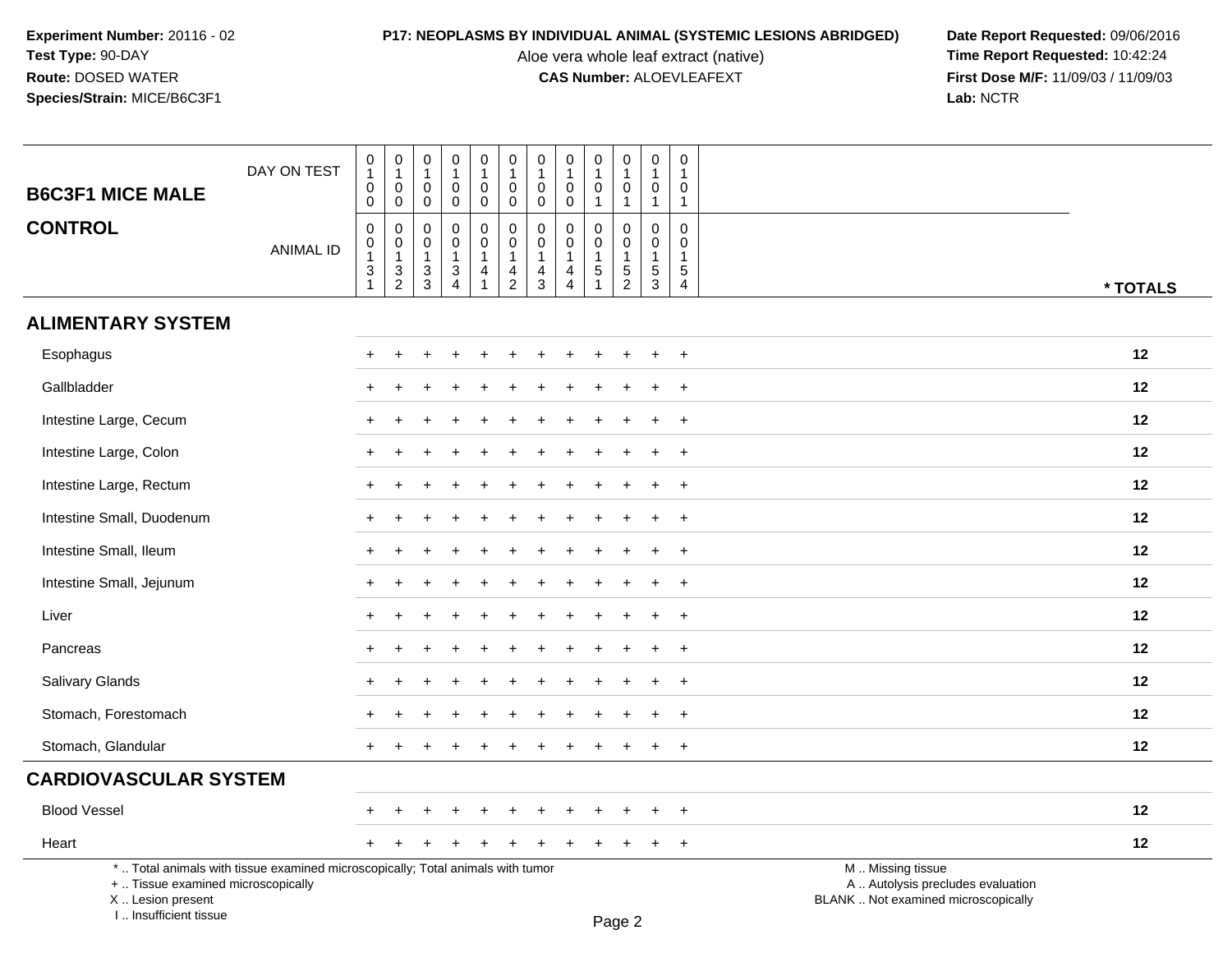Aloe vera whole leaf extract (native)<br>**CAS Number:** ALOEVLEAFEXT

| <b>B6C3F1 MICE MALE</b>                                                                                                                                             | DAY ON TEST      | 0<br>$\mathbf{1}$<br>$\mathbf 0$<br>0                                                 | 0<br>$\mathbf{1}$<br>0<br>$\mathbf 0$                             | $\boldsymbol{0}$<br>$\mathbf{1}$<br>$\mathbf 0$<br>$\mathbf 0$ | $\overline{0}$<br>$\mathbf{1}$<br>0<br>$\pmb{0}$                                        | 0<br>$\mathbf{1}$<br>$\pmb{0}$<br>$\mathsf{O}\xspace$                        | 0<br>$\overline{1}$<br>$\mathbf 0$<br>$\mathbf 0$         | 0<br>$\mathbf{1}$<br>$\mathbf 0$<br>0        | 0<br>$\mathbf{1}$<br>0<br>$\mathbf 0$                                       | 0<br>$\mathbf{1}$<br>$\mathbf 0$<br>$\mathbf{1}$      | 0<br>$\mathbf{1}$<br>$\pmb{0}$<br>$\mathbf{1}$    | 0<br>$\mathbf{1}$<br>$\pmb{0}$<br>$\overline{1}$            | 0<br>$\mathbf{1}$<br>$\Omega$<br>$\mathbf{1}$                    |                                                                                               |  |
|---------------------------------------------------------------------------------------------------------------------------------------------------------------------|------------------|---------------------------------------------------------------------------------------|-------------------------------------------------------------------|----------------------------------------------------------------|-----------------------------------------------------------------------------------------|------------------------------------------------------------------------------|-----------------------------------------------------------|----------------------------------------------|-----------------------------------------------------------------------------|-------------------------------------------------------|---------------------------------------------------|-------------------------------------------------------------|------------------------------------------------------------------|-----------------------------------------------------------------------------------------------|--|
| <b>CONTROL</b>                                                                                                                                                      | <b>ANIMAL ID</b> | $\pmb{0}$<br>$\mathbf 0$<br>$\mathbf{1}$<br>$\ensuremath{\mathsf{3}}$<br>$\mathbf{1}$ | $\pmb{0}$<br>$\mathsf{O}\xspace$<br>$\mathbf{1}$<br>$\frac{3}{2}$ | $\mathbf 0$<br>0<br>$\overline{1}$<br>$\frac{3}{3}$            | $\pmb{0}$<br>$\mathbf 0$<br>$\mathbf{1}$<br>$\ensuremath{\mathsf{3}}$<br>$\overline{4}$ | $\pmb{0}$<br>$\mathbf 0$<br>$\mathbf{1}$<br>$\overline{a}$<br>$\overline{1}$ | $\pmb{0}$<br>$\mathbf 0$<br>$\mathbf{1}$<br>$\frac{4}{2}$ | $\mathbf 0$<br>0<br>1<br>$\overline{4}$<br>3 | $\Omega$<br>$\mathbf 0$<br>$\mathbf{1}$<br>$\overline{4}$<br>$\overline{4}$ | $\Omega$<br>$\mathbf 0$<br>$\mathbf{1}$<br>$\sqrt{5}$ | $\mathbf 0$<br>0<br>$\mathbf{1}$<br>$\frac{5}{2}$ | $\pmb{0}$<br>$\mathbf 0$<br>$\overline{1}$<br>$\frac{5}{3}$ | $\mathbf 0$<br>$\Omega$<br>$\overline{1}$<br>5<br>$\overline{4}$ | * TOTALS                                                                                      |  |
| <b>ENDOCRINE SYSTEM</b>                                                                                                                                             |                  |                                                                                       |                                                                   |                                                                |                                                                                         |                                                                              |                                                           |                                              |                                                                             |                                                       |                                                   |                                                             |                                                                  |                                                                                               |  |
| <b>Adrenal Cortex</b>                                                                                                                                               |                  |                                                                                       |                                                                   |                                                                |                                                                                         |                                                                              |                                                           |                                              |                                                                             |                                                       |                                                   |                                                             | $\ddot{}$                                                        | 12                                                                                            |  |
| Adrenal Medulla                                                                                                                                                     |                  |                                                                                       |                                                                   |                                                                |                                                                                         |                                                                              | M                                                         |                                              |                                                                             |                                                       |                                                   |                                                             | $\ddot{}$                                                        | 11                                                                                            |  |
| Islets, Pancreatic                                                                                                                                                  |                  |                                                                                       |                                                                   |                                                                |                                                                                         |                                                                              |                                                           |                                              |                                                                             |                                                       |                                                   |                                                             | $\overline{+}$                                                   | 12                                                                                            |  |
| Parathyroid Gland                                                                                                                                                   |                  | $+$                                                                                   | м                                                                 |                                                                |                                                                                         |                                                                              |                                                           |                                              | м                                                                           | $\div$                                                | $\ddot{}$                                         | $\ddot{}$                                                   | $+$                                                              | 10                                                                                            |  |
| <b>Pituitary Gland</b>                                                                                                                                              |                  |                                                                                       |                                                                   |                                                                |                                                                                         |                                                                              |                                                           |                                              |                                                                             |                                                       |                                                   | $\ddot{}$                                                   | $\ddot{}$                                                        | 12                                                                                            |  |
| <b>Thyroid Gland</b>                                                                                                                                                |                  |                                                                                       |                                                                   |                                                                |                                                                                         |                                                                              |                                                           |                                              |                                                                             |                                                       | $\pm$                                             | $\overline{+}$                                              | $+$                                                              | 12                                                                                            |  |
| <b>GENERAL BODY SYSTEM</b>                                                                                                                                          |                  |                                                                                       |                                                                   |                                                                |                                                                                         |                                                                              |                                                           |                                              |                                                                             |                                                       |                                                   |                                                             |                                                                  |                                                                                               |  |
| <b>NONE</b>                                                                                                                                                         |                  |                                                                                       |                                                                   |                                                                |                                                                                         |                                                                              |                                                           |                                              |                                                                             |                                                       |                                                   |                                                             |                                                                  |                                                                                               |  |
| <b>GENITAL SYSTEM</b>                                                                                                                                               |                  |                                                                                       |                                                                   |                                                                |                                                                                         |                                                                              |                                                           |                                              |                                                                             |                                                       |                                                   |                                                             |                                                                  |                                                                                               |  |
| Epididymis                                                                                                                                                          |                  |                                                                                       |                                                                   |                                                                |                                                                                         |                                                                              |                                                           |                                              |                                                                             |                                                       |                                                   |                                                             | $\ddot{}$                                                        | 12                                                                                            |  |
| <b>Preputial Gland</b>                                                                                                                                              |                  |                                                                                       |                                                                   |                                                                |                                                                                         |                                                                              |                                                           |                                              |                                                                             |                                                       |                                                   |                                                             | $\ddot{}$                                                        | 12                                                                                            |  |
| Prostate                                                                                                                                                            |                  |                                                                                       |                                                                   |                                                                |                                                                                         |                                                                              |                                                           |                                              |                                                                             |                                                       |                                                   |                                                             | $\div$                                                           | 12                                                                                            |  |
| Seminal Vesicle                                                                                                                                                     |                  |                                                                                       |                                                                   |                                                                |                                                                                         |                                                                              |                                                           |                                              |                                                                             |                                                       |                                                   |                                                             | $+$                                                              | 12                                                                                            |  |
| <b>Testes</b>                                                                                                                                                       |                  | $+$                                                                                   |                                                                   |                                                                |                                                                                         |                                                                              |                                                           |                                              |                                                                             |                                                       | $\ddot{}$                                         | $\pm$                                                       | $+$                                                              | 12                                                                                            |  |
| <b>HEMATOPOIETIC SYSTEM</b>                                                                                                                                         |                  |                                                                                       |                                                                   |                                                                |                                                                                         |                                                                              |                                                           |                                              |                                                                             |                                                       |                                                   |                                                             |                                                                  |                                                                                               |  |
| <b>Bone Marrow</b>                                                                                                                                                  |                  |                                                                                       |                                                                   |                                                                |                                                                                         |                                                                              |                                                           |                                              |                                                                             |                                                       |                                                   |                                                             | $+$                                                              | 12                                                                                            |  |
| *  Total animals with tissue examined microscopically; Total animals with tumor<br>+  Tissue examined microscopically<br>X  Lesion present<br>I Insufficient tissue |                  |                                                                                       |                                                                   |                                                                |                                                                                         |                                                                              |                                                           |                                              |                                                                             |                                                       | Page 3                                            |                                                             |                                                                  | M  Missing tissue<br>A  Autolysis precludes evaluation<br>BLANK  Not examined microscopically |  |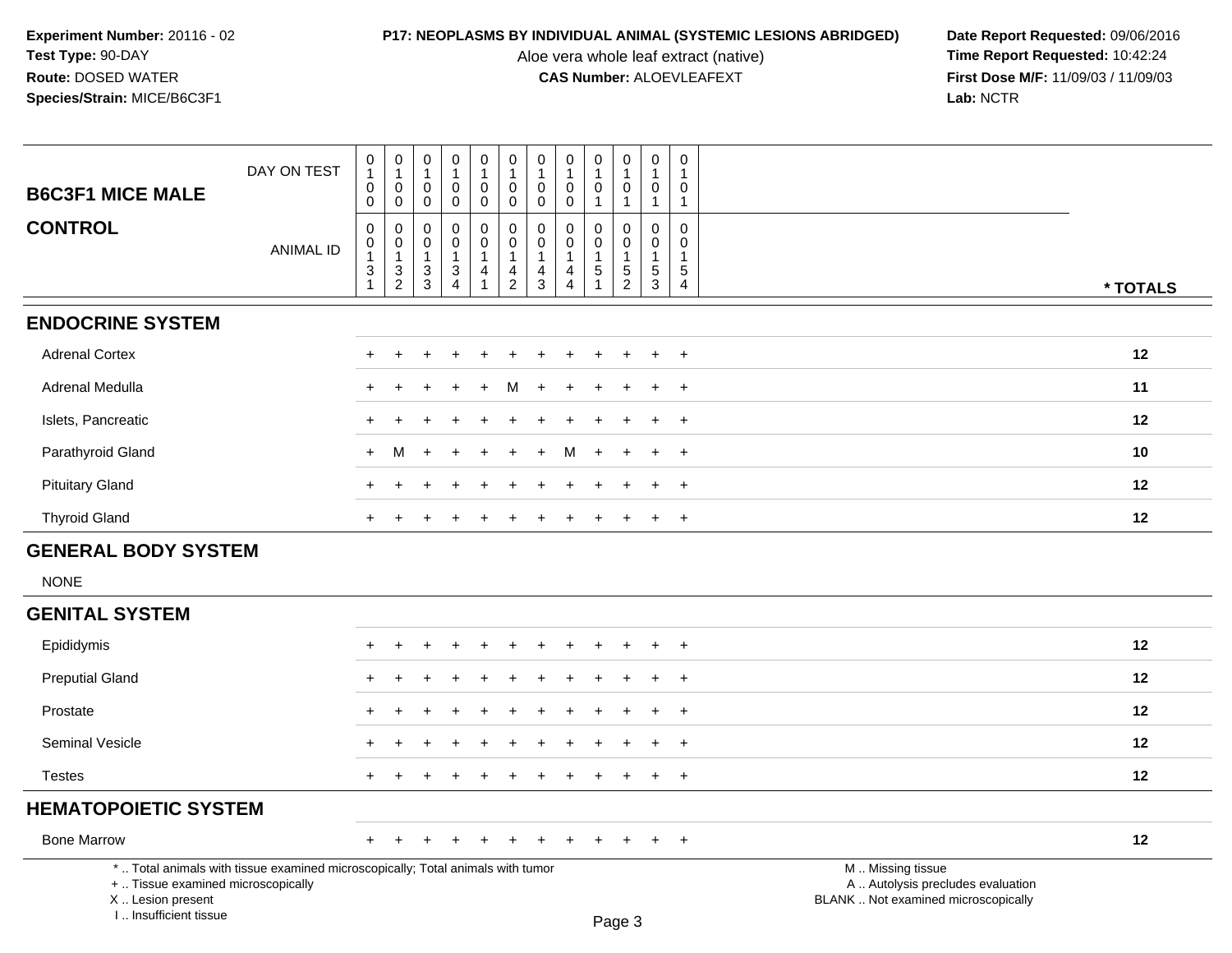Aloe vera whole leaf extract (native)<br>**CAS Number:** ALOEVLEAFEXT

**P17: NEOPLASMS BY INDIVIDUAL ANIMAL (SYSTEMIC LESIONS ABRIDGED)** Date Report Requested: 09/06/2016<br>Aloe vera whole leaf extract (native) **Time Report Requested:** 10:42:24 **First Dose M/F:** 11/09/03 / 11/09/03<br>Lab: NCTR **Lab:** NCTR

| <b>B6C3F1 MICE MALE</b>            | DAY ON TEST                                                                     | $\begin{smallmatrix}0\\1\end{smallmatrix}$<br>$\mathbf 0$                                                 | $\pmb{0}$<br>$\mathbf{1}$<br>$\boldsymbol{0}$                                                          | $\begin{smallmatrix}0\\1\end{smallmatrix}$<br>$\mathbf 0$                                   | $\pmb{0}$<br>$\mathbf{1}$<br>$\pmb{0}$                                                       | $\pmb{0}$<br>$\mathbf{1}$<br>$\mathbf 0$                                                    | $\begin{smallmatrix} 0\\ 1 \end{smallmatrix}$<br>$\mathbf 0$     | 0<br>$\mathbf{1}$<br>$\mathbf 0$                          | $\begin{smallmatrix}0\\1\end{smallmatrix}$<br>$\pmb{0}$                                              | $\pmb{0}$<br>$\mathbf{1}$<br>$\mathbf 0$                                      | $\pmb{0}$<br>$\mathbf{1}$<br>$\mathbf 0$                          | $\pmb{0}$<br>$\mathbf{1}$<br>$\mathbf 0$                                      | 0<br>$\overline{1}$<br>$\mathbf{0}$                              |                                                        |
|------------------------------------|---------------------------------------------------------------------------------|-----------------------------------------------------------------------------------------------------------|--------------------------------------------------------------------------------------------------------|---------------------------------------------------------------------------------------------|----------------------------------------------------------------------------------------------|---------------------------------------------------------------------------------------------|------------------------------------------------------------------|-----------------------------------------------------------|------------------------------------------------------------------------------------------------------|-------------------------------------------------------------------------------|-------------------------------------------------------------------|-------------------------------------------------------------------------------|------------------------------------------------------------------|--------------------------------------------------------|
| <b>CONTROL</b>                     | <b>ANIMAL ID</b>                                                                | $\mathbf 0$<br>$\boldsymbol{0}$<br>$\pmb{0}$<br>$\mathbf{1}$<br>$\ensuremath{\mathsf{3}}$<br>$\mathbf{1}$ | $\mathbf 0$<br>0<br>$\mathsf{O}\xspace$<br>$\mathbf{1}$<br>$\ensuremath{\mathsf{3}}$<br>$\overline{2}$ | $\mathsf{O}\xspace$<br>0<br>$\mathbf 0$<br>$\overline{1}$<br>$\ensuremath{\mathsf{3}}$<br>3 | $\pmb{0}$<br>0<br>$\mathbf 0$<br>$\mathbf{1}$<br>$\ensuremath{\mathsf{3}}$<br>$\overline{4}$ | $\mathsf{O}\xspace$<br>0<br>$\mathbf 0$<br>$\mathbf{1}$<br>$\overline{4}$<br>$\overline{1}$ | $\mathbf 0$<br>0<br>$\mathbf 0$<br>$\mathbf{1}$<br>$\frac{4}{2}$ | $\mathbf 0$<br>0<br>$\mathbf 0$<br>$\mathbf{1}$<br>4<br>3 | $\pmb{0}$<br>$\mathbf 0$<br>$\mathbf 0$<br>$\mathbf{1}$<br>$\overline{\mathbf{4}}$<br>$\overline{4}$ | $\mathbf{1}$<br>0<br>$\mathbf 0$<br>$\mathbf{1}$<br>5<br>$\blacktriangleleft$ | $\mathbf{1}$<br>0<br>$\mathbf 0$<br>$\mathbf{1}$<br>$\frac{5}{2}$ | $\mathbf{1}$<br>$\mathbf 0$<br>$\mathbf 0$<br>$\overline{1}$<br>$\frac{5}{3}$ | $\mathbf{1}$<br>$\Omega$<br>$\Omega$<br>$\overline{1}$<br>5<br>4 | * TOTALS                                               |
|                                    |                                                                                 |                                                                                                           |                                                                                                        |                                                                                             |                                                                                              |                                                                                             |                                                                  |                                                           |                                                                                                      |                                                                               |                                                                   |                                                                               |                                                                  |                                                        |
| Lymph Node, Mandibular             |                                                                                 | ÷                                                                                                         |                                                                                                        |                                                                                             |                                                                                              |                                                                                             |                                                                  |                                                           |                                                                                                      |                                                                               |                                                                   | ÷                                                                             | $+$                                                              | 12                                                     |
| Lymph Node, Mesenteric             |                                                                                 |                                                                                                           |                                                                                                        |                                                                                             |                                                                                              |                                                                                             |                                                                  |                                                           |                                                                                                      |                                                                               |                                                                   |                                                                               | $\ddot{}$                                                        | 12                                                     |
| Spleen                             |                                                                                 | $+$                                                                                                       |                                                                                                        |                                                                                             |                                                                                              |                                                                                             |                                                                  |                                                           |                                                                                                      |                                                                               |                                                                   |                                                                               | $\ddot{}$                                                        | 12                                                     |
| Thymus                             |                                                                                 | $+$                                                                                                       |                                                                                                        |                                                                                             |                                                                                              |                                                                                             |                                                                  |                                                           |                                                                                                      | $\ddot{}$                                                                     | $\ddot{}$                                                         | $\pm$                                                                         | $+$                                                              | 12                                                     |
| <b>INTEGUMENTARY SYSTEM</b>        |                                                                                 |                                                                                                           |                                                                                                        |                                                                                             |                                                                                              |                                                                                             |                                                                  |                                                           |                                                                                                      |                                                                               |                                                                   |                                                                               |                                                                  |                                                        |
| Mammary Gland                      |                                                                                 | M                                                                                                         | M                                                                                                      | м                                                                                           | М                                                                                            | M                                                                                           | M                                                                | M                                                         | M                                                                                                    | M                                                                             | M                                                                 |                                                                               | M M                                                              | $\mathbf 0$                                            |
| Skin                               |                                                                                 | $+$                                                                                                       |                                                                                                        |                                                                                             |                                                                                              |                                                                                             |                                                                  |                                                           |                                                                                                      | $\pm$                                                                         | $\ddot{}$                                                         | $+$                                                                           | $+$                                                              | 12                                                     |
| <b>MUSCULOSKELETAL SYSTEM</b>      |                                                                                 |                                                                                                           |                                                                                                        |                                                                                             |                                                                                              |                                                                                             |                                                                  |                                                           |                                                                                                      |                                                                               |                                                                   |                                                                               |                                                                  |                                                        |
| Bone, Femur                        |                                                                                 | $+$                                                                                                       | $\ddot{}$                                                                                              | $\ddot{}$                                                                                   | $\div$                                                                                       | $\ddot{}$                                                                                   | $\ddot{}$                                                        | $\ddot{}$                                                 | $\ddot{}$                                                                                            | $+$                                                                           | $\ddot{}$                                                         | $+$                                                                           | $+$                                                              | 12                                                     |
| <b>NERVOUS SYSTEM</b>              |                                                                                 |                                                                                                           |                                                                                                        |                                                                                             |                                                                                              |                                                                                             |                                                                  |                                                           |                                                                                                      |                                                                               |                                                                   |                                                                               |                                                                  |                                                        |
| Brain, Brain Stem                  |                                                                                 |                                                                                                           |                                                                                                        |                                                                                             |                                                                                              |                                                                                             |                                                                  |                                                           |                                                                                                      |                                                                               |                                                                   |                                                                               |                                                                  | 12                                                     |
| Brain, Cerebellum                  |                                                                                 |                                                                                                           |                                                                                                        |                                                                                             |                                                                                              |                                                                                             |                                                                  |                                                           |                                                                                                      |                                                                               |                                                                   |                                                                               | $\ddot{}$                                                        | 12                                                     |
| Brain, Cerebrum                    |                                                                                 | $+$                                                                                                       | $\div$                                                                                                 |                                                                                             |                                                                                              |                                                                                             |                                                                  |                                                           |                                                                                                      | $\div$                                                                        | $\ddot{}$                                                         | $\pm$                                                                         | $+$                                                              | 12                                                     |
| <b>RESPIRATORY SYSTEM</b>          |                                                                                 |                                                                                                           |                                                                                                        |                                                                                             |                                                                                              |                                                                                             |                                                                  |                                                           |                                                                                                      |                                                                               |                                                                   |                                                                               |                                                                  |                                                        |
| Lung                               |                                                                                 |                                                                                                           |                                                                                                        |                                                                                             |                                                                                              |                                                                                             |                                                                  |                                                           |                                                                                                      |                                                                               |                                                                   |                                                                               | $+$                                                              | 12                                                     |
| Nose                               |                                                                                 |                                                                                                           |                                                                                                        |                                                                                             |                                                                                              |                                                                                             |                                                                  |                                                           |                                                                                                      |                                                                               |                                                                   |                                                                               | $\ddot{}$                                                        | 12                                                     |
| Trachea                            |                                                                                 |                                                                                                           |                                                                                                        |                                                                                             |                                                                                              |                                                                                             |                                                                  |                                                           |                                                                                                      |                                                                               |                                                                   |                                                                               | $+$                                                              | 12                                                     |
| +  Tissue examined microscopically | *  Total animals with tissue examined microscopically; Total animals with tumor |                                                                                                           |                                                                                                        |                                                                                             |                                                                                              |                                                                                             |                                                                  |                                                           |                                                                                                      |                                                                               |                                                                   |                                                                               |                                                                  | M  Missing tissue<br>A  Autolysis precludes evaluation |

+ .. Tissue examined microscopically

 Lesion present BLANK .. Not examined microscopicallyX .. Lesion present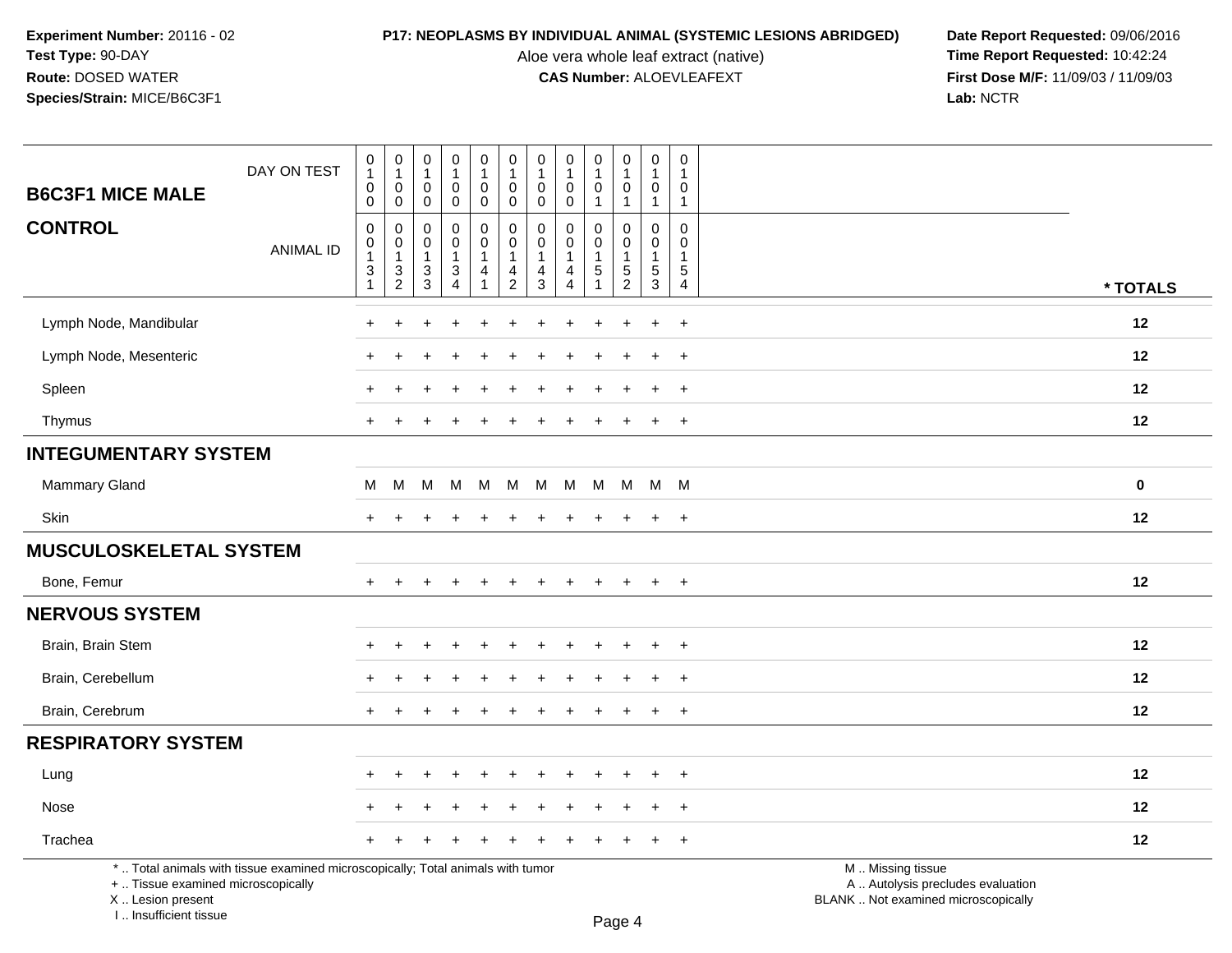Aloe vera whole leaf extract (native)<br>**CAS Number:** ALOEVLEAFEXT

**P17: NEOPLASMS BY INDIVIDUAL ANIMAL (SYSTEMIC LESIONS ABRIDGED)** Date Report Requested: 09/06/2016<br>Aloe vera whole leaf extract (native) **Time Report Requested:** 10:42:24 **First Dose M/F:** 11/09/03 / 11/09/03<br>Lab: NCTR **Lab:** NCTR

| <b>B6C3F1 MICE MALE</b>      | DAY ON TEST | $\mathbf 0$<br>$\overline{A}$<br>$\pmb{0}$<br>$\mathbf 0$ | $\begin{smallmatrix}0\\1\end{smallmatrix}$<br>0<br>0                 | $\mathbf 0$<br>$\overline{1}$<br>$\mathbf 0$<br>$\Omega$ | $\overline{0}$<br>$\pmb{0}$<br>$\Omega$ | $\mathbf 0$<br>$\overline{A}$<br>0 | $\pmb{0}$<br>$\overline{A}$<br>$\mathbf 0$<br>$\mathbf 0$  | 0                | $\boldsymbol{0}$<br>$\overline{1}$<br>$\mathbf 0$<br>$\Omega$ | $\begin{smallmatrix}0\\1\end{smallmatrix}$<br>$\pmb{0}$ | $\pmb{0}$<br>$\overline{1}$<br>$\mathbf 0$ | $\,0\,$<br>0               | $\pmb{0}$<br>$\overline{\mathbf{1}}$<br>$\mathbf 0$ |          |  |
|------------------------------|-------------|-----------------------------------------------------------|----------------------------------------------------------------------|----------------------------------------------------------|-----------------------------------------|------------------------------------|------------------------------------------------------------|------------------|---------------------------------------------------------------|---------------------------------------------------------|--------------------------------------------|----------------------------|-----------------------------------------------------|----------|--|
| <b>CONTROL</b>               | ANIMAL ID   | 0<br>$\pmb{0}$<br>$\sqrt{3}$                              | 0<br>$\mathbf 0$<br>$\overline{A}$<br>$\mathbf{3}$<br>$\overline{c}$ | 0<br>$\pmb{0}$<br>3<br>3                                 | $\mathbf 0$<br>$\overline{0}$<br>3<br>4 | 0<br>$\mathsf 0$                   | $\begin{matrix} 0 \\ 0 \end{matrix}$<br>4<br>$\mathcal{P}$ | $\mathbf 0$<br>3 | 0<br>$\overline{0}$<br>4<br>4                                 | $_{0}^{0}$<br>1<br>5                                    | 0<br>$\mathbf 0$<br>5<br>2                 | 0<br>$\mathbf 0$<br>5<br>3 | 0<br>$\mathbf 0$<br>5<br>4                          | * TOTALS |  |
| <b>SPECIAL SENSES SYSTEM</b> |             |                                                           |                                                                      |                                                          |                                         |                                    |                                                            |                  |                                                               |                                                         |                                            |                            |                                                     |          |  |
| Eye                          |             |                                                           |                                                                      |                                                          |                                         |                                    |                                                            |                  |                                                               |                                                         |                                            |                            | $\ddot{}$                                           | 12       |  |
| Harderian Gland              |             | $+$                                                       |                                                                      |                                                          |                                         |                                    |                                                            |                  |                                                               | $\ddot{}$                                               |                                            | $+$                        | $+$                                                 | 12       |  |
| <b>URINARY SYSTEM</b>        |             |                                                           |                                                                      |                                                          |                                         |                                    |                                                            |                  |                                                               |                                                         |                                            |                            |                                                     |          |  |
| Kidney                       |             |                                                           |                                                                      |                                                          |                                         |                                    |                                                            |                  |                                                               |                                                         |                                            |                            | $+$                                                 | 12       |  |
| <b>Urinary Bladder</b>       |             |                                                           |                                                                      |                                                          |                                         |                                    |                                                            |                  |                                                               | $+$                                                     |                                            | $+$                        | $+$                                                 | 12       |  |
| <b>SYSTEMIC LESIONS</b>      |             |                                                           |                                                                      |                                                          |                                         |                                    |                                                            |                  |                                                               |                                                         |                                            |                            |                                                     |          |  |
| Multiple Organ               |             |                                                           |                                                                      |                                                          |                                         |                                    |                                                            |                  |                                                               |                                                         |                                            | $+$                        | $\ddot{}$                                           | 12       |  |

\* .. Total animals with tissue examined microscopically; Total animals with tumor

+ .. Tissue examined microscopically

X .. Lesion present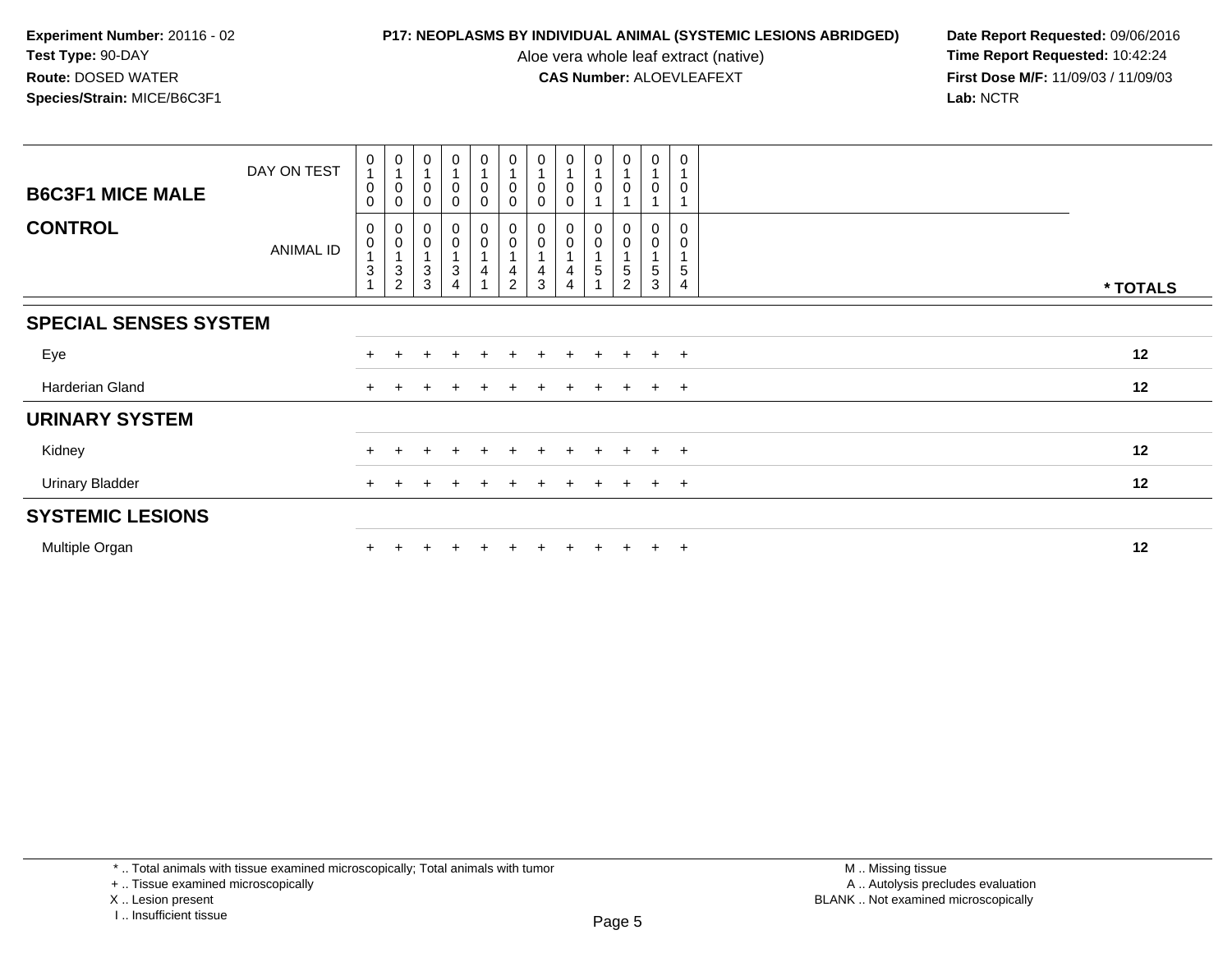Aloe vera whole leaf extract (native)<br>**CAS Number:** ALOEVLEAFEXT

| <b>B6C3F1 MICE MALE</b>                                                           | DAY ON TEST                                                                     | 0<br>$\mathbf{1}$<br>$\pmb{0}$<br>0                            | $\mathbf 0$<br>$\mathbf{1}$<br>$\mathbf 0$<br>$\mathbf 0$               | 0<br>$\mathbf{1}$<br>0<br>0                | 0<br>$\mathbf{1}$<br>$\pmb{0}$<br>0                                       | 0<br>$\mathbf{1}$<br>$\mathsf 0$<br>0                                         | $\pmb{0}$<br>$\mathbf{1}$<br>$\mathsf{O}\xspace$<br>$\boldsymbol{0}$ | $\mathbf 0$<br>$\overline{1}$<br>$\mathbf 0$<br>$\mathbf 0$ | 0<br>$\overline{1}$<br>$\mathbf 0$<br>$\mathbf 0$          | 0<br>$\mathbf{1}$<br>$\pmb{0}$<br>$\mathbf{1}$                                    | $\pmb{0}$<br>$\mathbf{1}$<br>$\mathsf{O}\xspace$<br>$\mathbf{1}$ | $\pmb{0}$<br>$\mathbf{1}$<br>$\mathsf{O}\xspace$<br>$\mathbf{1}$       | $\mathbf 0$<br>$\mathbf 1$<br>0<br>$\mathbf{1}$               |                                                                                               |          |
|-----------------------------------------------------------------------------------|---------------------------------------------------------------------------------|----------------------------------------------------------------|-------------------------------------------------------------------------|--------------------------------------------|---------------------------------------------------------------------------|-------------------------------------------------------------------------------|----------------------------------------------------------------------|-------------------------------------------------------------|------------------------------------------------------------|-----------------------------------------------------------------------------------|------------------------------------------------------------------|------------------------------------------------------------------------|---------------------------------------------------------------|-----------------------------------------------------------------------------------------------|----------|
| <b>1% WLN</b>                                                                     | <b>ANIMAL ID</b>                                                                | $\mathbf 0$<br>$\pmb{0}$<br>$\mathbf 0$<br>$\overline{1}$<br>1 | $\mathbf 0$<br>$\mathbf 0$<br>$\,0\,$<br>$\mathbf{1}$<br>$\overline{2}$ | 0<br>$\mathbf 0$<br>0<br>$\mathbf{1}$<br>3 | $\mathbf 0$<br>$\mathbf 0$<br>$\pmb{0}$<br>$\mathbf{1}$<br>$\overline{4}$ | $\mathbf 0$<br>$\mathbf 0$<br>$\mathsf 0$<br>$\overline{2}$<br>$\overline{1}$ | $\mathbf 0$<br>$\mathbf 0$<br>$\mathsf{O}\xspace$<br>$\frac{2}{2}$   | $\mathbf 0$<br>$\mathbf 0$<br>$\pmb{0}$<br>$\frac{2}{3}$    | $\mathbf 0$<br>$\mathbf 0$<br>$\mathbf 0$<br>$\frac{2}{4}$ | $\mathbf 0$<br>$\Omega$<br>$\pmb{0}$<br>$\ensuremath{\mathsf{3}}$<br>$\mathbf{1}$ | $\mathbf 0$<br>$\mathbf 0$<br>$\mathbf 0$<br>$\frac{3}{2}$       | $\mathbf 0$<br>$\mathbf 0$<br>$\mathsf{O}\xspace$<br>$\mathbf{3}$<br>3 | $\mathbf 0$<br>$\Omega$<br>$\mathbf 0$<br>3<br>$\overline{4}$ |                                                                                               | * TOTALS |
| <b>ALIMENTARY SYSTEM</b>                                                          |                                                                                 |                                                                |                                                                         |                                            |                                                                           |                                                                               |                                                                      |                                                             |                                                            |                                                                                   |                                                                  |                                                                        |                                                               |                                                                                               |          |
| Intestine Large, Cecum                                                            |                                                                                 |                                                                |                                                                         |                                            |                                                                           | $\div$                                                                        | $\ddot{}$                                                            |                                                             |                                                            |                                                                                   | $\ddot{}$                                                        | $\pm$                                                                  | $+$                                                           |                                                                                               | 12       |
| Intestine Large, Colon                                                            |                                                                                 |                                                                |                                                                         |                                            |                                                                           |                                                                               |                                                                      |                                                             |                                                            |                                                                                   |                                                                  |                                                                        | $\ddot{}$                                                     |                                                                                               | 12       |
| Liver                                                                             |                                                                                 |                                                                |                                                                         |                                            |                                                                           |                                                                               |                                                                      |                                                             |                                                            |                                                                                   |                                                                  | +                                                                      | $+$                                                           |                                                                                               | 12       |
| <b>CARDIOVASCULAR SYSTEM</b>                                                      |                                                                                 |                                                                |                                                                         |                                            |                                                                           |                                                                               |                                                                      |                                                             |                                                            |                                                                                   |                                                                  |                                                                        |                                                               |                                                                                               |          |
| <b>NONE</b>                                                                       |                                                                                 |                                                                |                                                                         |                                            |                                                                           |                                                                               |                                                                      |                                                             |                                                            |                                                                                   |                                                                  |                                                                        |                                                               |                                                                                               |          |
| <b>ENDOCRINE SYSTEM</b>                                                           |                                                                                 |                                                                |                                                                         |                                            |                                                                           |                                                                               |                                                                      |                                                             |                                                            |                                                                                   |                                                                  |                                                                        |                                                               |                                                                                               |          |
| <b>NONE</b>                                                                       |                                                                                 |                                                                |                                                                         |                                            |                                                                           |                                                                               |                                                                      |                                                             |                                                            |                                                                                   |                                                                  |                                                                        |                                                               |                                                                                               |          |
| <b>GENERAL BODY SYSTEM</b>                                                        |                                                                                 |                                                                |                                                                         |                                            |                                                                           |                                                                               |                                                                      |                                                             |                                                            |                                                                                   |                                                                  |                                                                        |                                                               |                                                                                               |          |
| <b>NONE</b>                                                                       |                                                                                 |                                                                |                                                                         |                                            |                                                                           |                                                                               |                                                                      |                                                             |                                                            |                                                                                   |                                                                  |                                                                        |                                                               |                                                                                               |          |
| <b>GENITAL SYSTEM</b>                                                             |                                                                                 |                                                                |                                                                         |                                            |                                                                           |                                                                               |                                                                      |                                                             |                                                            |                                                                                   |                                                                  |                                                                        |                                                               |                                                                                               |          |
| <b>Preputial Gland</b>                                                            |                                                                                 |                                                                |                                                                         |                                            |                                                                           |                                                                               |                                                                      |                                                             |                                                            | $+$ $+$                                                                           |                                                                  | $+$                                                                    | $+$                                                           |                                                                                               | 4        |
| <b>HEMATOPOIETIC SYSTEM</b>                                                       |                                                                                 |                                                                |                                                                         |                                            |                                                                           |                                                                               |                                                                      |                                                             |                                                            |                                                                                   |                                                                  |                                                                        |                                                               |                                                                                               |          |
| Spleen                                                                            |                                                                                 | $+$                                                            | $+$                                                                     | $\ddot{}$                                  | $\ddot{}$                                                                 | $+$                                                                           | $+$                                                                  | $+$                                                         | $+$                                                        | $+$                                                                               | $+$                                                              | $+$                                                                    | $+$                                                           |                                                                                               | 12       |
| <b>INTEGUMENTARY SYSTEM</b>                                                       |                                                                                 |                                                                |                                                                         |                                            |                                                                           |                                                                               |                                                                      |                                                             |                                                            |                                                                                   |                                                                  |                                                                        |                                                               |                                                                                               |          |
| <b>NONE</b>                                                                       |                                                                                 |                                                                |                                                                         |                                            |                                                                           |                                                                               |                                                                      |                                                             |                                                            |                                                                                   |                                                                  |                                                                        |                                                               |                                                                                               |          |
| <b>MUSCULOSKELETAL SYSTEM</b>                                                     |                                                                                 |                                                                |                                                                         |                                            |                                                                           |                                                                               |                                                                      |                                                             |                                                            |                                                                                   |                                                                  |                                                                        |                                                               |                                                                                               |          |
| +  Tissue examined microscopically<br>X  Lesion present<br>L. Insufficient tissue | *  Total animals with tissue examined microscopically; Total animals with tumor |                                                                |                                                                         |                                            |                                                                           |                                                                               |                                                                      |                                                             |                                                            |                                                                                   | Page 6                                                           |                                                                        |                                                               | M  Missing tissue<br>A  Autolysis precludes evaluation<br>BLANK  Not examined microscopically |          |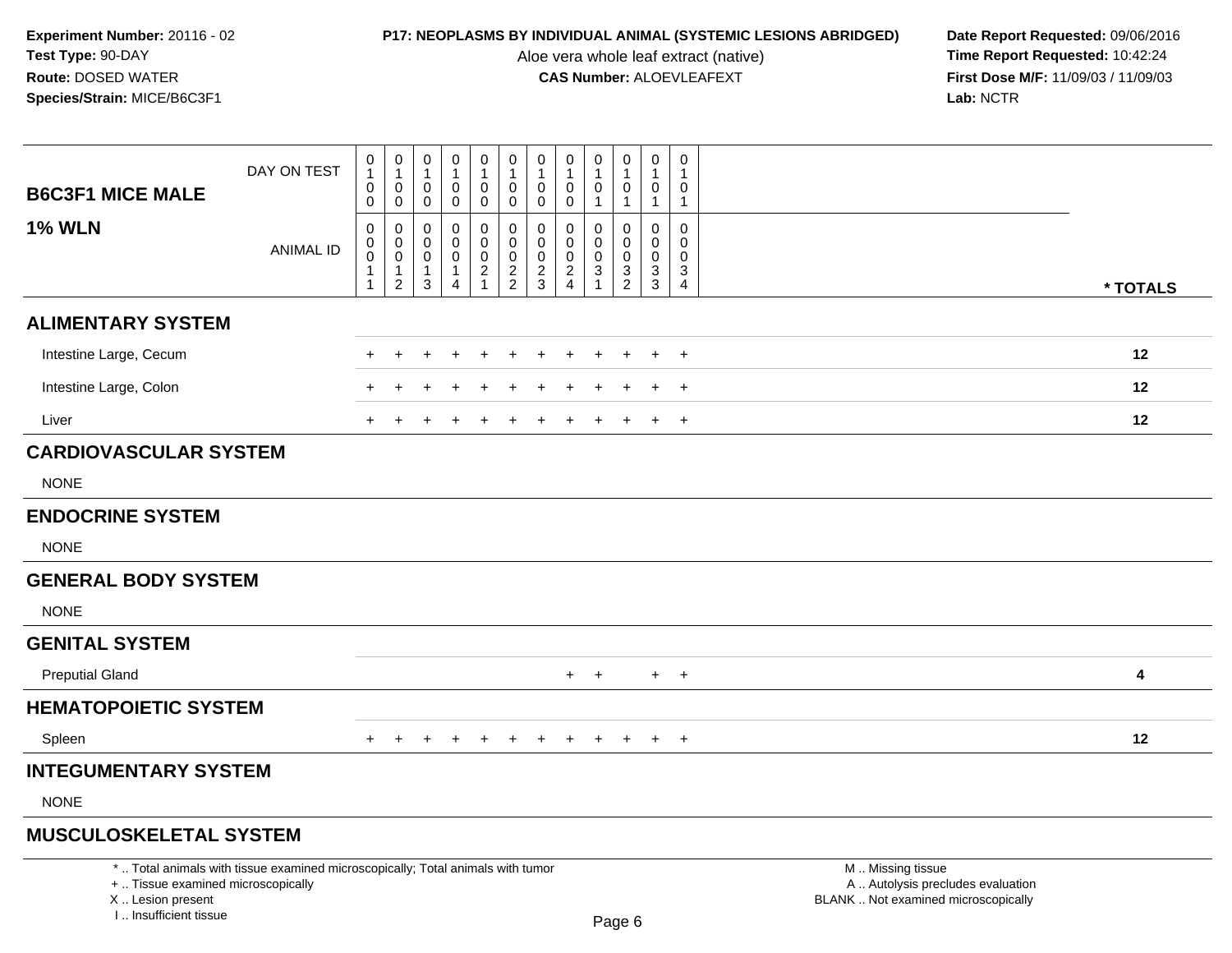Aloe vera whole leaf extract (native)<br>**CAS Number:** ALOEVLEAFEXT

**P17: NEOPLASMS BY INDIVIDUAL ANIMAL (SYSTEMIC LESIONS ABRIDGED)** Date Report Requested: 09/06/2016<br>Aloe vera whole leaf extract (native) **Time Report Requested:** 10:42:24 **First Dose M/F:** 11/09/03 / 11/09/03<br>Lab: NCTR **Lab:** NCTR

| <b>B6C3F1 MICE MALE</b>      | DAY ON TEST      | 0<br>$\mathbf{1}$<br>0<br>0 | 0<br>0<br>$\mathbf 0$                 | 0<br>$\overline{1}$<br>0<br>$\mathbf 0$                    | 0<br>$\mathbf{1}$<br>$\pmb{0}$<br>$\mathbf 0$                 | 0<br>0<br>0                                               | 0<br>$\mathbf{1}$<br>$\pmb{0}$<br>$\pmb{0}$  | 0<br>0<br>0                                   | 0<br>0<br>0                                    | 0<br>0                                                   | $\mathbf 0$<br>$\overline{1}$<br>0<br>1                      | 0<br>1<br>0<br>1                | 0<br>0                |          |
|------------------------------|------------------|-----------------------------|---------------------------------------|------------------------------------------------------------|---------------------------------------------------------------|-----------------------------------------------------------|----------------------------------------------|-----------------------------------------------|------------------------------------------------|----------------------------------------------------------|--------------------------------------------------------------|---------------------------------|-----------------------|----------|
| <b>1% WLN</b>                | <b>ANIMAL ID</b> | 0<br>$\pmb{0}$<br>$\pmb{0}$ | 0<br>$\overline{0}$<br>$\overline{2}$ | 0<br>$\pmb{0}$<br>$\pmb{0}$<br>$\mathbf{1}$<br>$\mathbf 3$ | 0<br>$\pmb{0}$<br>$\pmb{0}$<br>$\mathbf{1}$<br>$\overline{4}$ | 0<br>$\mathbf 0$<br>0<br>$\overline{a}$<br>$\overline{1}$ | 0<br>$\pmb{0}$<br>$\pmb{0}$<br>$\frac{2}{2}$ | 0<br>0<br>0<br>$\overline{c}$<br>$\mathbf{3}$ | $\pmb{0}$<br>0<br>$\sqrt{2}$<br>$\overline{4}$ | 0<br>$\pmb{0}$<br>$\pmb{0}$<br>$\ensuremath{\mathsf{3}}$ | 0<br>$\overline{0}$<br>$0$<br>$\ensuremath{\mathsf{3}}$<br>2 | 0<br>0<br>0<br>$\mathsf 3$<br>3 | 0<br>0<br>0<br>3<br>4 |          |
| <b>NONE</b>                  |                  |                             |                                       |                                                            |                                                               |                                                           |                                              |                                               |                                                |                                                          |                                                              |                                 |                       | * TOTALS |
| <b>NERVOUS SYSTEM</b>        |                  |                             |                                       |                                                            |                                                               |                                                           |                                              |                                               |                                                |                                                          |                                                              |                                 |                       |          |
| <b>NONE</b>                  |                  |                             |                                       |                                                            |                                                               |                                                           |                                              |                                               |                                                |                                                          |                                                              |                                 |                       |          |
| <b>RESPIRATORY SYSTEM</b>    |                  |                             |                                       |                                                            |                                                               |                                                           |                                              |                                               |                                                |                                                          |                                                              |                                 |                       |          |
| <b>NONE</b>                  |                  |                             |                                       |                                                            |                                                               |                                                           |                                              |                                               |                                                |                                                          |                                                              |                                 |                       |          |
| <b>SPECIAL SENSES SYSTEM</b> |                  |                             |                                       |                                                            |                                                               |                                                           |                                              |                                               |                                                |                                                          |                                                              |                                 |                       |          |
| <b>NONE</b>                  |                  |                             |                                       |                                                            |                                                               |                                                           |                                              |                                               |                                                |                                                          |                                                              |                                 |                       |          |
| <b>URINARY SYSTEM</b>        |                  |                             |                                       |                                                            |                                                               |                                                           |                                              |                                               |                                                |                                                          |                                                              |                                 |                       |          |
| Kidney                       |                  |                             |                                       |                                                            |                                                               | $\pm$                                                     |                                              | $\pm$                                         | $\pm$                                          | $\pm$                                                    | $+$                                                          | $+$                             | $+$                   | 12       |
| <b>SYSTEMIC LESIONS</b>      |                  |                             |                                       |                                                            |                                                               |                                                           |                                              |                                               |                                                |                                                          |                                                              |                                 |                       |          |
| Multiple Organ               |                  |                             |                                       |                                                            |                                                               |                                                           |                                              |                                               |                                                | $\ddot{}$                                                | $+$                                                          | $+$                             | $+$                   | 12       |

+ .. Tissue examined microscopically

X .. Lesion present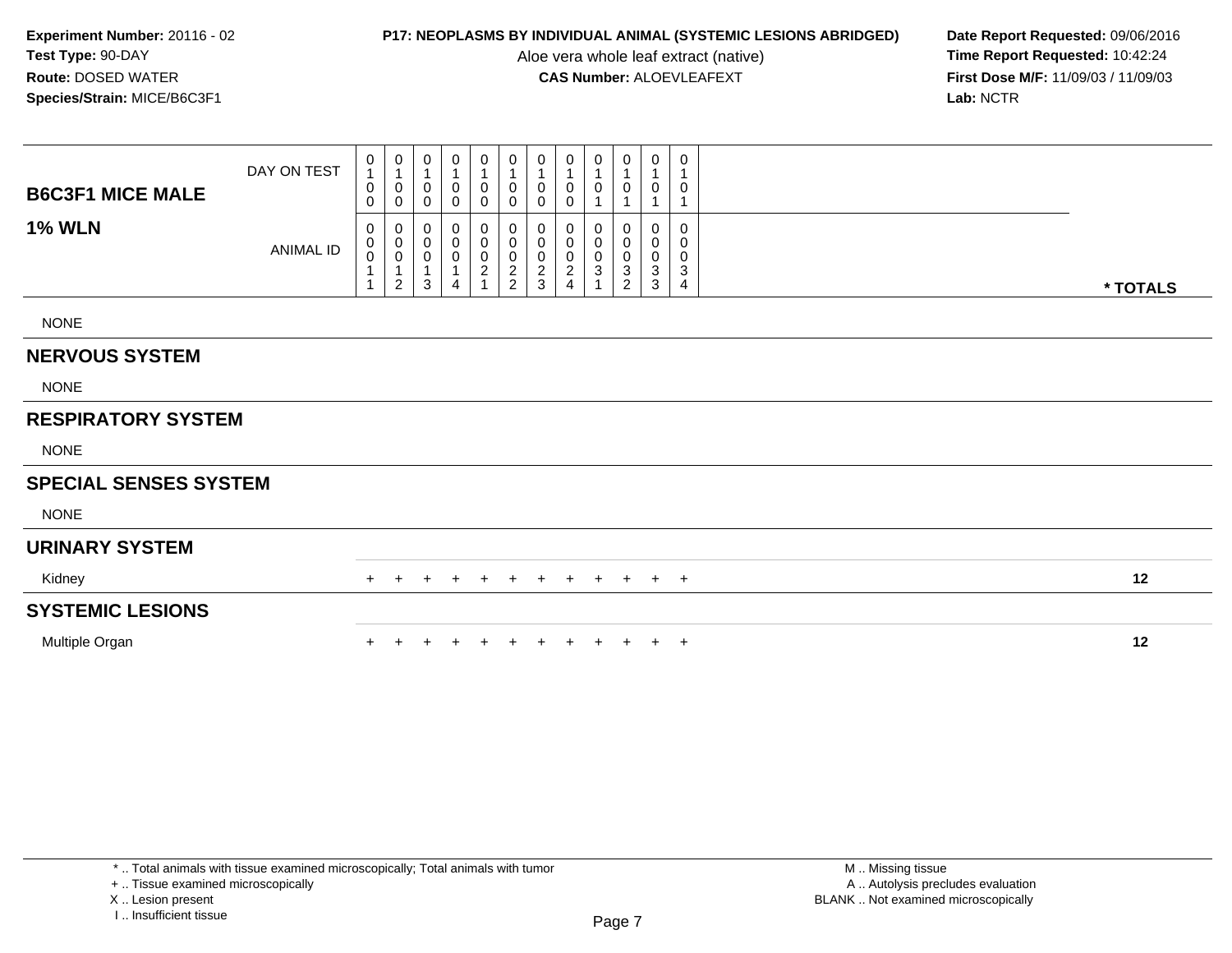Aloe vera whole leaf extract (native)<br>**CAS Number:** ALOEVLEAFEXT

| <b>B6C3F1 MICE MALE</b>                                                            | DAY ON TEST                                                                     | $\pmb{0}$<br>$\mathbf{1}$<br>$\mathbf 0$<br>$\mathbf 0$ | $\pmb{0}$<br>$\overline{1}$<br>$\mathbf 0$<br>$\mathbf 0$                 | $\pmb{0}$<br>$\mathbf{1}$<br>$\mathbf 0$<br>0        | $\pmb{0}$<br>$\mathbf{1}$<br>$\mathbf 0$<br>0               | $\pmb{0}$<br>$\mathbf{1}$<br>0<br>0                | $\mathsf 0$<br>$\mathbf{1}$<br>$\mathbf 0$<br>$\mathbf 0$           | $\pmb{0}$<br>$\mathbf{1}$<br>$\mathbf 0$<br>$\pmb{0}$                 | $\mathbf 0$<br>$\overline{1}$<br>$\mathbf 0$<br>$\mathbf 0$                   | $\mathbf 0$<br>$\overline{1}$<br>$\mathbf 0$<br>$\mathbf 1$      | $\pmb{0}$<br>$\mathbf{1}$<br>0<br>$\mathbf{1}$                       | $\Omega$<br>$\overline{1}$<br>$\mathbf 0$<br>$\mathbf{1}$              | $\,0\,$<br>1<br>0<br>$\mathbf{1}$                                           |                                                                                               |
|------------------------------------------------------------------------------------|---------------------------------------------------------------------------------|---------------------------------------------------------|---------------------------------------------------------------------------|------------------------------------------------------|-------------------------------------------------------------|----------------------------------------------------|---------------------------------------------------------------------|-----------------------------------------------------------------------|-------------------------------------------------------------------------------|------------------------------------------------------------------|----------------------------------------------------------------------|------------------------------------------------------------------------|-----------------------------------------------------------------------------|-----------------------------------------------------------------------------------------------|
| <b>2% WLN</b>                                                                      | <b>ANIMAL ID</b>                                                                | 0<br>$\mathbf 0$<br>$\mathbf{1}$<br>9<br>$\mathbf{1}$   | $\pmb{0}$<br>$\mathsf{O}\xspace$<br>$\overline{1}$<br>9<br>$\overline{2}$ | $\mathbf 0$<br>$\mathbf 0$<br>$\mathbf{1}$<br>9<br>3 | 0<br>$\mathbf 0$<br>1<br>$\boldsymbol{9}$<br>$\overline{4}$ | 0<br>$\pmb{0}$<br>$\overline{c}$<br>$\pmb{0}$<br>1 | 0<br>$\mathsf 0$<br>$\overline{c}$<br>$\mathbf 0$<br>$\overline{2}$ | $\pmb{0}$<br>$\pmb{0}$<br>$\overline{c}$<br>$\pmb{0}$<br>$\mathbf{3}$ | $\mathbf 0$<br>$\mathbf 0$<br>$\overline{2}$<br>$\mathbf 0$<br>$\overline{4}$ | 0<br>$\mathbf 0$<br>$\sqrt{2}$<br>$\mathbf{1}$<br>$\overline{1}$ | 0<br>$\mathbf 0$<br>$\overline{c}$<br>$\mathbf{1}$<br>$\overline{c}$ | $\mathbf 0$<br>$\mathbf 0$<br>$\sqrt{2}$<br>$\mathbf{1}$<br>$\sqrt{3}$ | $\mathbf 0$<br>$\Omega$<br>$\overline{2}$<br>$\mathbf{1}$<br>$\overline{4}$ | * TOTALS                                                                                      |
| <b>ALIMENTARY SYSTEM</b>                                                           |                                                                                 |                                                         |                                                                           |                                                      |                                                             |                                                    |                                                                     |                                                                       |                                                                               |                                                                  |                                                                      |                                                                        |                                                                             |                                                                                               |
| Intestine Large, Cecum                                                             |                                                                                 |                                                         |                                                                           |                                                      |                                                             |                                                    |                                                                     |                                                                       |                                                                               |                                                                  | $\div$                                                               | $\ddot{}$                                                              | $\overline{+}$                                                              | 12                                                                                            |
| Intestine Large, Colon                                                             |                                                                                 |                                                         |                                                                           |                                                      |                                                             |                                                    |                                                                     |                                                                       |                                                                               |                                                                  |                                                                      |                                                                        | $\ddot{}$                                                                   | 12                                                                                            |
| Liver                                                                              |                                                                                 |                                                         |                                                                           |                                                      |                                                             |                                                    |                                                                     |                                                                       |                                                                               |                                                                  |                                                                      | $\div$                                                                 | $\overline{+}$                                                              | 12                                                                                            |
| <b>CARDIOVASCULAR SYSTEM</b>                                                       |                                                                                 |                                                         |                                                                           |                                                      |                                                             |                                                    |                                                                     |                                                                       |                                                                               |                                                                  |                                                                      |                                                                        |                                                                             |                                                                                               |
| <b>NONE</b>                                                                        |                                                                                 |                                                         |                                                                           |                                                      |                                                             |                                                    |                                                                     |                                                                       |                                                                               |                                                                  |                                                                      |                                                                        |                                                                             |                                                                                               |
| <b>ENDOCRINE SYSTEM</b>                                                            |                                                                                 |                                                         |                                                                           |                                                      |                                                             |                                                    |                                                                     |                                                                       |                                                                               |                                                                  |                                                                      |                                                                        |                                                                             |                                                                                               |
| <b>NONE</b>                                                                        |                                                                                 |                                                         |                                                                           |                                                      |                                                             |                                                    |                                                                     |                                                                       |                                                                               |                                                                  |                                                                      |                                                                        |                                                                             |                                                                                               |
| <b>GENERAL BODY SYSTEM</b>                                                         |                                                                                 |                                                         |                                                                           |                                                      |                                                             |                                                    |                                                                     |                                                                       |                                                                               |                                                                  |                                                                      |                                                                        |                                                                             |                                                                                               |
| <b>NONE</b>                                                                        |                                                                                 |                                                         |                                                                           |                                                      |                                                             |                                                    |                                                                     |                                                                       |                                                                               |                                                                  |                                                                      |                                                                        |                                                                             |                                                                                               |
| <b>GENITAL SYSTEM</b>                                                              |                                                                                 |                                                         |                                                                           |                                                      |                                                             |                                                    |                                                                     |                                                                       |                                                                               |                                                                  |                                                                      |                                                                        |                                                                             |                                                                                               |
| <b>Preputial Gland</b>                                                             |                                                                                 | $+$                                                     | $+$                                                                       |                                                      |                                                             |                                                    | $+$                                                                 |                                                                       |                                                                               | $+$ $+$                                                          |                                                                      |                                                                        | $\ddot{}$                                                                   | 6                                                                                             |
| <b>HEMATOPOIETIC SYSTEM</b>                                                        |                                                                                 |                                                         |                                                                           |                                                      |                                                             |                                                    |                                                                     |                                                                       |                                                                               |                                                                  |                                                                      |                                                                        |                                                                             |                                                                                               |
| Spleen                                                                             |                                                                                 | $+$                                                     | $+$                                                                       | $+$                                                  | $+$                                                         | $+$                                                | $+$                                                                 | $+$                                                                   | $+$                                                                           | $+$                                                              | $+$                                                                  | $+$                                                                    | $+$                                                                         | 12                                                                                            |
| <b>INTEGUMENTARY SYSTEM</b>                                                        |                                                                                 |                                                         |                                                                           |                                                      |                                                             |                                                    |                                                                     |                                                                       |                                                                               |                                                                  |                                                                      |                                                                        |                                                                             |                                                                                               |
| <b>NONE</b>                                                                        |                                                                                 |                                                         |                                                                           |                                                      |                                                             |                                                    |                                                                     |                                                                       |                                                                               |                                                                  |                                                                      |                                                                        |                                                                             |                                                                                               |
| <b>MUSCULOSKELETAL SYSTEM</b>                                                      |                                                                                 |                                                         |                                                                           |                                                      |                                                             |                                                    |                                                                     |                                                                       |                                                                               |                                                                  |                                                                      |                                                                        |                                                                             |                                                                                               |
| +  Tissue examined microscopically<br>X  Lesion present<br>I., Insufficient tissue | *  Total animals with tissue examined microscopically; Total animals with tumor |                                                         |                                                                           |                                                      |                                                             |                                                    |                                                                     |                                                                       |                                                                               |                                                                  | Page 8                                                               |                                                                        |                                                                             | M  Missing tissue<br>A  Autolysis precludes evaluation<br>BLANK  Not examined microscopically |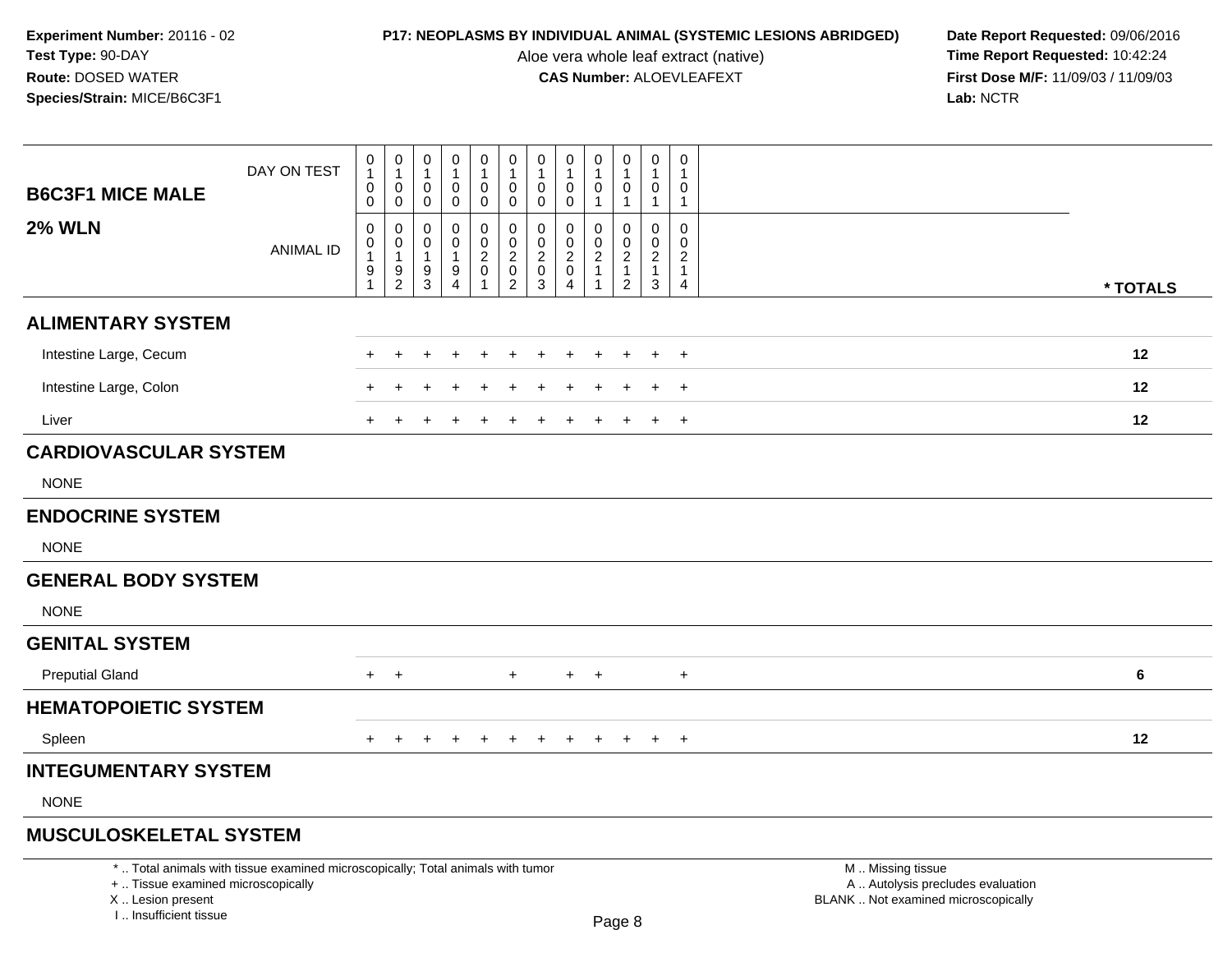Aloe vera whole leaf extract (native)<br>**CAS Number:** ALOEVLEAFEXT

**P17: NEOPLASMS BY INDIVIDUAL ANIMAL (SYSTEMIC LESIONS ABRIDGED)** Date Report Requested: 09/06/2016<br>Aloe vera whole leaf extract (native) **Time Report Requested:** 10:42:24 **First Dose M/F:** 11/09/03 / 11/09/03<br>Lab: NCTR **Lab:** NCTR

| <b>B6C3F1 MICE MALE</b>      | DAY ON TEST      | 0<br>$\mathbf{1}$<br>0<br>0                  | 0<br>1<br>0<br>$\mathbf 0$                                          | 0<br>$\overline{1}$<br>0<br>$\mathbf 0$                                     | 0<br>$\mathbf{1}$<br>$\mathbf 0$<br>$\mathbf 0$                      | 0<br>$\mathbf 0$<br>$\mathbf 0$       | 0<br>$\mathbf{1}$<br>$\mathbf 0$<br>$\pmb{0}$                          | 0<br>1<br>0<br>0                       | 0<br>0<br>0                                    | 0<br>0                                | 0<br>$\overline{1}$<br>0<br>1                                                       | 0<br>$\mathbf{1}$<br>$\mathbf 0$<br>1                    | 0<br>-1<br>0<br>1     |          |
|------------------------------|------------------|----------------------------------------------|---------------------------------------------------------------------|-----------------------------------------------------------------------------|----------------------------------------------------------------------|---------------------------------------|------------------------------------------------------------------------|----------------------------------------|------------------------------------------------|---------------------------------------|-------------------------------------------------------------------------------------|----------------------------------------------------------|-----------------------|----------|
| <b>2% WLN</b>                | <b>ANIMAL ID</b> | 0<br>0<br>$\boldsymbol{9}$<br>$\overline{ }$ | 0<br>$\pmb{0}$<br>$\mathbf 1$<br>$\boldsymbol{9}$<br>$\overline{c}$ | 0<br>$\boldsymbol{0}$<br>$\overline{1}$<br>$\boldsymbol{9}$<br>$\mathbf{3}$ | 0<br>$\pmb{0}$<br>$\mathbf{1}$<br>$\boldsymbol{9}$<br>$\overline{4}$ | 0<br>0<br>$\overline{a}$<br>$\pmb{0}$ | 0<br>$\begin{smallmatrix} 0\\2\\0 \end{smallmatrix}$<br>$\overline{c}$ | 0<br>0<br>$\sqrt{2}$<br>$\pmb{0}$<br>3 | $\pmb{0}$<br>$\sqrt{2}$<br>0<br>$\overline{4}$ | 0<br>$\mathop{2}\limits^{\mathbb{O}}$ | $\begin{smallmatrix} 0\\0\\2 \end{smallmatrix}$<br>$\overline{1}$<br>$\overline{2}$ | 0<br>0<br>$\overline{c}$<br>$\mathbf{1}$<br>$\mathbf{3}$ | 0<br>0<br>2<br>1<br>4 | * TOTALS |
| <b>NONE</b>                  |                  |                                              |                                                                     |                                                                             |                                                                      |                                       |                                                                        |                                        |                                                |                                       |                                                                                     |                                                          |                       |          |
| <b>NERVOUS SYSTEM</b>        |                  |                                              |                                                                     |                                                                             |                                                                      |                                       |                                                                        |                                        |                                                |                                       |                                                                                     |                                                          |                       |          |
| <b>NONE</b>                  |                  |                                              |                                                                     |                                                                             |                                                                      |                                       |                                                                        |                                        |                                                |                                       |                                                                                     |                                                          |                       |          |
| <b>RESPIRATORY SYSTEM</b>    |                  |                                              |                                                                     |                                                                             |                                                                      |                                       |                                                                        |                                        |                                                |                                       |                                                                                     |                                                          |                       |          |
| <b>NONE</b>                  |                  |                                              |                                                                     |                                                                             |                                                                      |                                       |                                                                        |                                        |                                                |                                       |                                                                                     |                                                          |                       |          |
| <b>SPECIAL SENSES SYSTEM</b> |                  |                                              |                                                                     |                                                                             |                                                                      |                                       |                                                                        |                                        |                                                |                                       |                                                                                     |                                                          |                       |          |
| <b>NONE</b>                  |                  |                                              |                                                                     |                                                                             |                                                                      |                                       |                                                                        |                                        |                                                |                                       |                                                                                     |                                                          |                       |          |
| <b>URINARY SYSTEM</b>        |                  |                                              |                                                                     |                                                                             |                                                                      |                                       |                                                                        |                                        |                                                |                                       |                                                                                     |                                                          |                       |          |
| Kidney                       |                  | $+$                                          |                                                                     |                                                                             |                                                                      | $\ddot{}$                             |                                                                        | $\pm$                                  | $\pm$                                          | $\pm$                                 | $+$                                                                                 | $+$                                                      | $+$                   | 12       |
| <b>SYSTEMIC LESIONS</b>      |                  |                                              |                                                                     |                                                                             |                                                                      |                                       |                                                                        |                                        |                                                |                                       |                                                                                     |                                                          |                       |          |
| Multiple Organ               |                  |                                              |                                                                     |                                                                             |                                                                      |                                       |                                                                        |                                        |                                                | $+$                                   | $+$                                                                                 | $+$                                                      | $+$                   | 12       |

+ .. Tissue examined microscopically

X .. Lesion present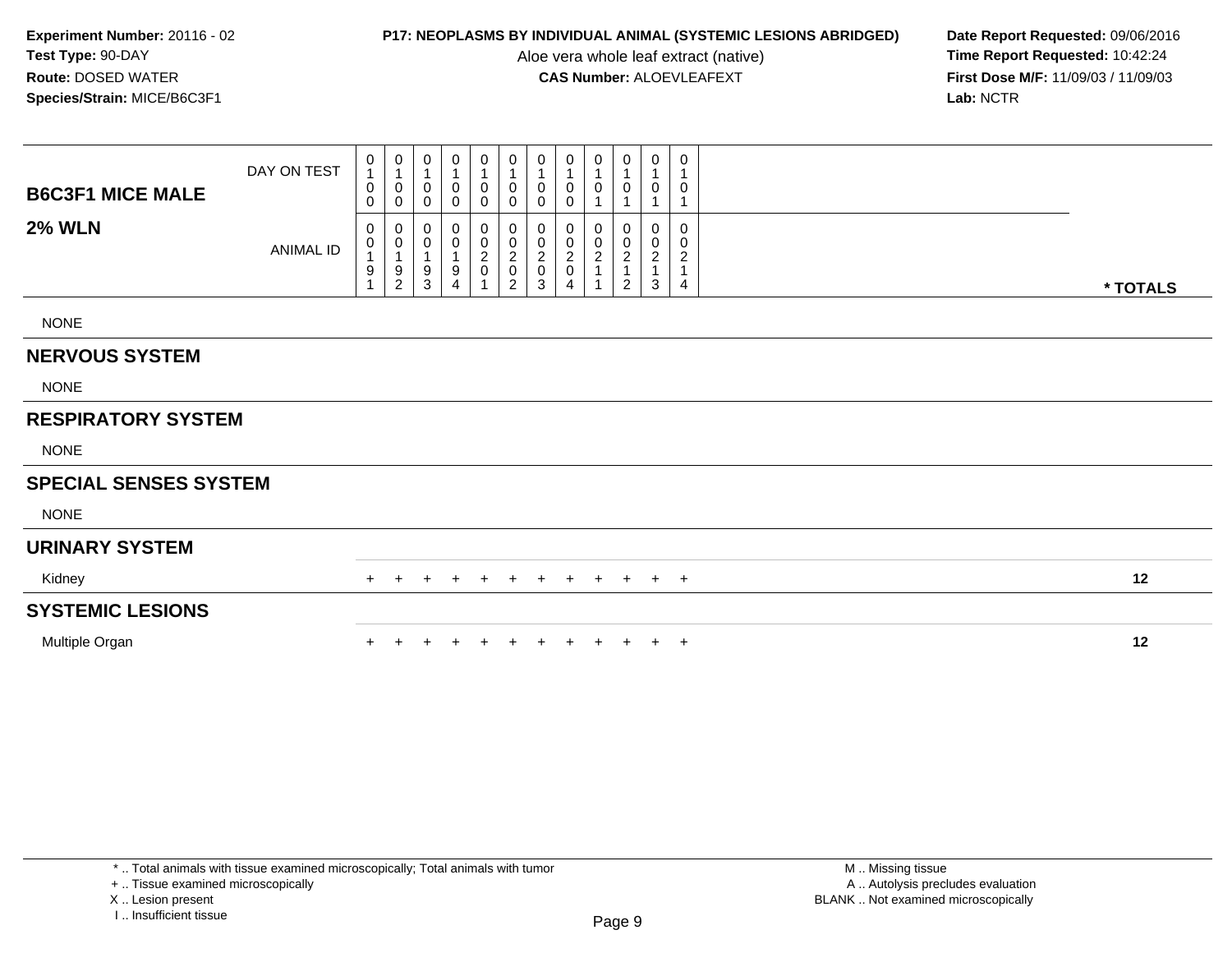I .. Insufficient tissue

Aloe vera whole leaf extract (native)<br>**CAS Number:** ALOEVLEAFEXT

**P17: NEOPLASMS BY INDIVIDUAL ANIMAL (SYSTEMIC LESIONS ABRIDGED)** Date Report Requested: 09/06/2016<br>Aloe vera whole leaf extract (native) **Time Report Requested:** 10:42:24 **First Dose M/F:** 11/09/03 / 11/09/03<br>Lab: NCTR **Lab:** NCTR

| <b>B6C3F1 MICE MALE</b>                                 | DAY ON TEST                                                                     | $\,0\,$<br>$\mathbf{1}$<br>$\pmb{0}$<br>$\mathsf{O}\xspace$         | $\pmb{0}$<br>$\overline{1}$<br>$\mathbf 0$<br>$\mathbf 0$       | 0<br>$\overline{1}$<br>$\mathbf 0$<br>$\mathbf 0$      | $\mathbf 0$<br>$\mathbf{1}$<br>$\mathbf 0$<br>$\mathbf 0$                               | $\mathbf 0$<br>$\mathbf{1}$<br>$\mathbf 0$<br>$\mathbf 0$ | $\mathbf 0$<br>$\mathbf{1}$<br>0<br>$\mathbf 0$                     | $\pmb{0}$<br>$\mathbf{1}$<br>$\mathbf 0$<br>$\pmb{0}$ | $\mathbf 0$<br>$\overline{1}$<br>$\mathbf 0$<br>$\mathbf 0$      | $\mathbf 0$<br>$\overline{1}$<br>$\mathbf 0$<br>$\mathbf 1$ | 0<br>$\mathbf{1}$<br>$\mathbf 0$<br>$\mathbf 1$                     | $\mathbf 0$<br>$\overline{1}$<br>$\mathbf 0$<br>$\overline{1}$              | 0<br>1<br>0<br>$\mathbf{1}$                                      |                                                                                               |
|---------------------------------------------------------|---------------------------------------------------------------------------------|---------------------------------------------------------------------|-----------------------------------------------------------------|--------------------------------------------------------|-----------------------------------------------------------------------------------------|-----------------------------------------------------------|---------------------------------------------------------------------|-------------------------------------------------------|------------------------------------------------------------------|-------------------------------------------------------------|---------------------------------------------------------------------|-----------------------------------------------------------------------------|------------------------------------------------------------------|-----------------------------------------------------------------------------------------------|
| <b>3% WLN</b>                                           | <b>ANIMAL ID</b>                                                                | $\pmb{0}$<br>$_{\rm 0}^{\rm 0}$<br>$\overline{7}$<br>$\overline{1}$ | $\pmb{0}$<br>$\overline{0}$<br>$\overline{7}$<br>$\overline{2}$ | 0<br>$\mathbf 0$<br>$\mathbf 0$<br>$\overline{7}$<br>3 | $\mathbf 0$<br>$\mathbf 0$<br>$\mathbf 0$<br>$\boldsymbol{7}$<br>$\boldsymbol{\Lambda}$ | 0<br>0<br>$\mathbf 0$<br>8                                | $\boldsymbol{0}$<br>$\mathbf 0$<br>$\pmb{0}$<br>8<br>$\overline{2}$ | $\pmb{0}$<br>$\pmb{0}$<br>$\pmb{0}$<br>$\frac{8}{3}$  | $\mathbf 0$<br>$\mathbf 0$<br>$\mathbf 0$<br>8<br>$\overline{4}$ | $\mathbf 0$<br>$\mathbf 0$<br>$\mathbf 0$<br>9              | 0<br>$\pmb{0}$<br>$\mathbf 0$<br>$\boldsymbol{9}$<br>$\overline{2}$ | $\mathbf 0$<br>$\mathbf 0$<br>$\mathbf 0$<br>$\boldsymbol{9}$<br>$\sqrt{3}$ | $\mathbf 0$<br>$\mathbf 0$<br>$\mathbf 0$<br>9<br>$\overline{4}$ | * TOTALS                                                                                      |
| <b>ALIMENTARY SYSTEM</b>                                |                                                                                 |                                                                     |                                                                 |                                                        |                                                                                         |                                                           |                                                                     |                                                       |                                                                  |                                                             |                                                                     |                                                                             |                                                                  |                                                                                               |
| Esophagus                                               |                                                                                 | $+$                                                                 |                                                                 |                                                        |                                                                                         |                                                           |                                                                     |                                                       |                                                                  |                                                             | $\div$                                                              | ÷                                                                           | $+$                                                              | 12                                                                                            |
| Gallbladder                                             |                                                                                 | +                                                                   |                                                                 |                                                        |                                                                                         |                                                           |                                                                     |                                                       |                                                                  |                                                             |                                                                     |                                                                             | $\ddot{}$                                                        | 12                                                                                            |
| Intestine Large, Cecum                                  |                                                                                 |                                                                     |                                                                 |                                                        |                                                                                         |                                                           |                                                                     |                                                       |                                                                  |                                                             |                                                                     |                                                                             | $\ddot{}$                                                        | 12                                                                                            |
| Intestine Large, Colon                                  |                                                                                 |                                                                     |                                                                 |                                                        |                                                                                         |                                                           |                                                                     |                                                       |                                                                  |                                                             |                                                                     |                                                                             | $\ddot{}$                                                        | 12                                                                                            |
| Intestine Large, Rectum                                 |                                                                                 | $+$                                                                 |                                                                 |                                                        |                                                                                         |                                                           |                                                                     |                                                       |                                                                  |                                                             |                                                                     |                                                                             | $\overline{+}$                                                   | 11                                                                                            |
| Intestine Small, Duodenum                               |                                                                                 | $\pm$                                                               |                                                                 |                                                        |                                                                                         |                                                           |                                                                     |                                                       |                                                                  |                                                             | $\div$                                                              | $\ddot{}$                                                                   | $\overline{+}$                                                   | 12                                                                                            |
| Intestine Small, Ileum                                  |                                                                                 |                                                                     |                                                                 |                                                        |                                                                                         |                                                           |                                                                     |                                                       |                                                                  |                                                             |                                                                     |                                                                             | $\ddot{}$                                                        | 12                                                                                            |
| Intestine Small, Jejunum                                |                                                                                 |                                                                     |                                                                 |                                                        |                                                                                         |                                                           |                                                                     |                                                       |                                                                  |                                                             |                                                                     |                                                                             | $\ddot{}$                                                        | 12                                                                                            |
| Liver                                                   |                                                                                 |                                                                     |                                                                 |                                                        |                                                                                         |                                                           |                                                                     |                                                       |                                                                  |                                                             |                                                                     |                                                                             | $\ddot{}$                                                        | 12                                                                                            |
| Pancreas                                                |                                                                                 | $+$                                                                 |                                                                 |                                                        |                                                                                         |                                                           |                                                                     |                                                       |                                                                  |                                                             |                                                                     |                                                                             | $\ddot{}$                                                        | 12                                                                                            |
| Salivary Glands                                         |                                                                                 | +                                                                   |                                                                 |                                                        |                                                                                         |                                                           |                                                                     |                                                       |                                                                  |                                                             |                                                                     | $\ddot{}$                                                                   | $\ddot{}$                                                        | 12                                                                                            |
| Stomach, Forestomach                                    |                                                                                 |                                                                     |                                                                 |                                                        |                                                                                         |                                                           |                                                                     |                                                       |                                                                  |                                                             |                                                                     |                                                                             |                                                                  | 12                                                                                            |
| Stomach, Glandular                                      |                                                                                 | $+$                                                                 |                                                                 |                                                        |                                                                                         |                                                           |                                                                     |                                                       |                                                                  |                                                             |                                                                     | +                                                                           | $\overline{+}$                                                   | 12                                                                                            |
| <b>CARDIOVASCULAR SYSTEM</b>                            |                                                                                 |                                                                     |                                                                 |                                                        |                                                                                         |                                                           |                                                                     |                                                       |                                                                  |                                                             |                                                                     |                                                                             |                                                                  |                                                                                               |
| <b>Blood Vessel</b>                                     |                                                                                 | $+$                                                                 |                                                                 |                                                        |                                                                                         |                                                           |                                                                     |                                                       |                                                                  |                                                             |                                                                     |                                                                             | $\overline{ }$                                                   | 12                                                                                            |
| Heart                                                   |                                                                                 |                                                                     |                                                                 |                                                        |                                                                                         |                                                           |                                                                     |                                                       |                                                                  |                                                             |                                                                     | $\ddot{}$                                                                   | $\overline{+}$                                                   | 12                                                                                            |
| +  Tissue examined microscopically<br>X  Lesion present | *  Total animals with tissue examined microscopically; Total animals with tumor |                                                                     |                                                                 |                                                        |                                                                                         |                                                           |                                                                     |                                                       |                                                                  |                                                             |                                                                     |                                                                             |                                                                  | M  Missing tissue<br>A  Autolysis precludes evaluation<br>BLANK  Not examined microscopically |

Page 10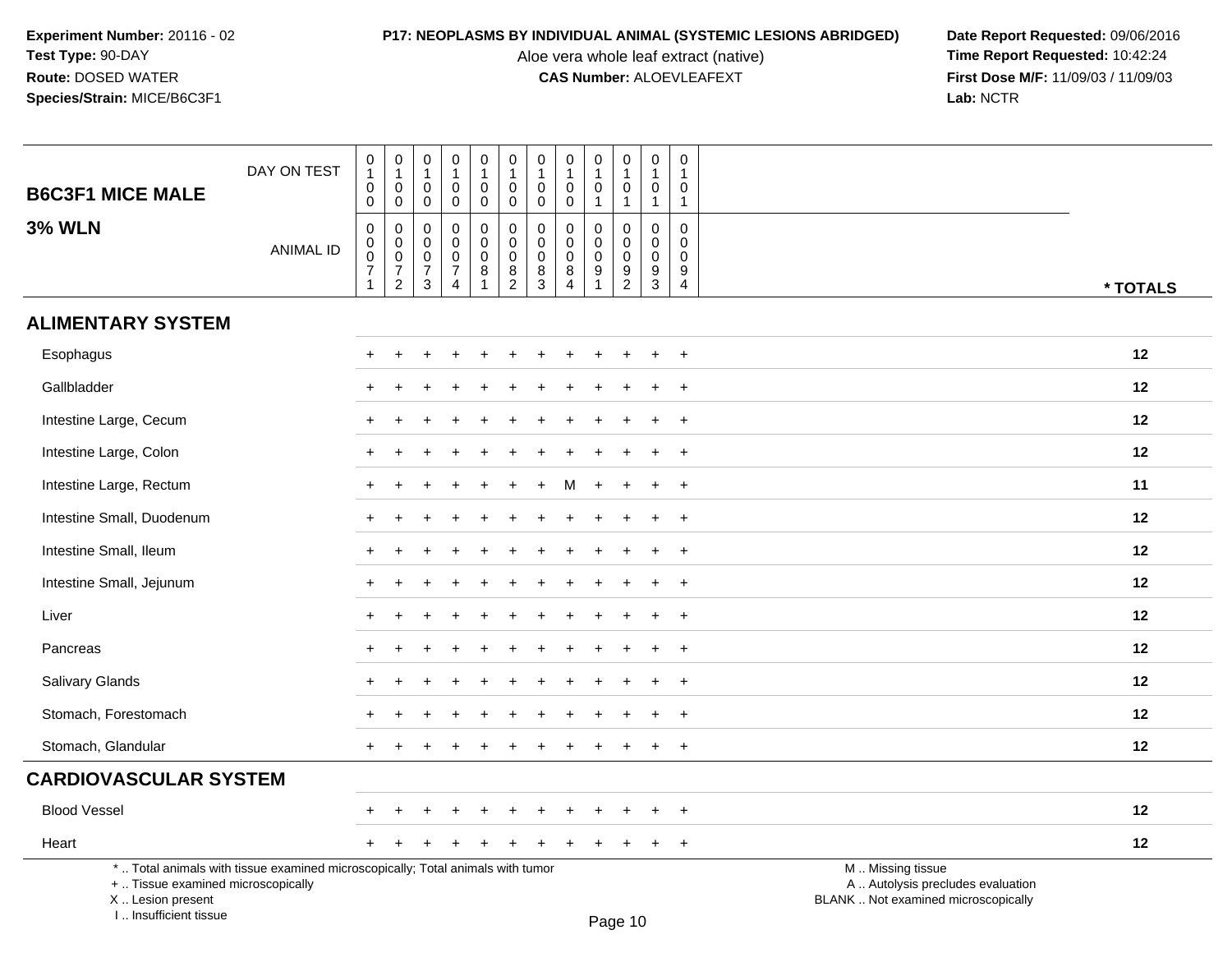Aloe vera whole leaf extract (native)<br>**CAS Number:** ALOEVLEAFEXT

| <b>B6C3F1 MICE MALE</b>                                                                                                                                               | DAY ON TEST      | 0<br>$\mathbf{1}$<br>$\mathbf 0$<br>$\mathbf 0$                    | 0<br>$\mathbf{1}$<br>$\mathbf 0$<br>$\mathbf 0$                                                       | 0<br>$\mathbf{1}$<br>0<br>0                         | 0<br>$\mathbf{1}$<br>0<br>$\mathbf 0$                                           | 0<br>$\mathbf{1}$<br>0<br>$\mathbf 0$ | 0<br>$\mathbf{1}$<br>$\pmb{0}$<br>$\mathbf 0$                  | 0<br>$\mathbf{1}$<br>$\mathbf 0$<br>$\mathbf 0$ | 0<br>$\mathbf{1}$<br>0<br>$\mathbf 0$                      | $\boldsymbol{0}$<br>$\mathbf{1}$<br>0<br>$\mathbf 1$ | 0<br>$\overline{1}$<br>$\mathbf 0$<br>$\mathbf{1}$                    | 0<br>$\mathbf{1}$<br>0<br>$\mathbf{1}$                                               | 0<br>$\mathbf{1}$<br>$\Omega$<br>$\mathbf{1}$                 |                                                                                               |          |
|-----------------------------------------------------------------------------------------------------------------------------------------------------------------------|------------------|--------------------------------------------------------------------|-------------------------------------------------------------------------------------------------------|-----------------------------------------------------|---------------------------------------------------------------------------------|---------------------------------------|----------------------------------------------------------------|-------------------------------------------------|------------------------------------------------------------|------------------------------------------------------|-----------------------------------------------------------------------|--------------------------------------------------------------------------------------|---------------------------------------------------------------|-----------------------------------------------------------------------------------------------|----------|
| <b>3% WLN</b>                                                                                                                                                         | <b>ANIMAL ID</b> | $\pmb{0}$<br>$\overline{0}$<br>0<br>$\overline{7}$<br>$\mathbf{1}$ | $\mathsf{O}\xspace$<br>$\mathsf{O}\xspace$<br>$\mathsf{O}\xspace$<br>$\overline{7}$<br>$\overline{2}$ | $\mathbf 0$<br>$\Omega$<br>0<br>$\overline{7}$<br>3 | $\mathbf 0$<br>$\mathbf 0$<br>$\mathbf 0$<br>$\boldsymbol{7}$<br>$\overline{4}$ | 0<br>$\mathbf 0$<br>0<br>8<br>1       | $\pmb{0}$<br>$\mathbf 0$<br>$\mathbf 0$<br>8<br>$\overline{2}$ | $\mathbf 0$<br>0<br>$\mathbf 0$<br>8<br>3       | $\Omega$<br>$\Omega$<br>$\mathbf 0$<br>8<br>$\overline{4}$ | $\mathbf 0$<br>$\Omega$<br>0<br>$\boldsymbol{9}$     | 0<br>$\mathbf 0$<br>$\mathbf 0$<br>$\boldsymbol{9}$<br>$\overline{2}$ | $\boldsymbol{0}$<br>$\mathbf 0$<br>$\mathbf 0$<br>$\boldsymbol{9}$<br>$\overline{3}$ | $\mathbf 0$<br>$\Omega$<br>$\mathbf 0$<br>9<br>$\overline{4}$ |                                                                                               | * TOTALS |
| <b>ENDOCRINE SYSTEM</b>                                                                                                                                               |                  |                                                                    |                                                                                                       |                                                     |                                                                                 |                                       |                                                                |                                                 |                                                            |                                                      |                                                                       |                                                                                      |                                                               |                                                                                               |          |
| <b>Adrenal Cortex</b>                                                                                                                                                 |                  |                                                                    |                                                                                                       |                                                     |                                                                                 |                                       |                                                                |                                                 |                                                            |                                                      |                                                                       |                                                                                      | $\ddot{}$                                                     |                                                                                               | 12       |
| <b>Adrenal Medulla</b>                                                                                                                                                |                  |                                                                    |                                                                                                       |                                                     |                                                                                 |                                       |                                                                |                                                 |                                                            |                                                      |                                                                       | м                                                                                    | $\overline{+}$                                                |                                                                                               | 11       |
| Islets, Pancreatic                                                                                                                                                    |                  |                                                                    |                                                                                                       |                                                     |                                                                                 |                                       |                                                                |                                                 |                                                            |                                                      |                                                                       |                                                                                      | $\ddot{}$                                                     |                                                                                               | 12       |
| Parathyroid Gland                                                                                                                                                     |                  | M                                                                  | $\pm$                                                                                                 |                                                     |                                                                                 |                                       |                                                                |                                                 |                                                            |                                                      |                                                                       |                                                                                      | $\overline{+}$                                                |                                                                                               | 11       |
| <b>Pituitary Gland</b>                                                                                                                                                |                  |                                                                    |                                                                                                       |                                                     |                                                                                 |                                       |                                                                |                                                 |                                                            |                                                      |                                                                       |                                                                                      | $\overline{+}$                                                |                                                                                               | 12       |
| <b>Thyroid Gland</b>                                                                                                                                                  |                  | $+$                                                                | $\pm$                                                                                                 | +                                                   | ÷                                                                               | $\pm$                                 |                                                                |                                                 |                                                            | $\div$                                               | $\div$                                                                | $+$                                                                                  | $+$                                                           |                                                                                               | 12       |
| <b>GENERAL BODY SYSTEM</b>                                                                                                                                            |                  |                                                                    |                                                                                                       |                                                     |                                                                                 |                                       |                                                                |                                                 |                                                            |                                                      |                                                                       |                                                                                      |                                                               |                                                                                               |          |
| <b>NONE</b>                                                                                                                                                           |                  |                                                                    |                                                                                                       |                                                     |                                                                                 |                                       |                                                                |                                                 |                                                            |                                                      |                                                                       |                                                                                      |                                                               |                                                                                               |          |
| <b>GENITAL SYSTEM</b>                                                                                                                                                 |                  |                                                                    |                                                                                                       |                                                     |                                                                                 |                                       |                                                                |                                                 |                                                            |                                                      |                                                                       |                                                                                      |                                                               |                                                                                               |          |
| Epididymis                                                                                                                                                            |                  |                                                                    |                                                                                                       |                                                     |                                                                                 |                                       |                                                                |                                                 |                                                            |                                                      |                                                                       |                                                                                      | $\overline{+}$                                                |                                                                                               | 12       |
| <b>Preputial Gland</b>                                                                                                                                                |                  |                                                                    |                                                                                                       |                                                     |                                                                                 |                                       |                                                                |                                                 |                                                            |                                                      |                                                                       |                                                                                      | ÷                                                             |                                                                                               | 12       |
| Prostate                                                                                                                                                              |                  |                                                                    |                                                                                                       |                                                     |                                                                                 |                                       |                                                                |                                                 |                                                            |                                                      |                                                                       |                                                                                      | ÷                                                             |                                                                                               | 12       |
| Seminal Vesicle                                                                                                                                                       |                  |                                                                    |                                                                                                       |                                                     |                                                                                 |                                       |                                                                |                                                 |                                                            |                                                      |                                                                       |                                                                                      | $\ddot{}$                                                     |                                                                                               | 12       |
| <b>Testes</b>                                                                                                                                                         |                  | $+$                                                                | $\div$                                                                                                |                                                     |                                                                                 |                                       |                                                                |                                                 |                                                            |                                                      | $\div$                                                                | $+$                                                                                  | $\overline{+}$                                                |                                                                                               | 12       |
| <b>HEMATOPOIETIC SYSTEM</b>                                                                                                                                           |                  |                                                                    |                                                                                                       |                                                     |                                                                                 |                                       |                                                                |                                                 |                                                            |                                                      |                                                                       |                                                                                      |                                                               |                                                                                               |          |
| <b>Bone Marrow</b>                                                                                                                                                    |                  | $+$                                                                |                                                                                                       |                                                     |                                                                                 |                                       |                                                                |                                                 |                                                            |                                                      |                                                                       | $\ddot{}$                                                                            | $+$                                                           |                                                                                               | 12       |
| *  Total animals with tissue examined microscopically; Total animals with tumor<br>+  Tissue examined microscopically<br>X  Lesion present<br>I., Insufficient tissue |                  |                                                                    |                                                                                                       |                                                     |                                                                                 |                                       |                                                                |                                                 |                                                            |                                                      | Page 11                                                               |                                                                                      |                                                               | M  Missing tissue<br>A  Autolysis precludes evaluation<br>BLANK  Not examined microscopically |          |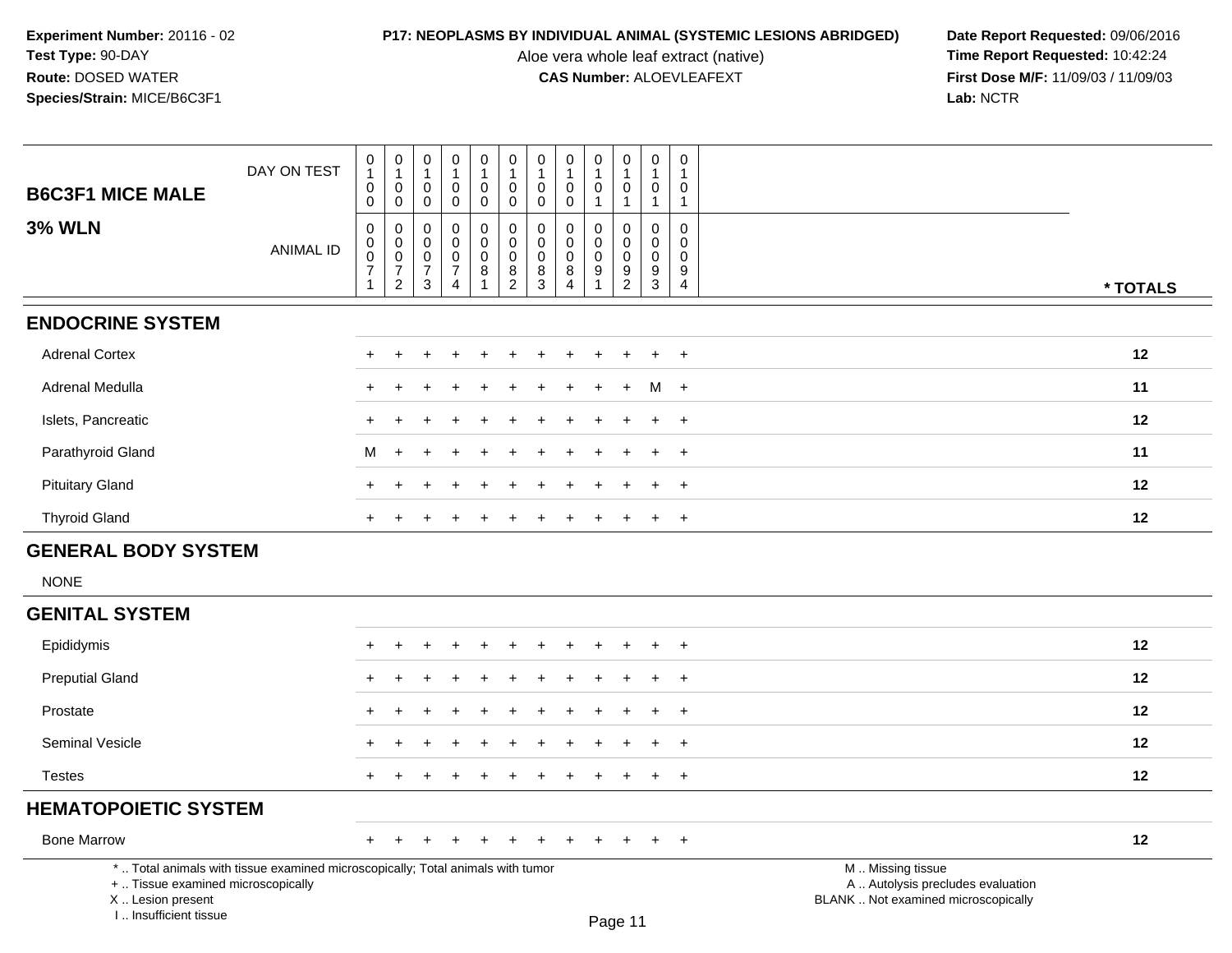Aloe vera whole leaf extract (native)<br>**CAS Number:** ALOEVLEAFEXT

**P17: NEOPLASMS BY INDIVIDUAL ANIMAL (SYSTEMIC LESIONS ABRIDGED)** Date Report Requested: 09/06/2016<br>Aloe vera whole leaf extract (native) **Time Report Requested:** 10:42:24 **First Dose M/F:** 11/09/03 / 11/09/03<br>Lab: NCTR **Lab:** NCTR

|                                    | DAY ON TEST                                                                     | $\begin{smallmatrix}0\\1\end{smallmatrix}$<br>$\mathbf 0$                   | $\pmb{0}$<br>$\overline{1}$<br>$\mathbf 0$                                     | $\,0\,$<br>$\mathbf{1}$<br>$\mathbf 0$                                   | $\pmb{0}$<br>$\mathbf{1}$<br>$\mathbf 0$             | ${\bf 0}$<br>$\mathbf{1}$<br>$\mathbf 0$                                       | $\begin{smallmatrix}0\\1\end{smallmatrix}$<br>$\mathsf 0$     | 0<br>$\overline{1}$<br>$\mathbf 0$        | 0<br>$\mathbf{1}$<br>$\mathbf 0$                              | $\pmb{0}$<br>$\mathbf{1}$<br>$\mathbf 0$ | $\pmb{0}$<br>$\overline{1}$<br>$\mathbf 0$     | $\,0\,$<br>$\mathbf{1}$<br>$\mathbf 0$                                     | $\mathbf 0$<br>$\overline{1}$<br>$\mathbf 0$                  |                                                        |             |
|------------------------------------|---------------------------------------------------------------------------------|-----------------------------------------------------------------------------|--------------------------------------------------------------------------------|--------------------------------------------------------------------------|------------------------------------------------------|--------------------------------------------------------------------------------|---------------------------------------------------------------|-------------------------------------------|---------------------------------------------------------------|------------------------------------------|------------------------------------------------|----------------------------------------------------------------------------|---------------------------------------------------------------|--------------------------------------------------------|-------------|
| <b>B6C3F1 MICE MALE</b>            |                                                                                 | $\mathbf 0$                                                                 | $\mathbf 0$                                                                    | $\mathbf 0$                                                              | $\mathbf 0$                                          | $\mathsf{O}\xspace$                                                            | $\mathbf 0$                                                   | 0                                         | $\mathbf 0$                                                   | $\mathbf{1}$                             | $\overline{1}$                                 | $\mathbf{1}$                                                               | $\mathbf{1}$                                                  |                                                        |             |
| <b>3% WLN</b>                      | <b>ANIMAL ID</b>                                                                | $\mathbf 0$<br>$\mathbf 0$<br>$\mathsf 0$<br>$\overline{7}$<br>$\mathbf{1}$ | $\pmb{0}$<br>$\mathbf 0$<br>$\overline{0}$<br>$\overline{7}$<br>$\overline{2}$ | $\mathbf 0$<br>$\mathbf 0$<br>$\mathsf{O}\xspace$<br>$\overline{7}$<br>3 | 0<br>$\mathbf 0$<br>$\bar{0}$<br>$\overline{7}$<br>4 | $\mathbf 0$<br>$\mathbf 0$<br>$\mathsf{O}\xspace$<br>$\bf 8$<br>$\overline{1}$ | $\mathbf 0$<br>$\mathbf 0$<br>$\overline{0}$<br>$\frac{8}{2}$ | 0<br>$\mathbf 0$<br>$\mathbf 0$<br>8<br>3 | $\mathbf 0$<br>$\Omega$<br>$\mathbf 0$<br>8<br>$\overline{4}$ | 0<br>$\mathbf 0$<br>$\mathbf 0$<br>9     | $\mathbf 0$<br>0<br>$\pmb{0}$<br>$\frac{9}{2}$ | $\mathbf 0$<br>$\mathsf{O}\xspace$<br>$\ddot{\mathbf{0}}$<br>$\frac{9}{3}$ | $\mathbf 0$<br>$\mathbf 0$<br>$\Omega$<br>9<br>$\overline{4}$ |                                                        |             |
|                                    |                                                                                 |                                                                             |                                                                                |                                                                          |                                                      |                                                                                |                                                               |                                           |                                                               |                                          |                                                |                                                                            |                                                               |                                                        | * TOTALS    |
| Lymph Node, Mandibular             |                                                                                 |                                                                             |                                                                                |                                                                          |                                                      |                                                                                |                                                               |                                           |                                                               |                                          |                                                | $\ddot{}$                                                                  | $+$                                                           |                                                        | 12          |
| Lymph Node, Mesenteric             |                                                                                 |                                                                             |                                                                                |                                                                          |                                                      |                                                                                |                                                               |                                           |                                                               |                                          |                                                |                                                                            | $\ddot{}$                                                     |                                                        | 12          |
| Spleen                             |                                                                                 |                                                                             |                                                                                |                                                                          |                                                      |                                                                                |                                                               |                                           |                                                               |                                          |                                                | ÷                                                                          | $\ddot{}$                                                     |                                                        | 12          |
| Thymus                             |                                                                                 | $+$                                                                         |                                                                                |                                                                          |                                                      |                                                                                |                                                               |                                           |                                                               |                                          |                                                | $\pm$                                                                      | $+$                                                           |                                                        | 12          |
| <b>INTEGUMENTARY SYSTEM</b>        |                                                                                 |                                                                             |                                                                                |                                                                          |                                                      |                                                                                |                                                               |                                           |                                                               |                                          |                                                |                                                                            |                                                               |                                                        |             |
| Mammary Gland                      |                                                                                 | м                                                                           | М                                                                              | M                                                                        | М                                                    | M                                                                              | M                                                             | M                                         | M M                                                           |                                          | M                                              | M M                                                                        |                                                               |                                                        | $\mathbf 0$ |
| Skin                               |                                                                                 | ÷                                                                           |                                                                                |                                                                          |                                                      |                                                                                |                                                               |                                           |                                                               |                                          |                                                | $\ddot{}$                                                                  | $\ddot{}$                                                     |                                                        | 12          |
| <b>MUSCULOSKELETAL SYSTEM</b>      |                                                                                 |                                                                             |                                                                                |                                                                          |                                                      |                                                                                |                                                               |                                           |                                                               |                                          |                                                |                                                                            |                                                               |                                                        |             |
| Bone, Femur                        |                                                                                 | $+$                                                                         | $\ddot{}$                                                                      |                                                                          | $\ddot{}$                                            | $\ddot{}$                                                                      | $\ddot{}$                                                     | $\ddot{}$                                 | $\ddot{}$                                                     | $\ddot{}$                                | $\ddot{}$                                      | $+$                                                                        | $\ddot{}$                                                     |                                                        | 12          |
| <b>NERVOUS SYSTEM</b>              |                                                                                 |                                                                             |                                                                                |                                                                          |                                                      |                                                                                |                                                               |                                           |                                                               |                                          |                                                |                                                                            |                                                               |                                                        |             |
| Brain, Brain Stem                  |                                                                                 |                                                                             |                                                                                |                                                                          |                                                      |                                                                                |                                                               |                                           |                                                               |                                          |                                                |                                                                            | $\ddot{}$                                                     |                                                        | 12          |
| Brain, Cerebellum                  |                                                                                 |                                                                             |                                                                                |                                                                          |                                                      |                                                                                |                                                               |                                           |                                                               |                                          |                                                |                                                                            |                                                               |                                                        | 12          |
| Brain, Cerebrum                    |                                                                                 | $\div$                                                                      |                                                                                |                                                                          |                                                      |                                                                                |                                                               |                                           |                                                               |                                          |                                                | $+$                                                                        | $+$                                                           |                                                        | 12          |
| <b>RESPIRATORY SYSTEM</b>          |                                                                                 |                                                                             |                                                                                |                                                                          |                                                      |                                                                                |                                                               |                                           |                                                               |                                          |                                                |                                                                            |                                                               |                                                        |             |
| Lung                               |                                                                                 |                                                                             |                                                                                |                                                                          |                                                      |                                                                                |                                                               |                                           |                                                               |                                          |                                                |                                                                            | $\div$                                                        |                                                        | 12          |
| Nose                               |                                                                                 |                                                                             |                                                                                |                                                                          |                                                      |                                                                                |                                                               |                                           |                                                               |                                          |                                                |                                                                            | $\ddot{}$                                                     |                                                        | 12          |
| Trachea                            |                                                                                 |                                                                             |                                                                                |                                                                          |                                                      |                                                                                |                                                               |                                           |                                                               |                                          |                                                |                                                                            | $\ddot{}$                                                     |                                                        | 12          |
| +  Tissue examined microscopically | *  Total animals with tissue examined microscopically; Total animals with tumor |                                                                             |                                                                                |                                                                          |                                                      |                                                                                |                                                               |                                           |                                                               |                                          |                                                |                                                                            |                                                               | M  Missing tissue<br>A  Autolysis precludes evaluation |             |

 Lesion present BLANK .. Not examined microscopicallyX .. Lesion present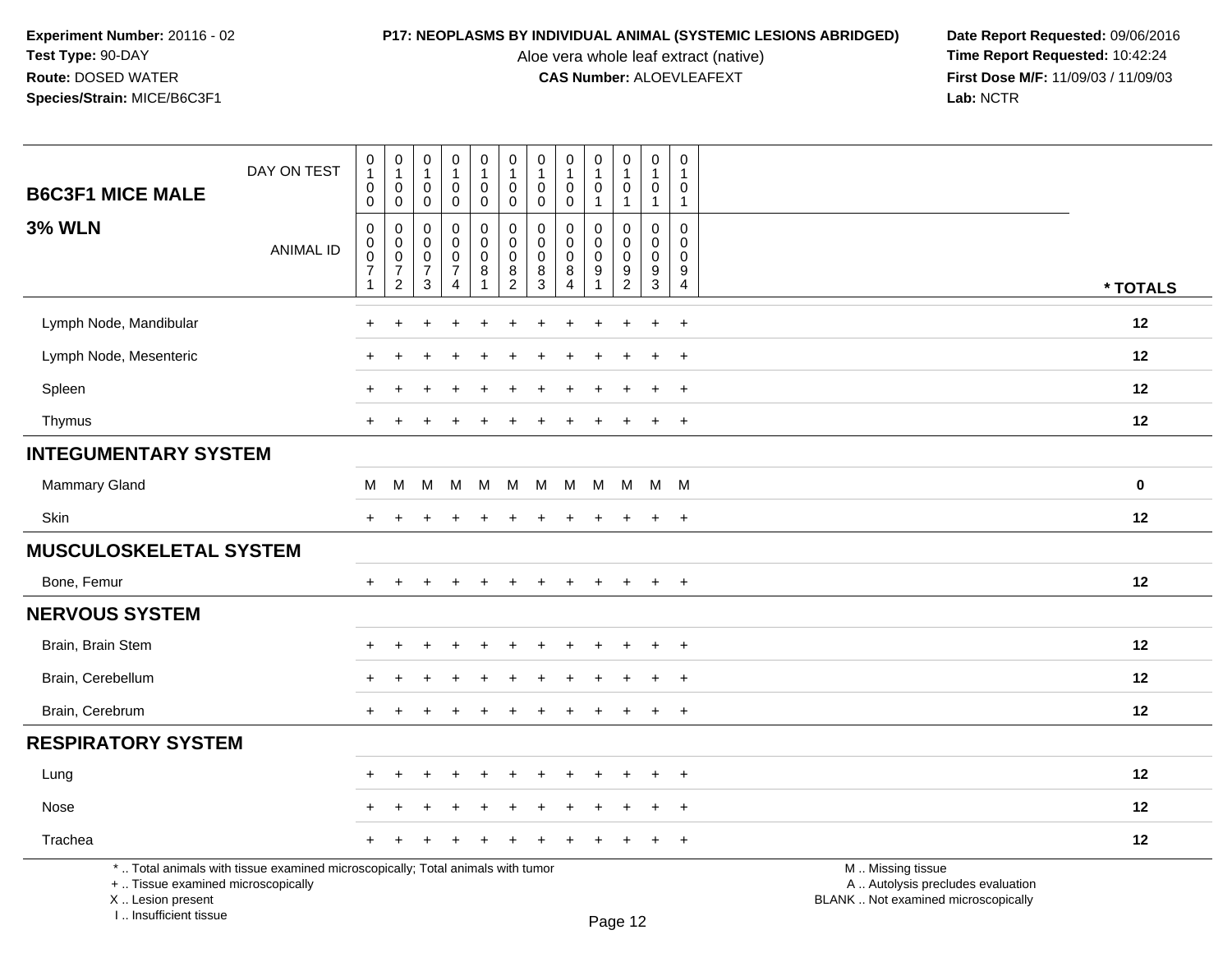Aloe vera whole leaf extract (native)<br>**CAS Number:** ALOEVLEAFEXT

**P17: NEOPLASMS BY INDIVIDUAL ANIMAL (SYSTEMIC LESIONS ABRIDGED)** Date Report Requested: 09/06/2016<br>Aloe vera whole leaf extract (native) **Time Report Requested:** 10:42:24 **First Dose M/F:** 11/09/03 / 11/09/03<br>Lab: NCTR **Lab:** NCTR

| <b>B6C3F1 MICE MALE</b>      | DAY ON TEST | $\mathbf 0$<br>$\overline{A}$<br>$\pmb{0}$<br>$\Omega$ | $\pmb{0}$<br>1<br>$\pmb{0}$<br>$\mathbf 0$ | $\pmb{0}$<br>1<br>$\pmb{0}$<br>0                               | $\mathbf 0$<br>$\overline{A}$<br>$\pmb{0}$<br>0 | 0<br>0<br>0      | $\pmb{0}$<br>$\overline{1}$<br>$\pmb{0}$<br>$\mathbf 0$ | $\pmb{0}$<br>$\mathbf{1}$<br>$\pmb{0}$<br>0     | $\mathbf 0$<br>$\mathbf 1$<br>$\mathbf 0$ | $\mathbf 0$<br>$\overline{1}$<br>$\pmb{0}$      | 0<br>0                        | $\pmb{0}$<br>$\overline{1}$<br>$\boldsymbol{0}$        | $\mathbf 0$<br>$\overline{1}$<br>0 |          |
|------------------------------|-------------|--------------------------------------------------------|--------------------------------------------|----------------------------------------------------------------|-------------------------------------------------|------------------|---------------------------------------------------------|-------------------------------------------------|-------------------------------------------|-------------------------------------------------|-------------------------------|--------------------------------------------------------|------------------------------------|----------|
| <b>3% WLN</b>                | ANIMAL ID   | 0<br>$_{\rm 0}^{\rm 0}$<br>$\overline{7}$              | $\overline{2}$                             | $\pmb{0}$<br>$\mathbf 0$<br>$\pmb{0}$<br>$\boldsymbol{7}$<br>3 |                                                 | 0<br>0<br>$_8^0$ | 000008                                                  | 0<br>$\mathbf 0$<br>$\pmb{0}$<br>$\bar{8}$<br>3 | 0<br>$\pmb{0}$<br>$\pmb{0}$<br>8          | 0<br>$\pmb{0}$<br>$\pmb{0}$<br>$\boldsymbol{9}$ | 0<br>0<br>$_{9}^{\rm 0}$<br>2 | 0<br>$\mathbf 0$<br>$\mathbf 0$<br>$\overline{9}$<br>3 | 0<br>0<br>0<br>9<br>4              | * TOTALS |
| <b>SPECIAL SENSES SYSTEM</b> |             |                                                        |                                            |                                                                |                                                 |                  |                                                         |                                                 |                                           |                                                 |                               |                                                        |                                    |          |
| Eye                          |             |                                                        |                                            |                                                                |                                                 |                  |                                                         |                                                 |                                           |                                                 | $+$                           | $+$                                                    | $+$                                | 12       |
| Harderian Gland              |             | $+$                                                    |                                            |                                                                |                                                 | $\pm$            |                                                         |                                                 |                                           | $+$                                             | $+$                           | $+$                                                    | $+$                                | 12       |
| <b>URINARY SYSTEM</b>        |             |                                                        |                                            |                                                                |                                                 |                  |                                                         |                                                 |                                           |                                                 |                               |                                                        |                                    |          |
| Kidney                       |             |                                                        |                                            |                                                                |                                                 |                  |                                                         |                                                 |                                           |                                                 | $\pm$                         |                                                        | $^{+}$                             | 12       |
| <b>Urinary Bladder</b>       |             |                                                        |                                            |                                                                |                                                 |                  |                                                         |                                                 |                                           |                                                 | ÷.                            | $+$                                                    | $^{+}$                             | 12       |
| <b>SYSTEMIC LESIONS</b>      |             |                                                        |                                            |                                                                |                                                 |                  |                                                         |                                                 |                                           |                                                 |                               |                                                        |                                    |          |
| Multiple Organ               |             |                                                        |                                            |                                                                |                                                 | $\div$           |                                                         |                                                 |                                           | $\pm$                                           | $\pm$                         | $+$                                                    | $^{+}$                             | 12       |

\*\*\* END OF MALE DATA \*\*\*

<sup>\* ..</sup> Total animals with tissue examined microscopically; Total animals with tumor

<sup>+ ..</sup> Tissue examined microscopically

X .. Lesion present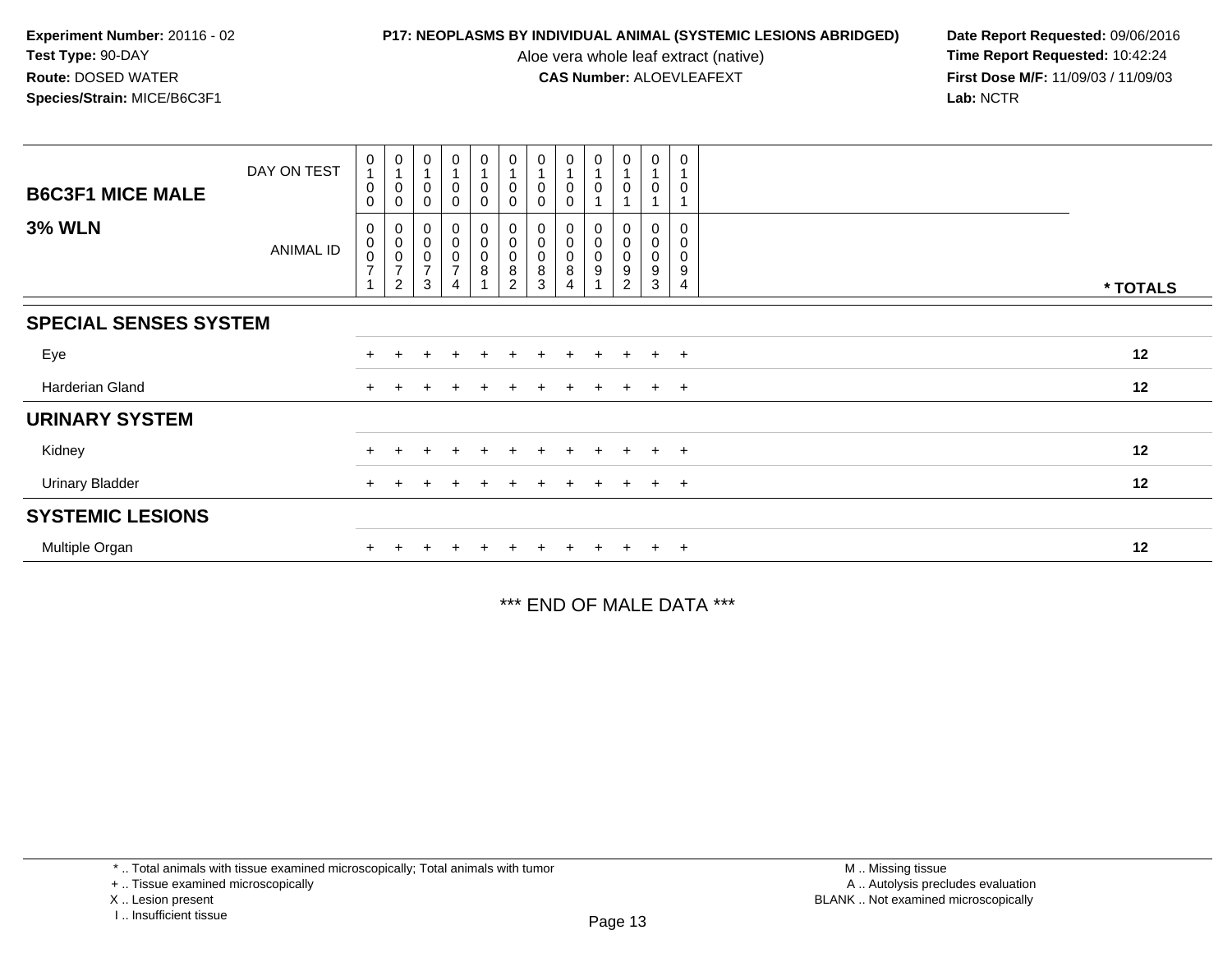Aloe vera whole leaf extract (native)<br>**CAS Number:** ALOEVLEAFEXT

**P17: NEOPLASMS BY INDIVIDUAL ANIMAL (SYSTEMIC LESIONS ABRIDGED)** Date Report Requested: 09/06/2016<br>Aloe vera whole leaf extract (native) **Time Report Requested:** 10:42:24 **First Dose M/F:** 11/09/03 / 11/09/03<br>Lab: NCTR **Lab:** NCTR

| <b>B6C3F1 MICE FEMALE</b>                                                                                                                  | DAY ON TEST      | $\pmb{0}$<br>$\mathbf{1}$<br>$\pmb{0}$                                     | $\pmb{0}$<br>$\mathbf{1}$<br>0                                                 | $\boldsymbol{0}$<br>$\overline{1}$<br>$\mathbf 0$                                       | $\pmb{0}$<br>$\mathbf{1}$<br>$\mathbf 0$                                               | 0<br>$\mathbf{1}$<br>$\mathbf 0$                                 | $\pmb{0}$<br>$\mathbf{1}$<br>$\mathbf 0$                                  | $\mathbf 0$<br>$\mathbf{1}$<br>0                                                    | 0<br>$\mathbf{1}$<br>0                                              | $\pmb{0}$<br>$\mathbf{1}$<br>$\mathbf 0$                           | 0<br>$\mathbf{1}$<br>$\mathbf 0$                                                | $\mathbf 0$<br>$\overline{1}$<br>$\mathbf 0$                                        | 0<br>1<br>0                                               |                                                                                               |
|--------------------------------------------------------------------------------------------------------------------------------------------|------------------|----------------------------------------------------------------------------|--------------------------------------------------------------------------------|-----------------------------------------------------------------------------------------|----------------------------------------------------------------------------------------|------------------------------------------------------------------|---------------------------------------------------------------------------|-------------------------------------------------------------------------------------|---------------------------------------------------------------------|--------------------------------------------------------------------|---------------------------------------------------------------------------------|-------------------------------------------------------------------------------------|-----------------------------------------------------------|-----------------------------------------------------------------------------------------------|
| <b>CONTROL</b>                                                                                                                             | <b>ANIMAL ID</b> | $\mathbf 0$<br>$\pmb{0}$<br>$\overline{0}$<br>1<br>$\,6\,$<br>$\mathbf{1}$ | $\mathbf 0$<br>$\mathsf 0$<br>$\overline{0}$<br>1<br>$\,6\,$<br>$\overline{2}$ | $\mathbf 0$<br>$\mathbf 0$<br>$\boldsymbol{0}$<br>$\overline{1}$<br>6<br>$\overline{3}$ | $\mathbf 0$<br>$\mathbf 0$<br>$\pmb{0}$<br>$\overline{1}$<br>$\,6\,$<br>$\overline{A}$ | $\mathbf{1}$<br>0<br>$\pmb{0}$<br>$\mathbf{1}$<br>$\overline{7}$ | $\mathbf{1}$<br>$\pmb{0}$<br>$\pmb{0}$<br>$\overline{1}$<br>$\frac{7}{2}$ | $\overline{1}$<br>$\mathbf 0$<br>$\mathbf 0$<br>$\mathbf{1}$<br>$\overline{7}$<br>3 | $\mathbf 1$<br>$\Omega$<br>0<br>$\mathbf{1}$<br>$\overline{7}$<br>4 | $\mathbf{1}$<br>$\mathbf 0$<br>$\pmb{0}$<br>$\mathbf{1}$<br>$\bf8$ | $\mathbf{1}$<br>0<br>$\mathbf 0$<br>$\overline{1}$<br>$\bf 8$<br>$\overline{2}$ | $\overline{1}$<br>$\mathbf 0$<br>$\mathbf 0$<br>$\overline{1}$<br>8<br>$\mathbf{3}$ | $\mathbf{1}$<br>$\Omega$<br>0<br>1<br>8<br>$\overline{4}$ | * TOTALS                                                                                      |
| <b>ALIMENTARY SYSTEM</b>                                                                                                                   |                  |                                                                            |                                                                                |                                                                                         |                                                                                        |                                                                  |                                                                           |                                                                                     |                                                                     |                                                                    |                                                                                 |                                                                                     |                                                           |                                                                                               |
| Esophagus                                                                                                                                  |                  | $^+$                                                                       |                                                                                |                                                                                         |                                                                                        |                                                                  |                                                                           |                                                                                     |                                                                     |                                                                    |                                                                                 |                                                                                     | $\ddot{}$                                                 | 12                                                                                            |
| Gallbladder                                                                                                                                |                  |                                                                            |                                                                                |                                                                                         |                                                                                        |                                                                  |                                                                           |                                                                                     |                                                                     |                                                                    |                                                                                 |                                                                                     | $\ddot{}$                                                 | 11                                                                                            |
| Intestine Large, Cecum                                                                                                                     |                  |                                                                            |                                                                                |                                                                                         |                                                                                        |                                                                  |                                                                           |                                                                                     |                                                                     |                                                                    |                                                                                 |                                                                                     | $\ddot{}$                                                 | 12                                                                                            |
| Intestine Large, Colon                                                                                                                     |                  |                                                                            |                                                                                |                                                                                         |                                                                                        |                                                                  |                                                                           |                                                                                     |                                                                     |                                                                    |                                                                                 |                                                                                     | $\ddot{}$                                                 | 12                                                                                            |
| Intestine Large, Rectum                                                                                                                    |                  |                                                                            |                                                                                |                                                                                         |                                                                                        |                                                                  |                                                                           |                                                                                     |                                                                     |                                                                    |                                                                                 |                                                                                     | $\overline{1}$                                            | 12                                                                                            |
| Intestine Small, Duodenum                                                                                                                  |                  | $+$                                                                        |                                                                                |                                                                                         |                                                                                        |                                                                  |                                                                           |                                                                                     |                                                                     |                                                                    |                                                                                 |                                                                                     | $\ddot{}$                                                 | 12                                                                                            |
| Intestine Small, Ileum                                                                                                                     |                  |                                                                            |                                                                                |                                                                                         |                                                                                        |                                                                  |                                                                           |                                                                                     |                                                                     |                                                                    |                                                                                 |                                                                                     | $\ddot{}$                                                 | 12                                                                                            |
| Intestine Small, Jejunum                                                                                                                   |                  |                                                                            |                                                                                |                                                                                         |                                                                                        |                                                                  |                                                                           |                                                                                     |                                                                     |                                                                    |                                                                                 |                                                                                     | $\div$                                                    | 12                                                                                            |
| Liver                                                                                                                                      |                  |                                                                            |                                                                                |                                                                                         |                                                                                        |                                                                  |                                                                           |                                                                                     |                                                                     |                                                                    |                                                                                 |                                                                                     | $\ddot{}$                                                 | 12                                                                                            |
| Pancreas                                                                                                                                   |                  |                                                                            |                                                                                |                                                                                         |                                                                                        |                                                                  |                                                                           |                                                                                     |                                                                     |                                                                    |                                                                                 |                                                                                     | $\ddot{}$                                                 | 12                                                                                            |
| Salivary Glands                                                                                                                            |                  |                                                                            |                                                                                |                                                                                         |                                                                                        |                                                                  |                                                                           |                                                                                     |                                                                     |                                                                    |                                                                                 |                                                                                     | $\ddot{}$                                                 | 12                                                                                            |
| Stomach, Forestomach                                                                                                                       |                  |                                                                            |                                                                                |                                                                                         |                                                                                        |                                                                  |                                                                           |                                                                                     |                                                                     |                                                                    |                                                                                 |                                                                                     | $\ddot{}$                                                 | 12                                                                                            |
| Stomach, Glandular                                                                                                                         |                  |                                                                            |                                                                                |                                                                                         |                                                                                        |                                                                  |                                                                           |                                                                                     |                                                                     |                                                                    | $+$                                                                             | M                                                                                   | $+$                                                       | 11                                                                                            |
| <b>CARDIOVASCULAR SYSTEM</b>                                                                                                               |                  |                                                                            |                                                                                |                                                                                         |                                                                                        |                                                                  |                                                                           |                                                                                     |                                                                     |                                                                    |                                                                                 |                                                                                     |                                                           |                                                                                               |
| <b>Blood Vessel</b>                                                                                                                        |                  |                                                                            |                                                                                |                                                                                         |                                                                                        |                                                                  |                                                                           |                                                                                     |                                                                     |                                                                    |                                                                                 |                                                                                     |                                                           | 12                                                                                            |
| Heart                                                                                                                                      |                  | $\pm$                                                                      |                                                                                |                                                                                         |                                                                                        |                                                                  |                                                                           |                                                                                     |                                                                     |                                                                    |                                                                                 | +                                                                                   | $\ddot{}$                                                 | 12                                                                                            |
| *  Total animals with tissue examined microscopically; Total animals with tumor<br>+  Tissue examined microscopically<br>X  Lesion present |                  |                                                                            |                                                                                |                                                                                         |                                                                                        |                                                                  |                                                                           |                                                                                     |                                                                     |                                                                    |                                                                                 |                                                                                     |                                                           | M  Missing tissue<br>A  Autolysis precludes evaluation<br>BLANK  Not examined microscopically |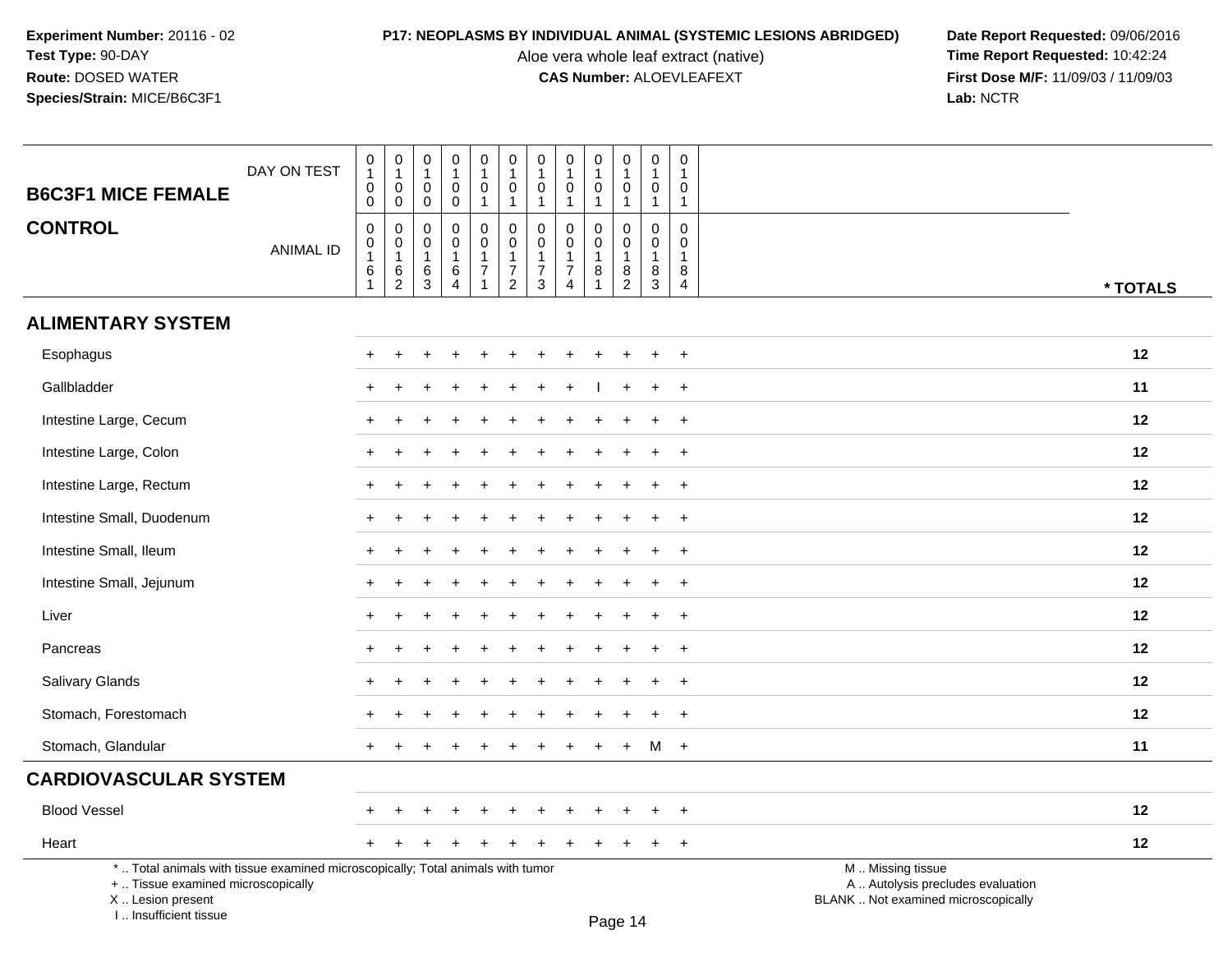**CAS Number:** ALOEVLEAFEXT **First Dose Microsoft CAS Number:** ALOEVLEAFEXT

**P17: NEOPLASMS BY INDIVIDUAL ANIMAL (SYSTEMIC LESIONS ABRIDGED)** Date Report Requested: 09/06/2016<br>Aloe vera whole leaf extract (native) **Time Report Requested:** 10:42:24 Aloe vera whole leaf extract (native) **Time Report Requested:** 10:42:24<br>**CAS Number:** ALOEVLEAFEXT **The Report Requested:** 11/09/03 / 11/09/03 **Lab:** NCTR

|                                                                                                                       | DAY ON TEST      | $\pmb{0}$<br>$\mathbf{1}$<br>$\mathbf 0$             | $\pmb{0}$<br>$\mathbf{1}$<br>$\mathsf{O}\xspace$        | $\pmb{0}$<br>$\mathbf{1}$<br>0                          | $\pmb{0}$<br>$\mathbf{1}$<br>$\mathbf 0$                          | $\pmb{0}$<br>$\mathbf{1}$<br>$\mathbf 0$                           | $\pmb{0}$<br>$\mathbf{1}$<br>$\mathbf 0$                                                      | $\pmb{0}$<br>$\mathbf{1}$<br>0                                               | $\pmb{0}$<br>$\overline{1}$<br>$\pmb{0}$                           | $\pmb{0}$<br>$\mathbf{1}$<br>$\mathbf 0$ | $\pmb{0}$<br>$\mathbf{1}$<br>$\pmb{0}$                              | $\boldsymbol{0}$<br>$\mathbf{1}$<br>$\mathbf 0$                 | 0<br>$\mathbf 1$<br>0                                          |                                                        |
|-----------------------------------------------------------------------------------------------------------------------|------------------|------------------------------------------------------|---------------------------------------------------------|---------------------------------------------------------|-------------------------------------------------------------------|--------------------------------------------------------------------|-----------------------------------------------------------------------------------------------|------------------------------------------------------------------------------|--------------------------------------------------------------------|------------------------------------------|---------------------------------------------------------------------|-----------------------------------------------------------------|----------------------------------------------------------------|--------------------------------------------------------|
| <b>B6C3F1 MICE FEMALE</b>                                                                                             |                  | $\mathbf 0$                                          | $\mathbf 0$                                             | $\mathbf 0$                                             | $\mathbf 0$                                                       | $\mathbf{1}$                                                       | $\mathbf{1}$                                                                                  | $\mathbf{1}$                                                                 | $\mathbf{1}$                                                       | $\overline{1}$                           | $\mathbf{1}$                                                        | $\mathbf{1}$                                                    | $\mathbf{1}$                                                   |                                                        |
| <b>CONTROL</b>                                                                                                        | <b>ANIMAL ID</b> | $\mathbf 0$<br>$\pmb{0}$<br>$\overline{1}$<br>6<br>1 | 0<br>$\pmb{0}$<br>$\mathbf{1}$<br>$\,6\,$<br>$\sqrt{2}$ | $\Omega$<br>$\mathbf 0$<br>$\overline{1}$<br>$\,6$<br>3 | $\mathbf 0$<br>$\mathbf 0$<br>$\mathbf{1}$<br>6<br>$\overline{4}$ | $\mathbf 0$<br>$\mathsf{O}$<br>$\mathbf{1}$<br>$\overline{7}$<br>1 | $\boldsymbol{0}$<br>$\ddot{\mathbf{0}}$<br>$\mathbf{1}$<br>$\boldsymbol{7}$<br>$\overline{a}$ | $\mathbf 0$<br>$\pmb{0}$<br>$\mathbf{1}$<br>$\overline{7}$<br>$\mathfrak{Z}$ | 0<br>$\pmb{0}$<br>$\mathbf{1}$<br>$\overline{7}$<br>$\overline{4}$ | $\Omega$<br>0<br>$\overline{1}$<br>8     | $\mathbf 0$<br>$\mathbf 0$<br>$\mathbf{1}$<br>$\,8\,$<br>$\sqrt{2}$ | $\mathbf 0$<br>$\mathbf 0$<br>$\mathbf{1}$<br>8<br>$\mathbf{3}$ | $\Omega$<br>$\mathbf 0$<br>$\mathbf{1}$<br>8<br>$\overline{4}$ | * TOTALS                                               |
| <b>ENDOCRINE SYSTEM</b>                                                                                               |                  |                                                      |                                                         |                                                         |                                                                   |                                                                    |                                                                                               |                                                                              |                                                                    |                                          |                                                                     |                                                                 |                                                                |                                                        |
| <b>Adrenal Cortex</b>                                                                                                 |                  |                                                      |                                                         |                                                         |                                                                   |                                                                    |                                                                                               |                                                                              |                                                                    |                                          |                                                                     |                                                                 | $\ddot{}$                                                      | 12                                                     |
| Adrenal Medulla                                                                                                       |                  |                                                      |                                                         |                                                         |                                                                   |                                                                    |                                                                                               |                                                                              |                                                                    |                                          |                                                                     |                                                                 | $\ddot{}$                                                      | 11                                                     |
| Islets, Pancreatic                                                                                                    |                  |                                                      |                                                         |                                                         |                                                                   |                                                                    |                                                                                               |                                                                              |                                                                    |                                          |                                                                     |                                                                 | $\ddot{}$                                                      | 12                                                     |
| Parathyroid Gland                                                                                                     |                  | $+$                                                  | M                                                       |                                                         |                                                                   |                                                                    |                                                                                               |                                                                              | м                                                                  |                                          |                                                                     |                                                                 | $\ddot{}$                                                      | 10                                                     |
| <b>Pituitary Gland</b>                                                                                                |                  |                                                      |                                                         |                                                         |                                                                   |                                                                    |                                                                                               |                                                                              |                                                                    |                                          |                                                                     |                                                                 | $\div$                                                         | 12                                                     |
| <b>Thyroid Gland</b>                                                                                                  |                  |                                                      |                                                         |                                                         |                                                                   |                                                                    |                                                                                               |                                                                              |                                                                    |                                          |                                                                     |                                                                 | $\ddot{}$                                                      | 12                                                     |
| <b>GENERAL BODY SYSTEM</b>                                                                                            |                  |                                                      |                                                         |                                                         |                                                                   |                                                                    |                                                                                               |                                                                              |                                                                    |                                          |                                                                     |                                                                 |                                                                |                                                        |
| <b>NONE</b>                                                                                                           |                  |                                                      |                                                         |                                                         |                                                                   |                                                                    |                                                                                               |                                                                              |                                                                    |                                          |                                                                     |                                                                 |                                                                |                                                        |
| <b>GENITAL SYSTEM</b>                                                                                                 |                  |                                                      |                                                         |                                                         |                                                                   |                                                                    |                                                                                               |                                                                              |                                                                    |                                          |                                                                     |                                                                 |                                                                |                                                        |
| <b>Clitoral Gland</b>                                                                                                 |                  |                                                      | м                                                       | M                                                       |                                                                   |                                                                    |                                                                                               |                                                                              |                                                                    |                                          |                                                                     |                                                                 |                                                                | 10                                                     |
| Ovary                                                                                                                 |                  |                                                      |                                                         |                                                         |                                                                   |                                                                    |                                                                                               |                                                                              |                                                                    |                                          |                                                                     |                                                                 |                                                                | 12                                                     |
| <b>Uterus</b>                                                                                                         |                  | $+$                                                  |                                                         |                                                         |                                                                   |                                                                    |                                                                                               |                                                                              |                                                                    |                                          |                                                                     |                                                                 | $\ddot{}$                                                      | 12                                                     |
| <b>HEMATOPOIETIC SYSTEM</b>                                                                                           |                  |                                                      |                                                         |                                                         |                                                                   |                                                                    |                                                                                               |                                                                              |                                                                    |                                          |                                                                     |                                                                 |                                                                |                                                        |
| <b>Bone Marrow</b>                                                                                                    |                  |                                                      |                                                         |                                                         |                                                                   |                                                                    |                                                                                               |                                                                              |                                                                    |                                          |                                                                     |                                                                 | $\div$                                                         | 12                                                     |
| Lymph Node, Mandibular                                                                                                |                  |                                                      |                                                         |                                                         |                                                                   |                                                                    |                                                                                               |                                                                              |                                                                    |                                          |                                                                     |                                                                 | $\ddot{}$                                                      | 12                                                     |
| Lymph Node, Mesenteric                                                                                                |                  |                                                      |                                                         |                                                         |                                                                   |                                                                    |                                                                                               |                                                                              |                                                                    |                                          |                                                                     |                                                                 | $\overline{+}$                                                 | 12                                                     |
| *  Total animals with tissue examined microscopically; Total animals with tumor<br>+  Tissue examined microscopically |                  |                                                      |                                                         |                                                         |                                                                   |                                                                    |                                                                                               |                                                                              |                                                                    |                                          |                                                                     |                                                                 |                                                                | M  Missing tissue<br>A  Autolysis precludes evaluation |

 Lesion present BLANK .. Not examined microscopicallyX .. Lesion present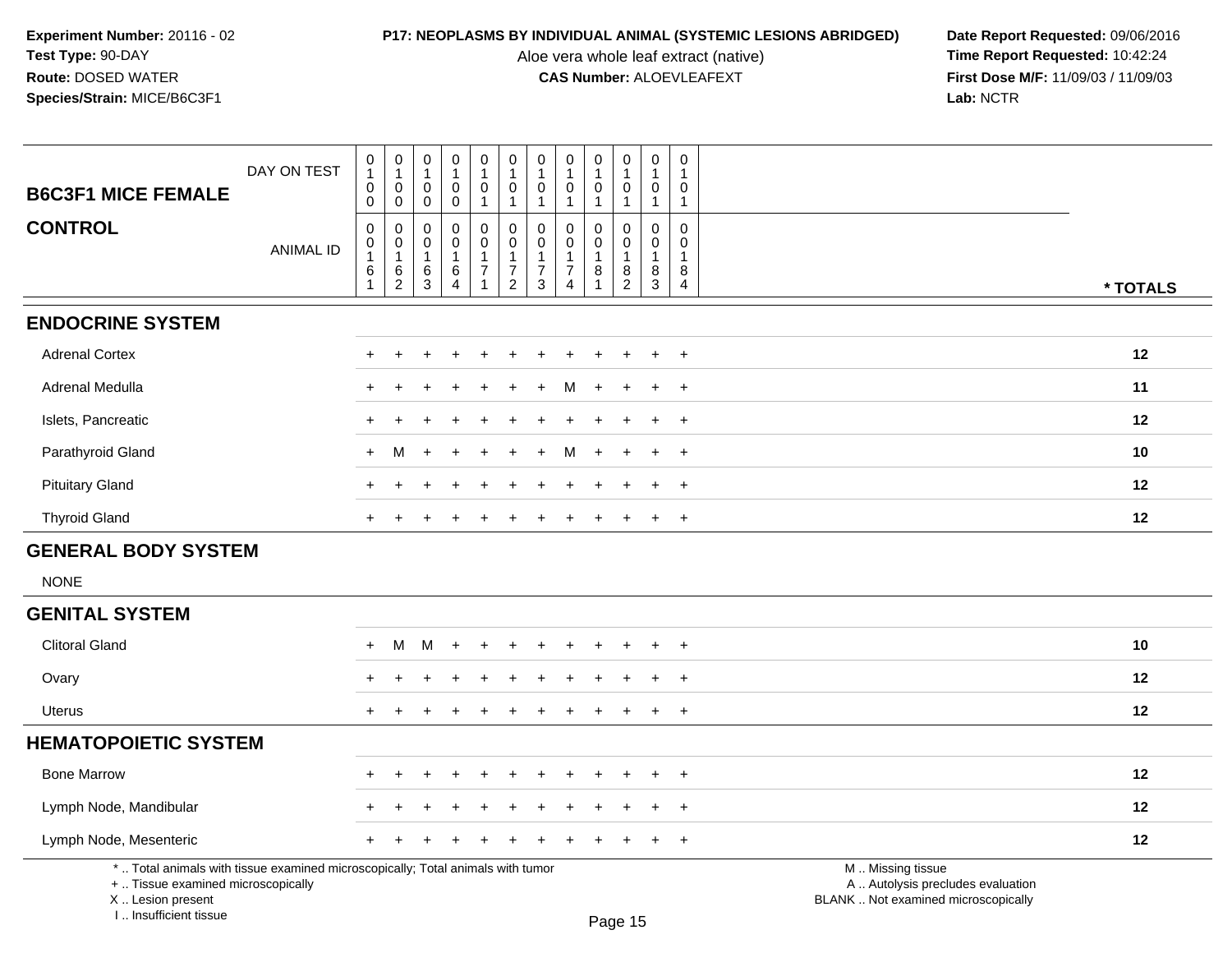Aloe vera whole leaf extract (native)<br>**CAS Number:** ALOEVLEAFEXT

|                                                                                                                                                                     | DAY ON TEST      | $\pmb{0}$<br>$\mathbf{1}$<br>0                        | $\mathbf 0$<br>$\mathbf{1}$<br>$\overline{0}$                     | $\pmb{0}$<br>$\mathbf{1}$<br>$\mathbf 0$             | $\boldsymbol{0}$<br>$\mathbf{1}$<br>$\mathbf 0$                         | $\pmb{0}$<br>$\mathbf{1}$<br>$\mathbf 0$                     | $\pmb{0}$<br>$\mathbf{1}$<br>$\mathbf 0$                                       | 0<br>$\overline{1}$<br>$\mathbf 0$                   | 0<br>$\overline{1}$<br>$\mathbf 0$                                        | 0<br>$\mathbf{1}$<br>$\mathbf 0$      | $\mathsf 0$<br>$\mathbf{1}$<br>0                                         | $\pmb{0}$<br>$\mathbf 1$<br>0                      | $\pmb{0}$<br>$\mathbf{1}$<br>0                                     |                                                                                               |                   |
|---------------------------------------------------------------------------------------------------------------------------------------------------------------------|------------------|-------------------------------------------------------|-------------------------------------------------------------------|------------------------------------------------------|-------------------------------------------------------------------------|--------------------------------------------------------------|--------------------------------------------------------------------------------|------------------------------------------------------|---------------------------------------------------------------------------|---------------------------------------|--------------------------------------------------------------------------|----------------------------------------------------|--------------------------------------------------------------------|-----------------------------------------------------------------------------------------------|-------------------|
| <b>B6C3F1 MICE FEMALE</b>                                                                                                                                           |                  | $\mathbf 0$                                           | $\overline{0}$                                                    | $\mathbf 0$                                          | $\mathbf 0$                                                             | $\mathbf{1}$                                                 | $\overline{1}$                                                                 | -1                                                   | 1                                                                         | 1                                     | $\mathbf{1}$                                                             | $\mathbf{1}$                                       | $\mathbf{1}$                                                       |                                                                                               |                   |
| <b>CONTROL</b>                                                                                                                                                      | <b>ANIMAL ID</b> | $\mathsf 0$<br>$\mathbf 0$<br>$\mathbf{1}$<br>6<br>-1 | $\mathbf 0$<br>$\mathbf 0$<br>$\mathbf{1}$<br>6<br>$\overline{2}$ | $\mathbf 0$<br>$\mathbf 0$<br>$\mathbf{1}$<br>6<br>3 | $\mathbf 0$<br>$\Omega$<br>$\mathbf{1}$<br>6<br>$\overline{\mathbf{4}}$ | $\mathbf 0$<br>$\mathbf 0$<br>$\mathbf{1}$<br>$\overline{7}$ | $\mathbf 0$<br>$\mathbf 0$<br>$\mathbf{1}$<br>$\overline{7}$<br>$\overline{2}$ | 0<br>$\Omega$<br>$\mathbf{1}$<br>$\overline{7}$<br>3 | 0<br>$\Omega$<br>$\mathbf{1}$<br>$\overline{7}$<br>$\boldsymbol{\Lambda}$ | 0<br>$\mathbf{0}$<br>$\mathbf 1$<br>8 | $\mathbf 0$<br>$\mathbf 0$<br>$\overline{1}$<br>$\, 8$<br>$\overline{2}$ | $\pmb{0}$<br>$\mathbf 0$<br>$\mathbf{1}$<br>8<br>3 | $\mathbf 0$<br>$\mathbf{0}$<br>$\mathbf{1}$<br>8<br>$\overline{4}$ |                                                                                               | * TOTALS          |
|                                                                                                                                                                     |                  |                                                       |                                                                   |                                                      |                                                                         |                                                              |                                                                                |                                                      |                                                                           |                                       |                                                                          |                                                    |                                                                    |                                                                                               |                   |
| Spleen                                                                                                                                                              |                  |                                                       |                                                                   |                                                      |                                                                         |                                                              |                                                                                |                                                      |                                                                           |                                       |                                                                          | $\ddot{}$                                          | $\ddot{}$                                                          |                                                                                               | 12                |
| Thymus                                                                                                                                                              |                  |                                                       |                                                                   |                                                      |                                                                         |                                                              |                                                                                |                                                      |                                                                           |                                       | $\div$                                                                   | $+$                                                | $\ddot{}$                                                          |                                                                                               | 12                |
| <b>INTEGUMENTARY SYSTEM</b>                                                                                                                                         |                  |                                                       |                                                                   |                                                      |                                                                         |                                                              |                                                                                |                                                      |                                                                           |                                       |                                                                          |                                                    |                                                                    |                                                                                               |                   |
| Mammary Gland                                                                                                                                                       |                  | ÷                                                     | $\div$                                                            |                                                      | $\ddot{}$                                                               | ÷                                                            |                                                                                |                                                      |                                                                           |                                       | $\ddot{}$                                                                | $\ddot{}$                                          | $\ddot{}$                                                          |                                                                                               | 12                |
| Skin                                                                                                                                                                |                  | $+$                                                   |                                                                   |                                                      |                                                                         |                                                              |                                                                                |                                                      |                                                                           |                                       |                                                                          | $\pm$                                              | $\ddot{}$                                                          |                                                                                               | 12                |
| <b>MUSCULOSKELETAL SYSTEM</b>                                                                                                                                       |                  |                                                       |                                                                   |                                                      |                                                                         |                                                              |                                                                                |                                                      |                                                                           |                                       |                                                                          |                                                    |                                                                    |                                                                                               |                   |
| Bone, Femur                                                                                                                                                         |                  | $\div$                                                | $\div$                                                            |                                                      |                                                                         |                                                              |                                                                                |                                                      |                                                                           |                                       |                                                                          | $+$                                                | $+$                                                                |                                                                                               | 12                |
| <b>NERVOUS SYSTEM</b>                                                                                                                                               |                  |                                                       |                                                                   |                                                      |                                                                         |                                                              |                                                                                |                                                      |                                                                           |                                       |                                                                          |                                                    |                                                                    |                                                                                               |                   |
| Brain, Brain Stem                                                                                                                                                   |                  |                                                       |                                                                   |                                                      |                                                                         |                                                              |                                                                                |                                                      |                                                                           |                                       |                                                                          | $\div$                                             | $\overline{+}$                                                     |                                                                                               | 12                |
| Brain, Cerebellum                                                                                                                                                   |                  |                                                       |                                                                   |                                                      |                                                                         |                                                              |                                                                                |                                                      |                                                                           |                                       |                                                                          |                                                    | $\overline{1}$                                                     |                                                                                               | $12 \overline{ }$ |
| Brain, Cerebrum                                                                                                                                                     |                  |                                                       |                                                                   |                                                      |                                                                         |                                                              |                                                                                |                                                      |                                                                           |                                       |                                                                          |                                                    | $\ddot{}$                                                          |                                                                                               | 12                |
| <b>RESPIRATORY SYSTEM</b>                                                                                                                                           |                  |                                                       |                                                                   |                                                      |                                                                         |                                                              |                                                                                |                                                      |                                                                           |                                       |                                                                          |                                                    |                                                                    |                                                                                               |                   |
| Lung                                                                                                                                                                |                  |                                                       |                                                                   |                                                      |                                                                         |                                                              |                                                                                |                                                      |                                                                           |                                       |                                                                          | $\div$                                             | $\ddot{}$                                                          |                                                                                               | $12 \,$           |
| Nose                                                                                                                                                                |                  |                                                       |                                                                   |                                                      |                                                                         |                                                              |                                                                                |                                                      |                                                                           |                                       |                                                                          |                                                    | $\ddot{}$                                                          |                                                                                               | 12                |
| Trachea                                                                                                                                                             |                  | $+$                                                   | $\ddot{}$                                                         |                                                      | $\ddot{}$                                                               | $\ddot{}$                                                    | $\ddot{}$                                                                      | $\pm$                                                | $\ddot{}$                                                                 | $\ddot{}$                             | $\ddot{}$                                                                | $+$                                                | $+$                                                                |                                                                                               | 12                |
| <b>SPECIAL SENSES SYSTEM</b>                                                                                                                                        |                  |                                                       |                                                                   |                                                      |                                                                         |                                                              |                                                                                |                                                      |                                                                           |                                       |                                                                          |                                                    |                                                                    |                                                                                               |                   |
| Eye                                                                                                                                                                 |                  | $\pm$                                                 | $\div$                                                            |                                                      |                                                                         |                                                              |                                                                                |                                                      |                                                                           |                                       |                                                                          | $\ddot{}$                                          | $+$                                                                |                                                                                               | 12                |
| *  Total animals with tissue examined microscopically; Total animals with tumor<br>+  Tissue examined microscopically<br>X  Lesion present<br>I Insufficient tissue |                  |                                                       |                                                                   |                                                      |                                                                         |                                                              |                                                                                |                                                      |                                                                           |                                       | Dao 16                                                                   |                                                    |                                                                    | M  Missing tissue<br>A  Autolysis precludes evaluation<br>BLANK  Not examined microscopically |                   |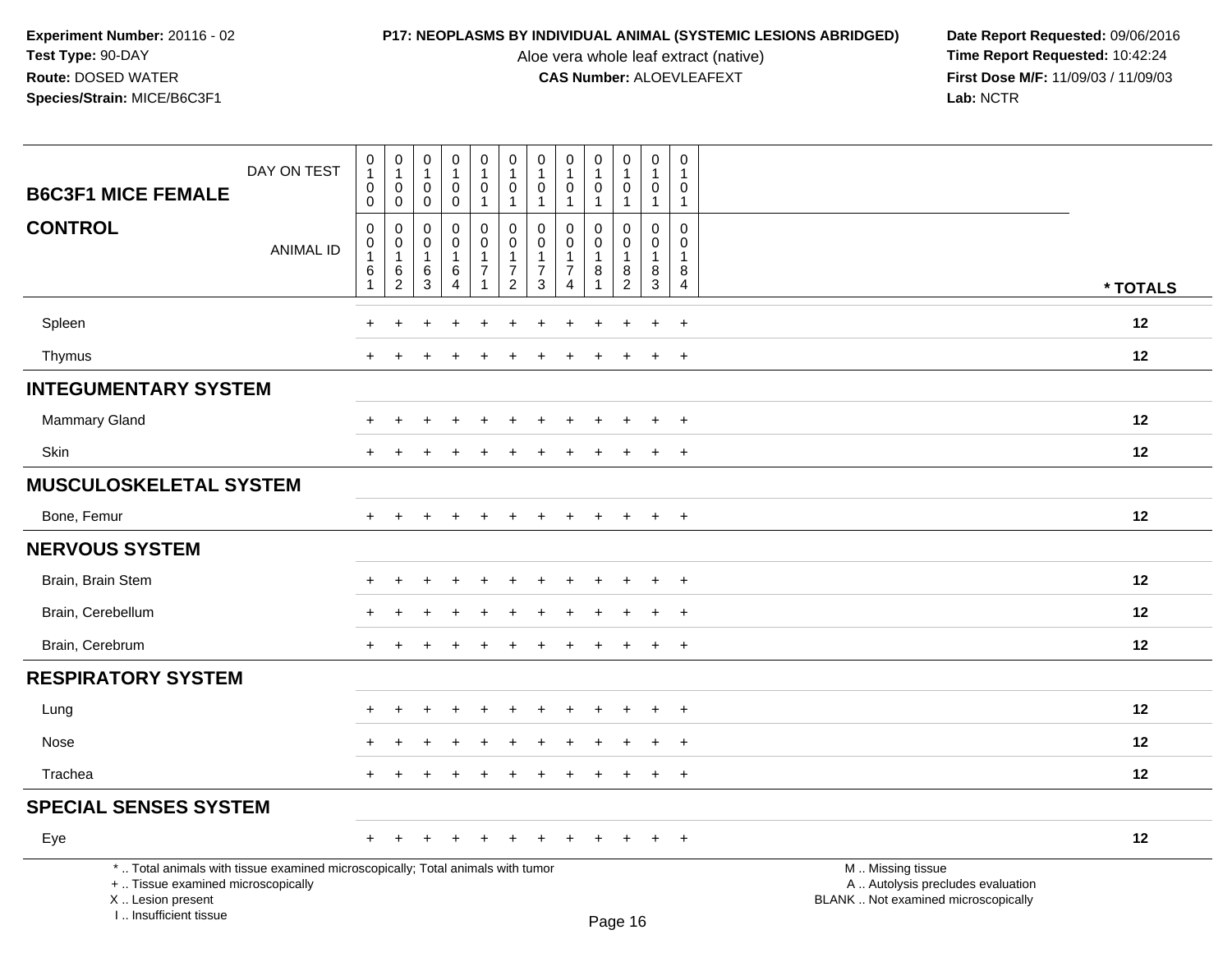Aloe vera whole leaf extract (native)<br>**CAS Number:** ALOEVLEAFEXT

| <b>B6C3F1 MICE FEMALE</b> | DAY ON TEST      | 0<br>$\boldsymbol{0}$<br>$\mathbf 0$ | $\pmb{0}$<br>$\overline{A}$<br>$\pmb{0}$<br>$\mathbf 0$ | 0<br>$\mathbf 0$<br>$\mathbf 0$ | 0<br>0<br>$\mathbf 0$    | $\pmb{0}$<br>0                                                 | $\mathbf 0$<br>$\pmb{0}$                                                        | $\pmb{0}$<br>$\pmb{0}$                                                         | $\pmb{0}$<br>0                                     | $\mathbf 0$<br>0 | $\boldsymbol{0}$<br>$\overline{A}$<br>0 | $\pmb{0}$<br>$\overline{A}$<br>$\pmb{0}$ | 0         |          |
|---------------------------|------------------|--------------------------------------|---------------------------------------------------------|---------------------------------|--------------------------|----------------------------------------------------------------|---------------------------------------------------------------------------------|--------------------------------------------------------------------------------|----------------------------------------------------|------------------|-----------------------------------------|------------------------------------------|-----------|----------|
| <b>CONTROL</b>            | <b>ANIMAL ID</b> | 0<br>0<br>6                          | 0<br>$\pmb{0}$<br>$\overline{A}$<br>6<br>$\overline{c}$ | 6<br>3                          | 0<br>$\pmb{0}$<br>$^6_4$ | $\begin{smallmatrix} 0\\0 \end{smallmatrix}$<br>$\overline{z}$ | $\begin{smallmatrix} 0\\0 \end{smallmatrix}$<br>$\rightarrow$<br>$\overline{2}$ | $\begin{smallmatrix} 0\\0 \end{smallmatrix}$<br>$\overline{ }$<br>$\mathbf{3}$ | 0<br>$\pmb{0}$<br>$\overline{ }$<br>$\overline{4}$ | 0<br>0<br>8      | $\pmb{0}$<br>8<br>$\overline{2}$        | 0<br>$\pmb{0}$<br>8<br>$\mathbf{3}$      | 8<br>4    | * TOTALS |
| Harderian Gland           |                  | $+$                                  | $\pm$                                                   | $+$                             | $\pm$                    | $+$                                                            | $+$                                                                             |                                                                                | $+$ $+$ $+$                                        |                  | $+$                                     | $+$                                      | $+$       | 12       |
| <b>URINARY SYSTEM</b>     |                  |                                      |                                                         |                                 |                          |                                                                |                                                                                 |                                                                                |                                                    |                  |                                         |                                          |           |          |
| Kidney                    |                  |                                      |                                                         |                                 |                          | $+$                                                            | $\pm$                                                                           | $\ddot{}$                                                                      | $+$                                                | $\pm$            | $+$                                     | $+$                                      | $+$       | 12       |
| <b>Urinary Bladder</b>    |                  |                                      |                                                         |                                 |                          |                                                                |                                                                                 |                                                                                | $+$                                                | $\pm$            |                                         | $+$                                      | $+$       | 12       |
| <b>SYSTEMIC LESIONS</b>   |                  |                                      |                                                         |                                 |                          |                                                                |                                                                                 |                                                                                |                                                    |                  |                                         |                                          |           |          |
| Multiple Organ            |                  |                                      |                                                         |                                 |                          |                                                                |                                                                                 |                                                                                |                                                    | $\div$           |                                         | $+$                                      | $\ddot{}$ | 12       |

<sup>\* ..</sup> Total animals with tissue examined microscopically; Total animals with tumor

<sup>+ ..</sup> Tissue examined microscopically

X .. Lesion present

I .. Insufficient tissue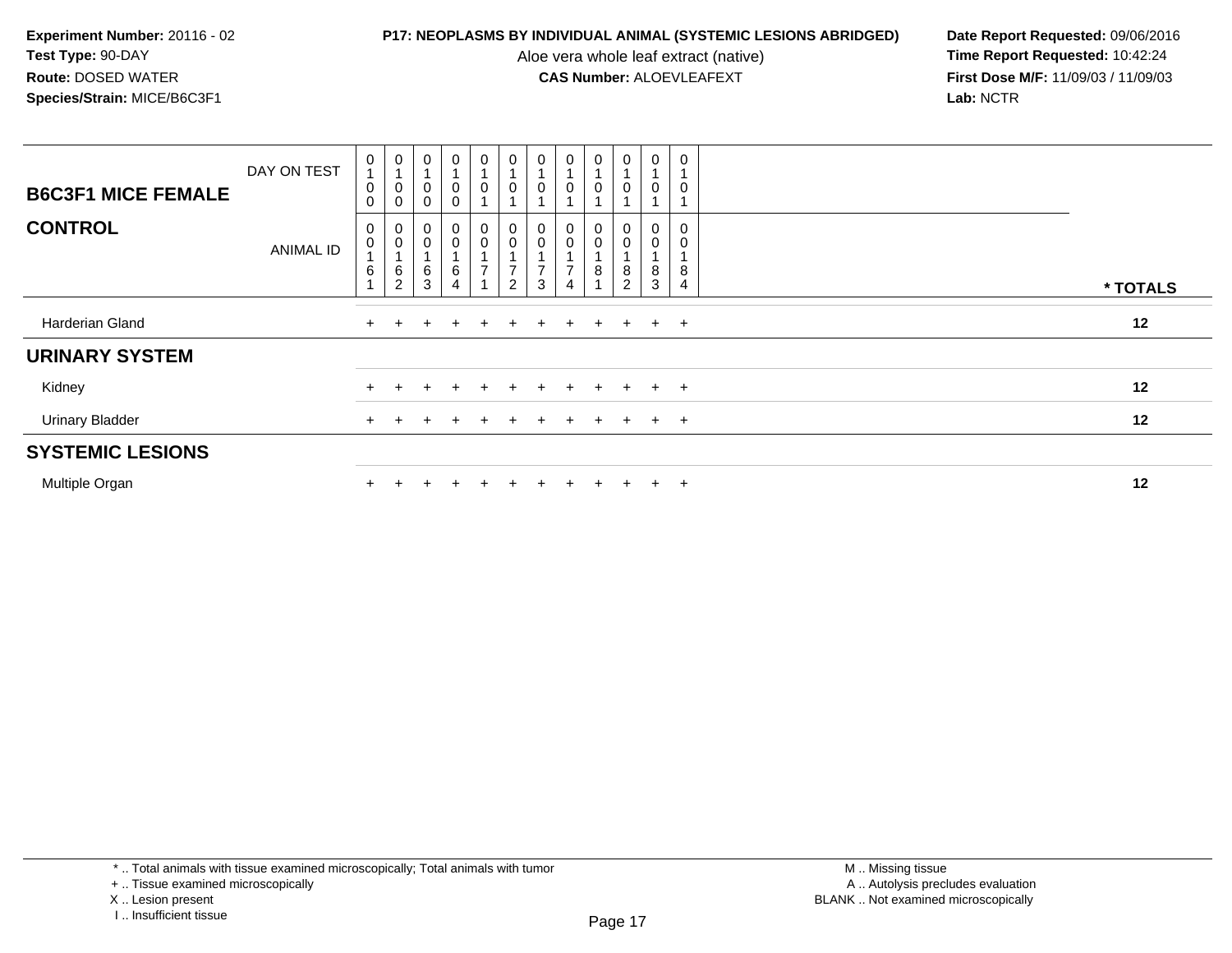Aloe vera whole leaf extract (native)<br>**CAS Number:** ALOEVLEAFEXT

|                                                                                                                                                                     | DAY ON TEST      | 0<br>$\mathbf{1}$<br>$\pmb{0}$                                    | $\pmb{0}$<br>$\mathbf{1}$<br>$\mathbf 0$         | $\pmb{0}$<br>$\mathbf{1}$<br>0                    | $\pmb{0}$<br>$\mathbf{1}$<br>$\mathsf{O}\xspace$ | ${\bf 0}$<br>$\mathbf{1}$<br>$\pmb{0}$        | $\begin{smallmatrix}0\\1\end{smallmatrix}$<br>$\mathbf 0$ | $\pmb{0}$<br>$\mathbf{1}$<br>0 | 0<br>$\mathbf{1}$<br>$\mathbf 0$          | $\mathsf 0$<br>$\mathbf{1}$<br>$\pmb{0}$ | $\pmb{0}$<br>$\mathbf{1}$<br>$\mathbf 0$ | $\pmb{0}$<br>$\mathbf{1}$<br>0                       | 0<br>$\overline{1}$<br>0                    |                                                                                               |              |
|---------------------------------------------------------------------------------------------------------------------------------------------------------------------|------------------|-------------------------------------------------------------------|--------------------------------------------------|---------------------------------------------------|--------------------------------------------------|-----------------------------------------------|-----------------------------------------------------------|--------------------------------|-------------------------------------------|------------------------------------------|------------------------------------------|------------------------------------------------------|---------------------------------------------|-----------------------------------------------------------------------------------------------|--------------|
| <b>B6C3F1 MICE FEMALE</b>                                                                                                                                           |                  | $\mathsf{O}\xspace$                                               | $\mathbf 0$                                      | $\mathbf 0$                                       | $\mathbf 0$                                      | $\mathbf{1}$                                  | $\mathbf{1}$                                              | $\mathbf{1}$                   | $\mathbf{1}$                              | $\mathbf{1}$                             | $\overline{1}$                           | $\mathbf{1}$                                         | $\overline{1}$                              |                                                                                               |              |
| <b>1% WLN</b>                                                                                                                                                       | <b>ANIMAL ID</b> | $\pmb{0}$<br>$\mathbf 0$<br>$\mathsf{O}\xspace$<br>$\overline{4}$ | 0<br>0<br>$\mathbf 0$<br>$\overline{\mathbf{4}}$ | 0<br>$\mathbf 0$<br>$\mathbf 0$<br>$\overline{4}$ | 0<br>$\pmb{0}$<br>$\mathbf 0$<br>$\overline{4}$  | 0<br>$\mathbf 0$<br>$\mathbf 0$<br>$\sqrt{5}$ | $\mathbf 0$<br>$\mathbf 0$<br>$\mathbf 0$                 | 0<br>$\mathbf 0$<br>0<br>5     | $\mathbf 0$<br>$\mathbf 0$<br>$\mathbf 0$ | 0<br>$\Omega$<br>$\mathbf 0$<br>$\,6\,$  | 0<br>$\mathbf 0$<br>$\mathbf 0$          | $\mathbf 0$<br>$\mathbf 0$<br>$\mathbf 0$<br>$\,6\,$ | $\mathbf 0$<br>$\Omega$<br>$\mathbf 0$<br>6 |                                                                                               |              |
|                                                                                                                                                                     |                  | $\mathbf{1}$                                                      | $\overline{2}$                                   | $\mathfrak{S}$                                    | $\overline{4}$                                   | $\overline{1}$                                | $\frac{5}{2}$                                             | 3                              | $\frac{5}{4}$                             | $\overline{1}$                           | $^6_2$                                   | $\mathbf{3}$                                         | $\overline{4}$                              |                                                                                               | * TOTALS     |
| <b>ALIMENTARY SYSTEM</b>                                                                                                                                            |                  |                                                                   |                                                  |                                                   |                                                  |                                               |                                                           |                                |                                           |                                          |                                          |                                                      |                                             |                                                                                               |              |
| Intestine Large, Cecum                                                                                                                                              |                  |                                                                   | $\div$                                           |                                                   |                                                  |                                               |                                                           |                                |                                           | $\ddot{}$                                | $\ddot{}$                                | $\ddot{}$                                            | $+$                                         |                                                                                               | 12           |
| Intestine Large, Colon                                                                                                                                              |                  |                                                                   |                                                  |                                                   |                                                  |                                               |                                                           |                                |                                           |                                          |                                          |                                                      | $+$                                         |                                                                                               | 12           |
| Liver                                                                                                                                                               |                  |                                                                   |                                                  |                                                   |                                                  |                                               |                                                           |                                |                                           |                                          |                                          | $\ddot{}$                                            | $\overline{+}$                              |                                                                                               | 12           |
| <b>CARDIOVASCULAR SYSTEM</b>                                                                                                                                        |                  |                                                                   |                                                  |                                                   |                                                  |                                               |                                                           |                                |                                           |                                          |                                          |                                                      |                                             |                                                                                               |              |
| <b>NONE</b>                                                                                                                                                         |                  |                                                                   |                                                  |                                                   |                                                  |                                               |                                                           |                                |                                           |                                          |                                          |                                                      |                                             |                                                                                               |              |
| <b>ENDOCRINE SYSTEM</b>                                                                                                                                             |                  |                                                                   |                                                  |                                                   |                                                  |                                               |                                                           |                                |                                           |                                          |                                          |                                                      |                                             |                                                                                               |              |
| <b>Adrenal Cortex</b>                                                                                                                                               |                  |                                                                   |                                                  | $+$                                               |                                                  |                                               |                                                           |                                |                                           |                                          |                                          |                                                      |                                             |                                                                                               | $\mathbf{1}$ |
| Adrenal Medulla                                                                                                                                                     |                  |                                                                   |                                                  |                                                   |                                                  |                                               |                                                           |                                |                                           |                                          |                                          |                                                      |                                             |                                                                                               | $\bf{0}$     |
| <b>GENERAL BODY SYSTEM</b>                                                                                                                                          |                  |                                                                   |                                                  |                                                   |                                                  |                                               |                                                           |                                |                                           |                                          |                                          |                                                      |                                             |                                                                                               |              |
| <b>NONE</b>                                                                                                                                                         |                  |                                                                   |                                                  |                                                   |                                                  |                                               |                                                           |                                |                                           |                                          |                                          |                                                      |                                             |                                                                                               |              |
| <b>GENITAL SYSTEM</b>                                                                                                                                               |                  |                                                                   |                                                  |                                                   |                                                  |                                               |                                                           |                                |                                           |                                          |                                          |                                                      |                                             |                                                                                               |              |
| <b>NONE</b>                                                                                                                                                         |                  |                                                                   |                                                  |                                                   |                                                  |                                               |                                                           |                                |                                           |                                          |                                          |                                                      |                                             |                                                                                               |              |
| <b>HEMATOPOIETIC SYSTEM</b>                                                                                                                                         |                  |                                                                   |                                                  |                                                   |                                                  |                                               |                                                           |                                |                                           |                                          |                                          |                                                      |                                             |                                                                                               |              |
| Spleen                                                                                                                                                              |                  | $+$                                                               | $\ddot{}$                                        |                                                   | $\ddot{}$                                        | $\ddot{}$                                     | $\ddot{}$                                                 | $\ddot{}$                      | $\ddot{}$                                 | $\ddot{}$                                | $+$                                      | $+$                                                  | $+$                                         |                                                                                               | 12           |
| <b>INTEGUMENTARY SYSTEM</b>                                                                                                                                         |                  |                                                                   |                                                  |                                                   |                                                  |                                               |                                                           |                                |                                           |                                          |                                          |                                                      |                                             |                                                                                               |              |
| <b>NONE</b>                                                                                                                                                         |                  |                                                                   |                                                  |                                                   |                                                  |                                               |                                                           |                                |                                           |                                          |                                          |                                                      |                                             |                                                                                               |              |
| *  Total animals with tissue examined microscopically; Total animals with tumor<br>+  Tissue examined microscopically<br>X  Lesion present<br>I Insufficient tissue |                  |                                                                   |                                                  |                                                   |                                                  |                                               |                                                           |                                |                                           |                                          | Page 18                                  |                                                      |                                             | M  Missing tissue<br>A  Autolysis precludes evaluation<br>BLANK  Not examined microscopically |              |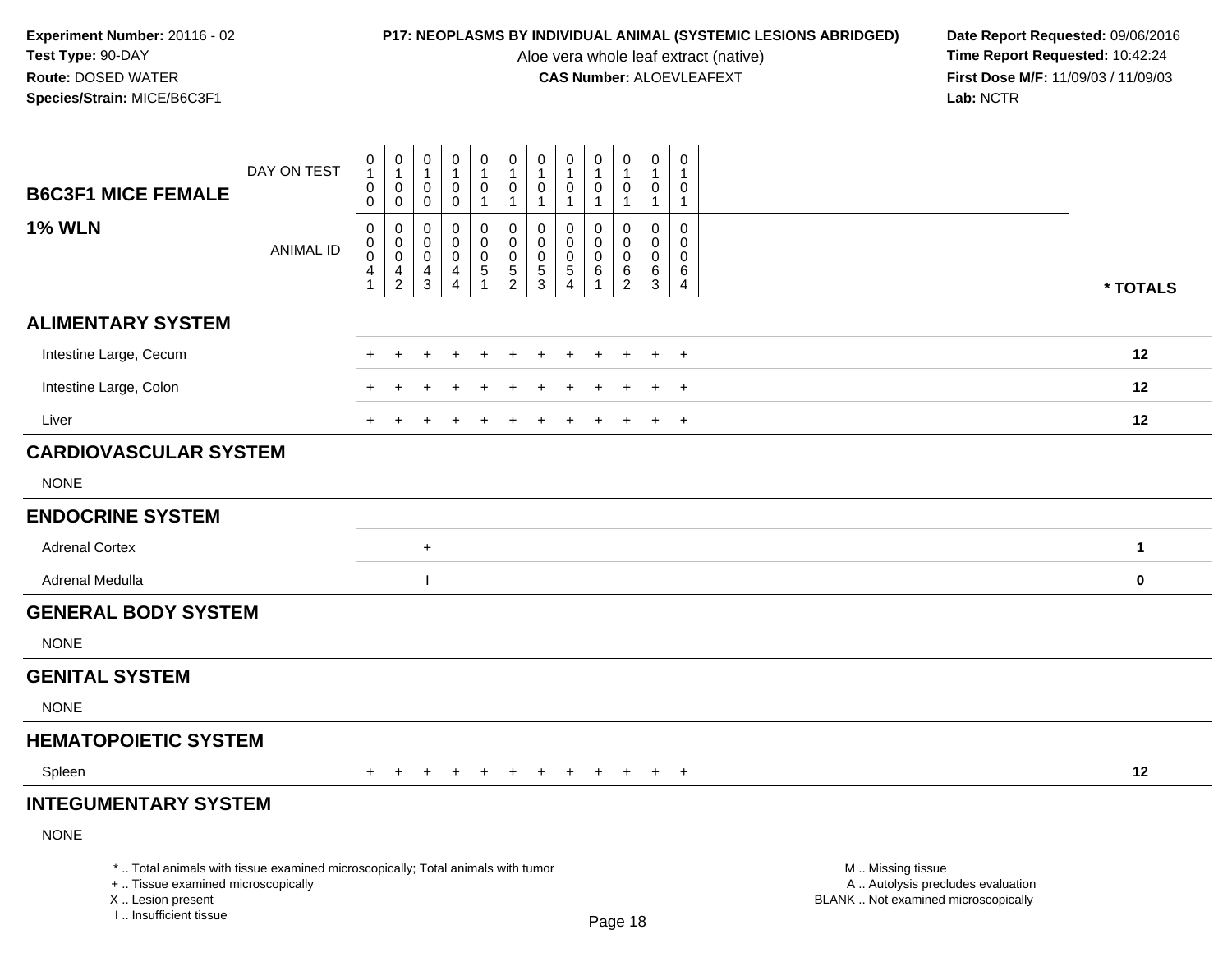Aloe vera whole leaf extract (native)<br>**CAS Number:** ALOEVLEAFEXT

**P17: NEOPLASMS BY INDIVIDUAL ANIMAL (SYSTEMIC LESIONS ABRIDGED)** Date Report Requested: 09/06/2016<br>Aloe vera whole leaf extract (native) **Time Report Requested:** 10:42:24 **First Dose M/F:** 11/09/03 / 11/09/03<br>Lab: NCTR **Lab:** NCTR

| <b>B6C3F1 MICE FEMALE</b>     | DAY ON TEST      | 0<br>$\mathbf{1}$<br>0<br>0 | $\begin{smallmatrix}0\1\end{smallmatrix}$<br>$\boldsymbol{0}$<br>0 | $\boldsymbol{0}$<br>$\mathbf{1}$<br>$\pmb{0}$<br>$\pmb{0}$    | $\mathbf 0$<br>$\overline{1}$<br>0<br>$\mathbf 0$                        | $\begin{smallmatrix}0\\1\end{smallmatrix}$<br>0 | $\begin{smallmatrix}0\\1\end{smallmatrix}$<br>$\pmb{0}$<br>$\mathbf{1}$         | $\begin{smallmatrix}0\\1\end{smallmatrix}$<br>$\mathbf 0$<br>1 | $\pmb{0}$<br>$\mathbf{1}$<br>0                     | 0<br>$\mathbf{1}$<br>0   | 0<br>0                            | 0<br>$\mathbf{1}$<br>$\boldsymbol{0}$           | 0<br>$\mathbf 1$<br>0<br>1      |          |
|-------------------------------|------------------|-----------------------------|--------------------------------------------------------------------|---------------------------------------------------------------|--------------------------------------------------------------------------|-------------------------------------------------|---------------------------------------------------------------------------------|----------------------------------------------------------------|----------------------------------------------------|--------------------------|-----------------------------------|-------------------------------------------------|---------------------------------|----------|
| <b>1% WLN</b>                 | <b>ANIMAL ID</b> | 0<br>0<br>0<br>4            | 0<br>0<br>$\boldsymbol{0}$<br>$\overline{4}$<br>$\overline{2}$     | 0<br>$\pmb{0}$<br>$\pmb{0}$<br>$\overline{4}$<br>$\mathbf{3}$ | 0<br>$\boldsymbol{0}$<br>$\mathbf 0$<br>$\overline{4}$<br>$\overline{4}$ | 0<br>0<br>$\pmb{0}$<br>$\sqrt{5}$               | 0<br>$\pmb{0}$<br>$\begin{smallmatrix}0\0\0\end{smallmatrix}$<br>$\overline{c}$ | 0<br>$\pmb{0}$<br>$\pmb{0}$<br>5<br>3                          | 0<br>$\pmb{0}$<br>$\pmb{0}$<br>5<br>$\overline{4}$ | 0<br>0<br>$\pmb{0}$<br>6 | 0<br>0<br>$\pmb{0}$<br>$\,6$<br>2 | $\mathbf{0}$<br>0<br>$\boldsymbol{0}$<br>6<br>3 | 0<br>0<br>$\mathbf 0$<br>6<br>4 | * TOTALS |
| <b>MUSCULOSKELETAL SYSTEM</b> |                  |                             |                                                                    |                                                               |                                                                          |                                                 |                                                                                 |                                                                |                                                    |                          |                                   |                                                 |                                 |          |
| <b>NONE</b>                   |                  |                             |                                                                    |                                                               |                                                                          |                                                 |                                                                                 |                                                                |                                                    |                          |                                   |                                                 |                                 |          |
| <b>NERVOUS SYSTEM</b>         |                  |                             |                                                                    |                                                               |                                                                          |                                                 |                                                                                 |                                                                |                                                    |                          |                                   |                                                 |                                 |          |
| <b>NONE</b>                   |                  |                             |                                                                    |                                                               |                                                                          |                                                 |                                                                                 |                                                                |                                                    |                          |                                   |                                                 |                                 |          |
| <b>RESPIRATORY SYSTEM</b>     |                  |                             |                                                                    |                                                               |                                                                          |                                                 |                                                                                 |                                                                |                                                    |                          |                                   |                                                 |                                 |          |
| <b>NONE</b>                   |                  |                             |                                                                    |                                                               |                                                                          |                                                 |                                                                                 |                                                                |                                                    |                          |                                   |                                                 |                                 |          |
| <b>SPECIAL SENSES SYSTEM</b>  |                  |                             |                                                                    |                                                               |                                                                          |                                                 |                                                                                 |                                                                |                                                    |                          |                                   |                                                 |                                 |          |
| <b>NONE</b>                   |                  |                             |                                                                    |                                                               |                                                                          |                                                 |                                                                                 |                                                                |                                                    |                          |                                   |                                                 |                                 |          |
| <b>URINARY SYSTEM</b>         |                  |                             |                                                                    |                                                               |                                                                          |                                                 |                                                                                 |                                                                |                                                    |                          |                                   |                                                 |                                 |          |
| Kidney                        |                  | $+$                         | $+$                                                                | $+$                                                           | $\pm$                                                                    | $+$                                             | $+$                                                                             | $+$                                                            | $+$                                                | $+$                      | $+$                               | $+$                                             | $+$                             | 12       |
| <b>SYSTEMIC LESIONS</b>       |                  |                             |                                                                    |                                                               |                                                                          |                                                 |                                                                                 |                                                                |                                                    |                          |                                   |                                                 |                                 |          |
| Multiple Organ                |                  |                             |                                                                    |                                                               |                                                                          |                                                 |                                                                                 |                                                                |                                                    |                          | $+$                               | $+$                                             | $+$                             | 12       |

+ .. Tissue examined microscopically

X .. Lesion present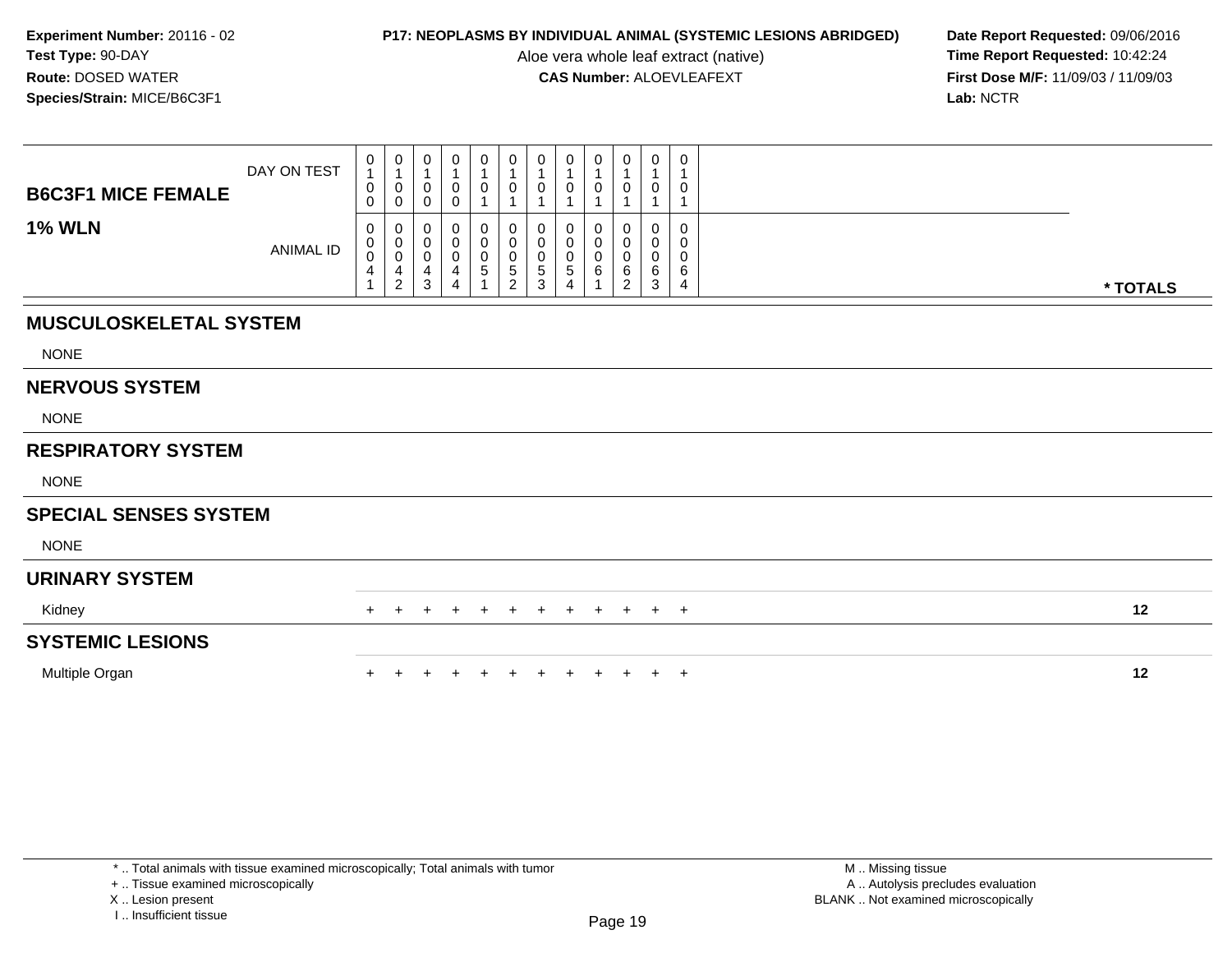Aloe vera whole leaf extract (native)<br>**CAS Number:** ALOEVLEAFEXT

| <b>B6C3F1 MICE FEMALE</b>                                                                                                                                             | DAY ON TEST      | $\pmb{0}$<br>$\mathbf{1}$<br>$\pmb{0}$<br>0                      | $\pmb{0}$<br>$\mathbf{1}$<br>$\mathbf 0$<br>$\mathbf 0$ | $\mathbf 0$<br>$\mathbf{1}$<br>$\mathbf 0$<br>0             | $\pmb{0}$<br>$\mathbf{1}$<br>$\mathbf 0$<br>$\mathbf 0$ | $\mathbf 0$<br>$\mathbf{1}$<br>$\mathbf 0$<br>$\mathbf{1}$    | $\pmb{0}$<br>$\mathbf{1}$<br>$\pmb{0}$<br>$\mathbf{1}$ | $\pmb{0}$<br>$\overline{1}$<br>$\mathbf 0$<br>$\mathbf{1}$ | $\pmb{0}$<br>$\overline{1}$<br>$\mathbf 0$<br>$\mathbf{1}$    | $\pmb{0}$<br>$\mathbf{1}$<br>$\mathbf 0$<br>$\mathbf{1}$                       | $\pmb{0}$<br>$\mathbf{1}$<br>$\mathsf{O}\xspace$<br>$\mathbf{1}$ | $\mathbf 0$<br>$\mathbf{1}$<br>$\mathbf 0$<br>$\mathbf{1}$     | $\mathbf 0$<br>1<br>$\Omega$<br>$\mathbf{1}$                  |                                                                                               |          |
|-----------------------------------------------------------------------------------------------------------------------------------------------------------------------|------------------|------------------------------------------------------------------|---------------------------------------------------------|-------------------------------------------------------------|---------------------------------------------------------|---------------------------------------------------------------|--------------------------------------------------------|------------------------------------------------------------|---------------------------------------------------------------|--------------------------------------------------------------------------------|------------------------------------------------------------------|----------------------------------------------------------------|---------------------------------------------------------------|-----------------------------------------------------------------------------------------------|----------|
| <b>2% WLN</b>                                                                                                                                                         | <b>ANIMAL ID</b> | $\mathbf 0$<br>$\boldsymbol{0}$<br>$\frac{2}{2}$<br>$\mathbf{1}$ | $\mathbf 0$<br>$\mathbf 0$<br>$\frac{2}{2}$             | $\mathbf 0$<br>$\mathbf 0$<br>$\frac{2}{2}$<br>$\mathbf{3}$ | $\mathbf 0$<br>$\mathbf 0$<br>$\frac{2}{2}$             | $\mathbf 0$<br>$\mathbf 0$<br>$\frac{2}{3}$<br>$\overline{1}$ | 0<br>$\mathbf 0$<br>$\frac{2}{3}$<br>$\overline{2}$    | $\mathbf 0$<br>$\pmb{0}$<br>$\frac{2}{3}$                  | $\mathbf 0$<br>$\mathbf 0$<br>$\frac{2}{3}$<br>$\overline{4}$ | $\mathbf 0$<br>$\mathbf 0$<br>$\overline{2}$<br>$\overline{4}$<br>$\mathbf{1}$ | $\mathbf 0$<br>$\mathbf 0$<br>$\frac{2}{4}$<br>$\overline{2}$    | 0<br>$\boldsymbol{0}$<br>$\overline{2}$<br>$\overline{4}$<br>3 | $\Omega$<br>$\Omega$<br>$\overline{a}$<br>4<br>$\overline{4}$ |                                                                                               | * TOTALS |
| <b>ALIMENTARY SYSTEM</b>                                                                                                                                              |                  |                                                                  |                                                         |                                                             |                                                         |                                                               |                                                        |                                                            |                                                               |                                                                                |                                                                  |                                                                |                                                               |                                                                                               |          |
| Intestine Large, Cecum                                                                                                                                                |                  | $\ddot{}$                                                        |                                                         | ÷                                                           |                                                         |                                                               | $\div$                                                 |                                                            |                                                               |                                                                                | $\ddot{}$                                                        | $\div$                                                         | $+$                                                           |                                                                                               | 11       |
| Intestine Large, Colon                                                                                                                                                |                  | $\ddot{}$                                                        |                                                         |                                                             |                                                         |                                                               |                                                        |                                                            |                                                               |                                                                                |                                                                  |                                                                | $\ddot{}$                                                     |                                                                                               | 11       |
| Liver                                                                                                                                                                 |                  | $+$                                                              |                                                         |                                                             |                                                         |                                                               |                                                        |                                                            |                                                               |                                                                                |                                                                  | +                                                              | $+$                                                           |                                                                                               | 11       |
| <b>CARDIOVASCULAR SYSTEM</b>                                                                                                                                          |                  |                                                                  |                                                         |                                                             |                                                         |                                                               |                                                        |                                                            |                                                               |                                                                                |                                                                  |                                                                |                                                               |                                                                                               |          |
| <b>NONE</b>                                                                                                                                                           |                  |                                                                  |                                                         |                                                             |                                                         |                                                               |                                                        |                                                            |                                                               |                                                                                |                                                                  |                                                                |                                                               |                                                                                               |          |
| <b>ENDOCRINE SYSTEM</b>                                                                                                                                               |                  |                                                                  |                                                         |                                                             |                                                         |                                                               |                                                        |                                                            |                                                               |                                                                                |                                                                  |                                                                |                                                               |                                                                                               |          |
| <b>NONE</b>                                                                                                                                                           |                  |                                                                  |                                                         |                                                             |                                                         |                                                               |                                                        |                                                            |                                                               |                                                                                |                                                                  |                                                                |                                                               |                                                                                               |          |
| <b>GENERAL BODY SYSTEM</b>                                                                                                                                            |                  |                                                                  |                                                         |                                                             |                                                         |                                                               |                                                        |                                                            |                                                               |                                                                                |                                                                  |                                                                |                                                               |                                                                                               |          |
| <b>NONE</b>                                                                                                                                                           |                  |                                                                  |                                                         |                                                             |                                                         |                                                               |                                                        |                                                            |                                                               |                                                                                |                                                                  |                                                                |                                                               |                                                                                               |          |
| <b>GENITAL SYSTEM</b>                                                                                                                                                 |                  |                                                                  |                                                         |                                                             |                                                         |                                                               |                                                        |                                                            |                                                               |                                                                                |                                                                  |                                                                |                                                               |                                                                                               |          |
| Ovary                                                                                                                                                                 |                  |                                                                  |                                                         |                                                             |                                                         |                                                               |                                                        | $\ddot{}$                                                  |                                                               |                                                                                |                                                                  |                                                                |                                                               |                                                                                               | 1        |
| <b>HEMATOPOIETIC SYSTEM</b>                                                                                                                                           |                  |                                                                  |                                                         |                                                             |                                                         |                                                               |                                                        |                                                            |                                                               |                                                                                |                                                                  |                                                                |                                                               |                                                                                               |          |
| Spleen                                                                                                                                                                |                  | $+$                                                              |                                                         |                                                             |                                                         |                                                               |                                                        |                                                            |                                                               |                                                                                |                                                                  | $\div$                                                         | $\overline{ }$                                                |                                                                                               | 11       |
| <b>INTEGUMENTARY SYSTEM</b>                                                                                                                                           |                  |                                                                  |                                                         |                                                             |                                                         |                                                               |                                                        |                                                            |                                                               |                                                                                |                                                                  |                                                                |                                                               |                                                                                               |          |
| <b>NONE</b>                                                                                                                                                           |                  |                                                                  |                                                         |                                                             |                                                         |                                                               |                                                        |                                                            |                                                               |                                                                                |                                                                  |                                                                |                                                               |                                                                                               |          |
| <b>MUSCULOSKELETAL SYSTEM</b>                                                                                                                                         |                  |                                                                  |                                                         |                                                             |                                                         |                                                               |                                                        |                                                            |                                                               |                                                                                |                                                                  |                                                                |                                                               |                                                                                               |          |
| *  Total animals with tissue examined microscopically; Total animals with tumor<br>+  Tissue examined microscopically<br>X  Lesion present<br>I., Insufficient tissue |                  |                                                                  |                                                         |                                                             |                                                         |                                                               |                                                        |                                                            |                                                               |                                                                                | Page 20                                                          |                                                                |                                                               | M  Missing tissue<br>A  Autolysis precludes evaluation<br>BLANK  Not examined microscopically |          |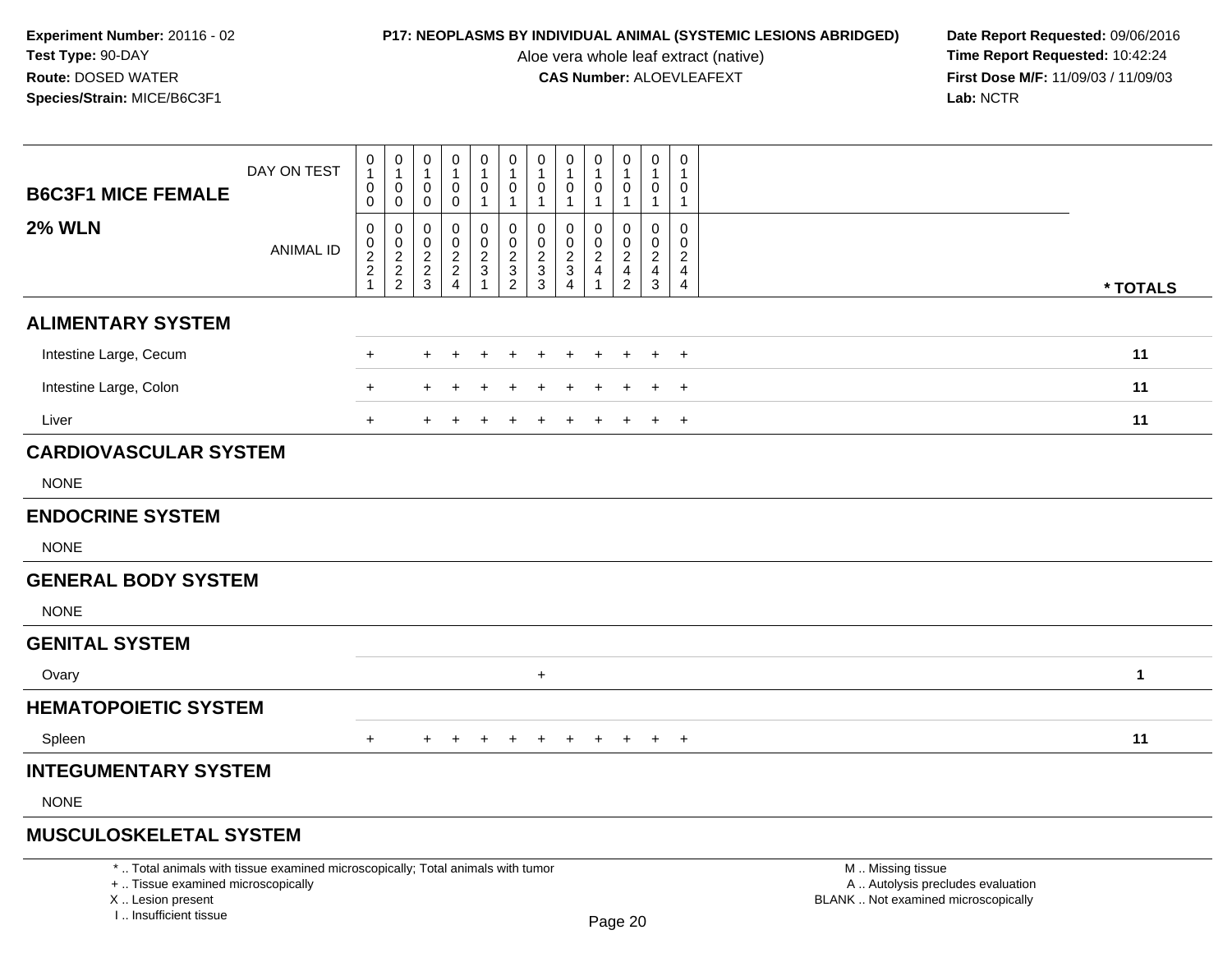Aloe vera whole leaf extract (native)<br>**CAS Number:** ALOEVLEAFEXT

**P17: NEOPLASMS BY INDIVIDUAL ANIMAL (SYSTEMIC LESIONS ABRIDGED)** Date Report Requested: 09/06/2016<br>Aloe vera whole leaf extract (native) **Time Report Requested:** 10:42:24 **First Dose M/F:** 11/09/03 / 11/09/03<br>Lab: NCTR **Lab:** NCTR

| <b>B6C3F1 MICE FEMALE</b>    | DAY ON TEST | $\overline{0}$<br>$\overline{1}$<br>$\pmb{0}$<br>0                   | 0<br>$\mathbf{1}$<br>0<br>0                                  | 0<br>1<br>0<br>0                                          | $\mathbf 0$<br>1<br>0<br>$\pmb{0}$                                     | 0<br>$\mathbf{1}$<br>$\mathsf{O}\xspace$<br>$\mathbf{1}$ | 0<br>0                               | 0<br>$\mathbf{1}$<br>0<br>$\mathbf 1$      | 0<br>0                                        | 0<br>0                                    | 0<br>0                                                                | 0<br>$\mathbf 1$<br>0                                               | 0<br>0                                                       |          |  |
|------------------------------|-------------|----------------------------------------------------------------------|--------------------------------------------------------------|-----------------------------------------------------------|------------------------------------------------------------------------|----------------------------------------------------------|--------------------------------------|--------------------------------------------|-----------------------------------------------|-------------------------------------------|-----------------------------------------------------------------------|---------------------------------------------------------------------|--------------------------------------------------------------|----------|--|
| <b>2% WLN</b>                | ANIMAL ID   | 0<br>$\begin{smallmatrix} 0\\2\\2 \end{smallmatrix}$<br>$\mathbf{1}$ | 0<br>$\begin{matrix} 0 \\ 2 \\ 2 \end{matrix}$<br>$\sqrt{2}$ | 0<br>$\mathbf 0$<br>$\overline{c}$<br>$\overline{2}$<br>3 | 0<br>$\begin{smallmatrix} 0\\2\\2 \end{smallmatrix}$<br>$\overline{4}$ | 0<br>$\frac{0}{2}$<br>$\overline{1}$                     | 0<br>$\frac{0}{2}$<br>$\overline{2}$ | $\pmb{0}$<br>$\frac{0}{2}$<br>$\mathbf{3}$ | 0<br>0<br>$\boldsymbol{2}$<br>$\sqrt{3}$<br>4 | $\boldsymbol{0}$<br>$\boldsymbol{2}$<br>4 | 0<br>0<br>$\overline{c}$<br>$\overline{\mathbf{4}}$<br>$\overline{2}$ | 0<br>0<br>$\overline{c}$<br>$\overline{\mathbf{4}}$<br>$\mathbf{3}$ | 0<br>0<br>$\overline{c}$<br>$\overline{4}$<br>$\overline{4}$ | * TOTALS |  |
| <b>NONE</b>                  |             |                                                                      |                                                              |                                                           |                                                                        |                                                          |                                      |                                            |                                               |                                           |                                                                       |                                                                     |                                                              |          |  |
| <b>NERVOUS SYSTEM</b>        |             |                                                                      |                                                              |                                                           |                                                                        |                                                          |                                      |                                            |                                               |                                           |                                                                       |                                                                     |                                                              |          |  |
| <b>NONE</b>                  |             |                                                                      |                                                              |                                                           |                                                                        |                                                          |                                      |                                            |                                               |                                           |                                                                       |                                                                     |                                                              |          |  |
| <b>RESPIRATORY SYSTEM</b>    |             |                                                                      |                                                              |                                                           |                                                                        |                                                          |                                      |                                            |                                               |                                           |                                                                       |                                                                     |                                                              |          |  |
| <b>NONE</b>                  |             |                                                                      |                                                              |                                                           |                                                                        |                                                          |                                      |                                            |                                               |                                           |                                                                       |                                                                     |                                                              |          |  |
| <b>SPECIAL SENSES SYSTEM</b> |             |                                                                      |                                                              |                                                           |                                                                        |                                                          |                                      |                                            |                                               |                                           |                                                                       |                                                                     |                                                              |          |  |
| <b>NONE</b>                  |             |                                                                      |                                                              |                                                           |                                                                        |                                                          |                                      |                                            |                                               |                                           |                                                                       |                                                                     |                                                              |          |  |
| <b>URINARY SYSTEM</b>        |             |                                                                      |                                                              |                                                           |                                                                        |                                                          |                                      |                                            |                                               |                                           |                                                                       |                                                                     |                                                              |          |  |
| Kidney                       |             | $+$                                                                  |                                                              | $+$                                                       | $\pm$                                                                  | $^{+}$                                                   | $+$                                  | $+$                                        | $+$                                           | $+$                                       | $+$                                                                   | $+$                                                                 | $+$                                                          | 11       |  |
| <b>SYSTEMIC LESIONS</b>      |             |                                                                      |                                                              |                                                           |                                                                        |                                                          |                                      |                                            |                                               |                                           |                                                                       |                                                                     |                                                              |          |  |
| Multiple Organ               |             | $\ddot{}$                                                            |                                                              | ÷                                                         |                                                                        |                                                          |                                      |                                            |                                               | $+$                                       | $+$                                                                   | $+$                                                                 | $+$                                                          | 11       |  |

+ .. Tissue examined microscopically

X .. Lesion present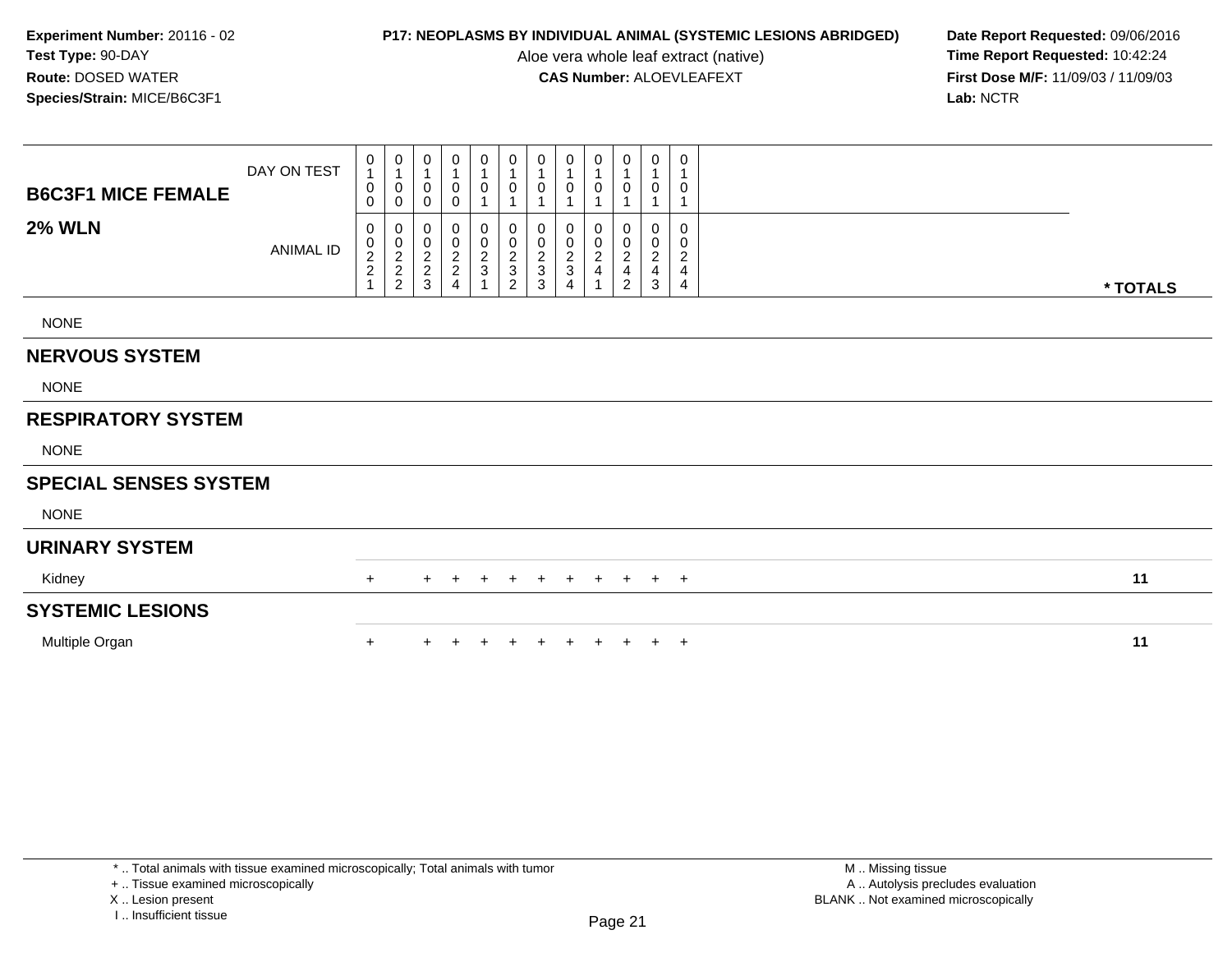I .. Insufficient tissue

Aloe vera whole leaf extract (native)<br>**CAS Number:** ALOEVLEAFEXT

**P17: NEOPLASMS BY INDIVIDUAL ANIMAL (SYSTEMIC LESIONS ABRIDGED)** Date Report Requested: 09/06/2016<br>Aloe vera whole leaf extract (native) **Time Report Requested:** 10:42:24 **First Dose M/F:** 11/09/03 / 11/09/03<br>Lab: NCTR **Lab:** NCTR

| <b>B6C3F1 MICE FEMALE</b>                                                                                                                  | DAY ON TEST      | $\,0\,$<br>$\mathbf{1}$<br>$\pmb{0}$<br>$\mathbf 0$                 | $\pmb{0}$<br>$\overline{1}$<br>$\mathbf 0$<br>$\mathbf 0$                                       | 0<br>$\overline{1}$<br>$\mathbf 0$<br>$\mathbf 0$ | $\mathbf 0$<br>$\mathbf{1}$<br>$\mathbf 0$<br>$\mathbf 0$                        | $\mathbf 0$<br>$\mathbf{1}$<br>$\mathbf 0$<br>$\mathbf{1}$ | $\mathbf 0$<br>$\mathbf{1}$<br>0<br>$\mathbf{1}$                   | $\pmb{0}$<br>$\mathbf{1}$<br>0<br>$\mathbf{1}$                         | $\mathbf 0$<br>$\overline{1}$<br>$\mathbf 0$<br>$\mathbf{1}$ | $\mathbf 0$<br>$\overline{1}$<br>$\mathbf 0$<br>$\mathbf 1$              | 0<br>$\mathbf{1}$<br>0<br>$\mathbf{1}$                      | $\mathbf 0$<br>$\overline{1}$<br>$\mathbf 0$<br>$\overline{1}$   | 0<br>1<br>0<br>$\mathbf{1}$                                          |                                                                                               |
|--------------------------------------------------------------------------------------------------------------------------------------------|------------------|---------------------------------------------------------------------|-------------------------------------------------------------------------------------------------|---------------------------------------------------|----------------------------------------------------------------------------------|------------------------------------------------------------|--------------------------------------------------------------------|------------------------------------------------------------------------|--------------------------------------------------------------|--------------------------------------------------------------------------|-------------------------------------------------------------|------------------------------------------------------------------|----------------------------------------------------------------------|-----------------------------------------------------------------------------------------------|
| <b>3% WLN</b>                                                                                                                              | <b>ANIMAL ID</b> | $\pmb{0}$<br>$\pmb{0}$<br>$\mathbf{1}$<br>$\pmb{0}$<br>$\mathbf{1}$ | $\boldsymbol{0}$<br>$\begin{smallmatrix}0\\1\end{smallmatrix}$<br>$\mathbf 0$<br>$\overline{2}$ | 0<br>0<br>$\overline{1}$<br>0<br>3                | $\Omega$<br>$\mathbf 0$<br>$\mathbf{1}$<br>$\mathbf 0$<br>$\boldsymbol{\Lambda}$ | 0<br>$\mathbf 0$<br>$\mathbf{1}$                           | 0<br>$\pmb{0}$<br>$\mathbf{1}$<br>$\mathbf{1}$<br>$\boldsymbol{2}$ | $\pmb{0}$<br>$\pmb{0}$<br>$\mathbf{1}$<br>$\mathbf{1}$<br>$\mathbf{3}$ | $\mathbf{0}$<br>$\mathbf 0$<br>$\overline{4}$                | $\mathbf 0$<br>$\boldsymbol{0}$<br>$\overline{1}$<br>$\overline{c}$<br>1 | $\mathbf 0$<br>$\mathbf 0$<br>$\mathbf{1}$<br>$\frac{2}{2}$ | $\mathbf 0$<br>$\boldsymbol{0}$<br>$\mathbf{1}$<br>$\frac{2}{3}$ | $\mathbf 0$<br>0<br>$\mathbf{1}$<br>$\overline{2}$<br>$\overline{4}$ | * TOTALS                                                                                      |
| <b>ALIMENTARY SYSTEM</b>                                                                                                                   |                  |                                                                     |                                                                                                 |                                                   |                                                                                  |                                                            |                                                                    |                                                                        |                                                              |                                                                          |                                                             |                                                                  |                                                                      |                                                                                               |
| Esophagus                                                                                                                                  |                  | $+$                                                                 |                                                                                                 |                                                   |                                                                                  |                                                            |                                                                    |                                                                        |                                                              |                                                                          | $\div$                                                      | ÷                                                                | $+$                                                                  | 12                                                                                            |
| Gallbladder                                                                                                                                |                  | +                                                                   |                                                                                                 |                                                   |                                                                                  |                                                            |                                                                    |                                                                        |                                                              |                                                                          |                                                             |                                                                  | $\ddot{}$                                                            | 12                                                                                            |
| Intestine Large, Cecum                                                                                                                     |                  |                                                                     |                                                                                                 |                                                   |                                                                                  |                                                            |                                                                    |                                                                        |                                                              |                                                                          |                                                             |                                                                  | $\ddot{}$                                                            | 12                                                                                            |
| Intestine Large, Colon                                                                                                                     |                  |                                                                     |                                                                                                 |                                                   |                                                                                  |                                                            |                                                                    |                                                                        |                                                              |                                                                          |                                                             |                                                                  | $\ddot{}$                                                            | 12                                                                                            |
| Intestine Large, Rectum                                                                                                                    |                  | $+$                                                                 |                                                                                                 |                                                   |                                                                                  |                                                            |                                                                    |                                                                        |                                                              |                                                                          |                                                             | $+$                                                              | M                                                                    | 11                                                                                            |
| Intestine Small, Duodenum                                                                                                                  |                  | $\pm$                                                               |                                                                                                 |                                                   |                                                                                  |                                                            |                                                                    |                                                                        |                                                              |                                                                          | $\div$                                                      | $\ddot{}$                                                        | $\overline{+}$                                                       | 12                                                                                            |
| Intestine Small, Ileum                                                                                                                     |                  |                                                                     |                                                                                                 |                                                   |                                                                                  |                                                            |                                                                    |                                                                        |                                                              |                                                                          |                                                             |                                                                  | $\ddot{}$                                                            | 12                                                                                            |
| Intestine Small, Jejunum                                                                                                                   |                  |                                                                     |                                                                                                 |                                                   |                                                                                  |                                                            |                                                                    |                                                                        |                                                              |                                                                          |                                                             |                                                                  | $\ddot{}$                                                            | 12                                                                                            |
| Liver                                                                                                                                      |                  |                                                                     |                                                                                                 |                                                   |                                                                                  |                                                            |                                                                    |                                                                        |                                                              |                                                                          |                                                             |                                                                  | $\ddot{}$                                                            | 12                                                                                            |
| Pancreas                                                                                                                                   |                  | $+$                                                                 |                                                                                                 |                                                   |                                                                                  |                                                            |                                                                    |                                                                        |                                                              |                                                                          |                                                             |                                                                  | $\ddot{}$                                                            | 12                                                                                            |
| Salivary Glands                                                                                                                            |                  | +                                                                   |                                                                                                 |                                                   |                                                                                  |                                                            |                                                                    |                                                                        |                                                              |                                                                          |                                                             | $\ddot{}$                                                        | $\ddot{}$                                                            | 12                                                                                            |
| Stomach, Forestomach                                                                                                                       |                  |                                                                     |                                                                                                 |                                                   |                                                                                  |                                                            |                                                                    |                                                                        |                                                              |                                                                          |                                                             |                                                                  |                                                                      | 12                                                                                            |
| Stomach, Glandular                                                                                                                         |                  | $+$                                                                 |                                                                                                 |                                                   |                                                                                  |                                                            |                                                                    |                                                                        |                                                              |                                                                          |                                                             | +                                                                | $\overline{+}$                                                       | 12                                                                                            |
| <b>CARDIOVASCULAR SYSTEM</b>                                                                                                               |                  |                                                                     |                                                                                                 |                                                   |                                                                                  |                                                            |                                                                    |                                                                        |                                                              |                                                                          |                                                             |                                                                  |                                                                      |                                                                                               |
| <b>Blood Vessel</b>                                                                                                                        |                  | $+$                                                                 |                                                                                                 |                                                   |                                                                                  |                                                            |                                                                    |                                                                        |                                                              |                                                                          |                                                             |                                                                  | $\overline{ }$                                                       | 12                                                                                            |
| Heart                                                                                                                                      |                  |                                                                     |                                                                                                 |                                                   |                                                                                  |                                                            |                                                                    |                                                                        |                                                              |                                                                          |                                                             | $\ddot{}$                                                        | $\overline{+}$                                                       | 12                                                                                            |
| *  Total animals with tissue examined microscopically; Total animals with tumor<br>+  Tissue examined microscopically<br>X  Lesion present |                  |                                                                     |                                                                                                 |                                                   |                                                                                  |                                                            |                                                                    |                                                                        |                                                              |                                                                          |                                                             |                                                                  |                                                                      | M  Missing tissue<br>A  Autolysis precludes evaluation<br>BLANK  Not examined microscopically |

Page 22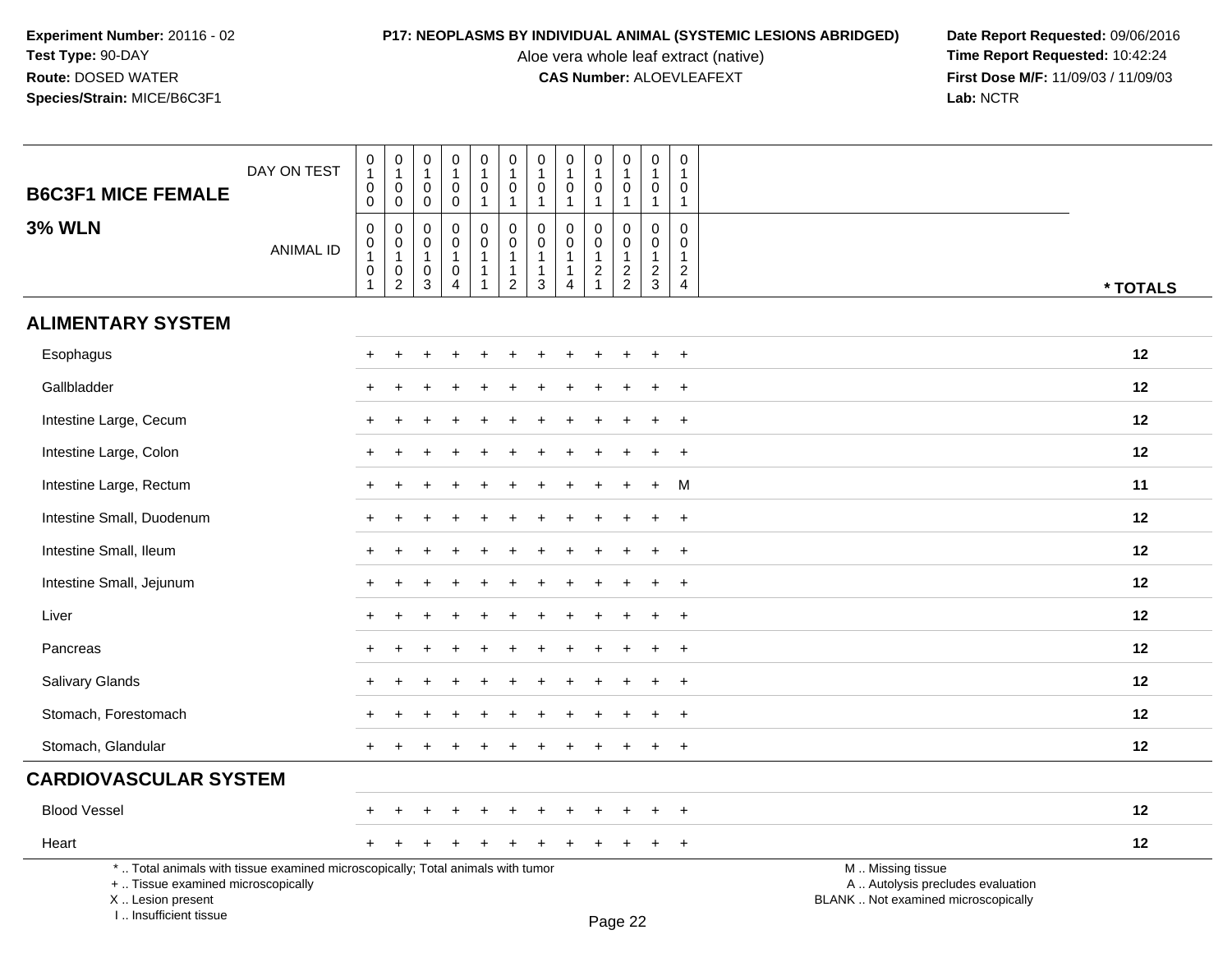Aloe vera whole leaf extract (native)<br>**CAS Number:** ALOEVLEAFEXT

**P17: NEOPLASMS BY INDIVIDUAL ANIMAL (SYSTEMIC LESIONS ABRIDGED)** Date Report Requested: 09/06/2016<br>Aloe vera whole leaf extract (native) **Time Report Requested:** 10:42:24 **First Dose M/F:** 11/09/03 / 11/09/03<br>Lab: NCTR **Lab:** NCTR

| <b>B6C3F1 MICE FEMALE</b>                                                                                                                 | DAY ON TEST      | 0<br>$\mathbf{1}$<br>0<br>0               | $\mathbf 0$<br>$\mathbf{1}$<br>$\mathbf 0$<br>$\mathbf 0$                     | 0<br>1<br>0<br>0                                            | 0<br>$\mathbf{1}$<br>$\mathbf 0$<br>$\mathbf 0$                       | $\mathbf 0$<br>$\mathbf{1}$<br>$\mathsf{O}$     | $\pmb{0}$<br>$\mathbf{1}$<br>$\pmb{0}$<br>$\mathbf{1}$                       | $\mathbf 0$<br>$\overline{1}$<br>$\mathbf 0$<br>$\mathbf{1}$                   | 0<br>$\overline{1}$<br>$\mathbf{0}$<br>-1                      | $\pmb{0}$<br>$\mathbf{1}$<br>$\mathbf 0$<br>$\mathbf{1}$                    | $\mathbf 0$<br>$\mathbf{1}$<br>$\mathsf{O}\xspace$                        | 0<br>$\mathbf{1}$<br>$\mathsf{O}\xspace$<br>$\mathbf{1}$                     | 0<br>$\mathbf 1$<br>0<br>$\mathbf{1}$                                          |                                                                                               |
|-------------------------------------------------------------------------------------------------------------------------------------------|------------------|-------------------------------------------|-------------------------------------------------------------------------------|-------------------------------------------------------------|-----------------------------------------------------------------------|-------------------------------------------------|------------------------------------------------------------------------------|--------------------------------------------------------------------------------|----------------------------------------------------------------|-----------------------------------------------------------------------------|---------------------------------------------------------------------------|------------------------------------------------------------------------------|--------------------------------------------------------------------------------|-----------------------------------------------------------------------------------------------|
| <b>3% WLN</b>                                                                                                                             | <b>ANIMAL ID</b> | 0<br>$\pmb{0}$<br>$\mathbf{1}$<br>0<br>-1 | $\mathbf 0$<br>$\mathbf 0$<br>$\overline{1}$<br>$\mathbf 0$<br>$\overline{2}$ | $\Omega$<br>$\mathbf 0$<br>$\mathbf{1}$<br>$\mathbf 0$<br>3 | $\Omega$<br>$\Omega$<br>$\mathbf{1}$<br>$\mathbf 0$<br>$\overline{4}$ | 1<br>$\mathbf 0$<br>0<br>$\mathbf{1}$<br>1<br>1 | $\mathbf 0$<br>$\mathbf 0$<br>$\mathbf{1}$<br>$\mathbf{1}$<br>$\overline{2}$ | $\mathbf 0$<br>$\mathbf 0$<br>$\overline{1}$<br>$\overline{1}$<br>$\mathbf{3}$ | $\mathbf 0$<br>$\Omega$<br>$\overline{1}$<br>$\mathbf{1}$<br>4 | $\Omega$<br>$\mathbf 0$<br>$\mathbf{1}$<br>$\overline{2}$<br>$\overline{1}$ | 1<br>0<br>$\mathbf 0$<br>$\mathbf{1}$<br>$\overline{c}$<br>$\overline{2}$ | $\mathbf 0$<br>$\mathbf 0$<br>$\mathbf{1}$<br>$\overline{2}$<br>$\mathbf{3}$ | $\mathbf 0$<br>$\mathbf 0$<br>$\mathbf{1}$<br>$\overline{2}$<br>$\overline{4}$ | * TOTALS                                                                                      |
| <b>ENDOCRINE SYSTEM</b>                                                                                                                   |                  |                                           |                                                                               |                                                             |                                                                       |                                                 |                                                                              |                                                                                |                                                                |                                                                             |                                                                           |                                                                              |                                                                                |                                                                                               |
| <b>Adrenal Cortex</b>                                                                                                                     |                  |                                           |                                                                               |                                                             |                                                                       |                                                 |                                                                              |                                                                                |                                                                |                                                                             |                                                                           |                                                                              | $\ddot{}$                                                                      | 12                                                                                            |
| Adrenal Medulla                                                                                                                           |                  | $+$                                       | М                                                                             | $\ddot{}$                                                   |                                                                       |                                                 |                                                                              |                                                                                |                                                                |                                                                             |                                                                           |                                                                              | $\ddot{}$                                                                      | 11                                                                                            |
| Islets, Pancreatic                                                                                                                        |                  | +                                         |                                                                               |                                                             |                                                                       |                                                 |                                                                              |                                                                                |                                                                |                                                                             |                                                                           |                                                                              | $\ddot{}$                                                                      | 12                                                                                            |
| Parathyroid Gland                                                                                                                         |                  |                                           |                                                                               |                                                             |                                                                       |                                                 |                                                                              |                                                                                |                                                                |                                                                             |                                                                           |                                                                              | M                                                                              | 10                                                                                            |
| <b>Pituitary Gland</b>                                                                                                                    |                  | $+$                                       | M                                                                             | $\div$                                                      |                                                                       |                                                 |                                                                              |                                                                                |                                                                |                                                                             |                                                                           |                                                                              | $\overline{1}$                                                                 | 11                                                                                            |
| <b>Thyroid Gland</b>                                                                                                                      |                  | $+$                                       | $\ddot{}$                                                                     | $\ddot{}$                                                   | M                                                                     | $+$                                             | $\ddot{}$                                                                    | $\div$                                                                         | ÷                                                              |                                                                             | $\ddot{}$                                                                 | $\ddot{}$                                                                    | $+$                                                                            | 11                                                                                            |
| <b>GENERAL BODY SYSTEM</b>                                                                                                                |                  |                                           |                                                                               |                                                             |                                                                       |                                                 |                                                                              |                                                                                |                                                                |                                                                             |                                                                           |                                                                              |                                                                                |                                                                                               |
| <b>NONE</b>                                                                                                                               |                  |                                           |                                                                               |                                                             |                                                                       |                                                 |                                                                              |                                                                                |                                                                |                                                                             |                                                                           |                                                                              |                                                                                |                                                                                               |
| <b>GENITAL SYSTEM</b>                                                                                                                     |                  |                                           |                                                                               |                                                             |                                                                       |                                                 |                                                                              |                                                                                |                                                                |                                                                             |                                                                           |                                                                              |                                                                                |                                                                                               |
| <b>Clitoral Gland</b>                                                                                                                     |                  |                                           |                                                                               |                                                             |                                                                       |                                                 |                                                                              |                                                                                |                                                                |                                                                             |                                                                           |                                                                              | $\overline{1}$                                                                 | 12                                                                                            |
| Ovary                                                                                                                                     |                  |                                           |                                                                               |                                                             |                                                                       |                                                 |                                                                              |                                                                                |                                                                |                                                                             |                                                                           |                                                                              | $\pm$                                                                          | 12                                                                                            |
| <b>Uterus</b>                                                                                                                             |                  | $+$                                       |                                                                               |                                                             |                                                                       |                                                 |                                                                              |                                                                                |                                                                |                                                                             |                                                                           | $\div$                                                                       | $\overline{+}$                                                                 | 12                                                                                            |
| <b>HEMATOPOIETIC SYSTEM</b>                                                                                                               |                  |                                           |                                                                               |                                                             |                                                                       |                                                 |                                                                              |                                                                                |                                                                |                                                                             |                                                                           |                                                                              |                                                                                |                                                                                               |
| <b>Bone Marrow</b>                                                                                                                        |                  |                                           |                                                                               |                                                             |                                                                       |                                                 |                                                                              |                                                                                |                                                                |                                                                             |                                                                           |                                                                              | $\overline{1}$                                                                 | 12                                                                                            |
| Lymph Node, Mandibular                                                                                                                    |                  |                                           |                                                                               |                                                             |                                                                       |                                                 |                                                                              |                                                                                |                                                                |                                                                             |                                                                           |                                                                              |                                                                                | 12                                                                                            |
| Lymph Node, Mesenteric                                                                                                                    |                  |                                           |                                                                               |                                                             |                                                                       |                                                 |                                                                              |                                                                                |                                                                |                                                                             |                                                                           |                                                                              | $\div$                                                                         | 12                                                                                            |
| *  Total animals with tissue examined microscopically; Total animals with tumor<br>+  Tissue examined microscopically<br>X Lesion present |                  |                                           |                                                                               |                                                             |                                                                       |                                                 |                                                                              |                                                                                |                                                                |                                                                             |                                                                           |                                                                              |                                                                                | M  Missing tissue<br>A  Autolysis precludes evaluation<br>BLANK  Not examined microscopically |

X .. Lesion present I .. Insufficient tissue

Page 23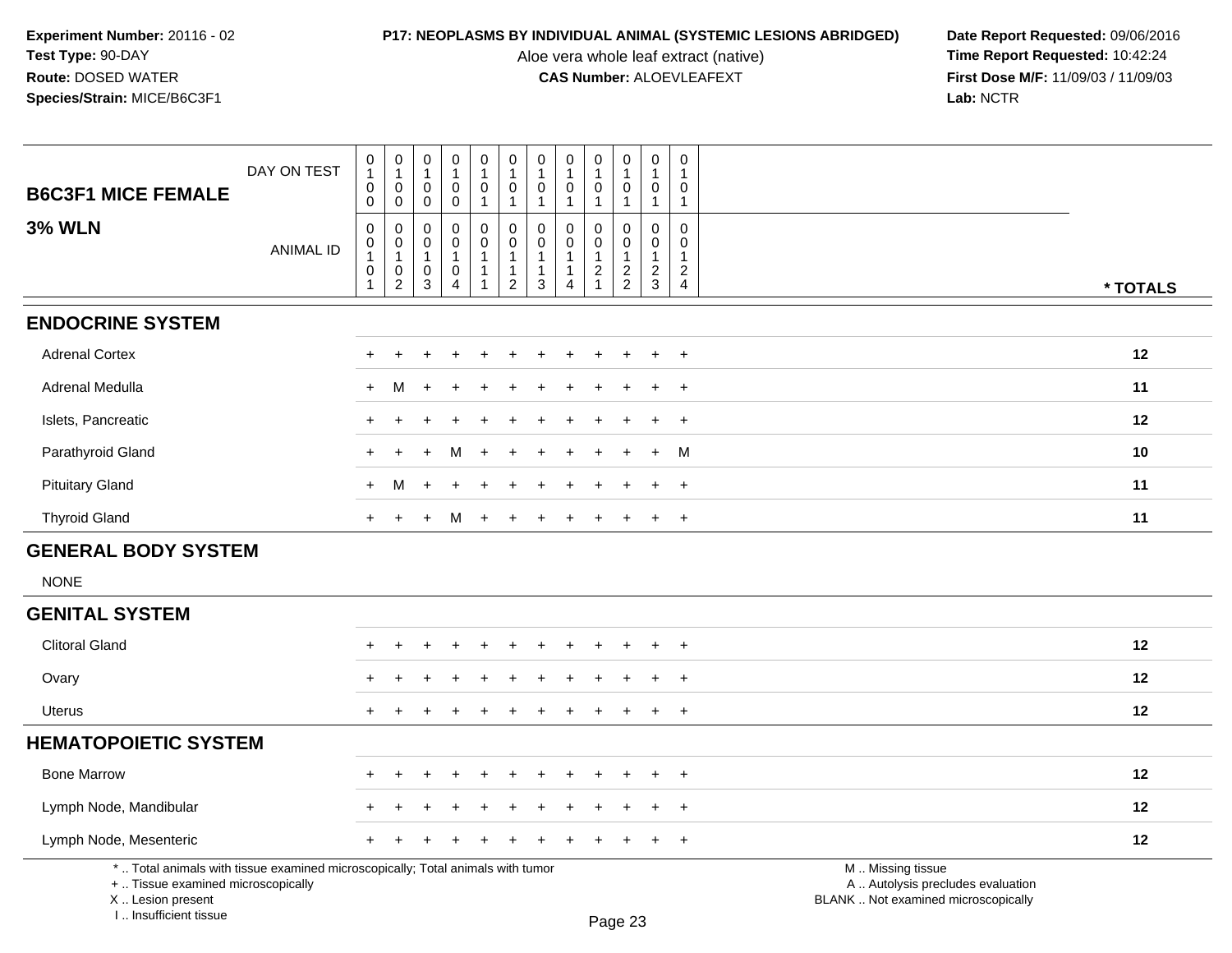Aloe vera whole leaf extract (native)<br>**CAS Number:** ALOEVLEAFEXT

|                                                                                                                                                                     | DAY ON TEST      | $\pmb{0}$<br>$\mathbf{1}$<br>0                                  | $\mathbf 0$<br>$\mathbf{1}$<br>$\overline{0}$                               | $\pmb{0}$<br>$\mathbf{1}$<br>$\mathbf 0$   | $\boldsymbol{0}$<br>$\mathbf{1}$<br>0                                                | $\pmb{0}$<br>$\mathbf{1}$<br>$\mathbf 0$           | $\pmb{0}$<br>$\mathbf{1}$<br>$\mathbf 0$                                     | 0<br>$\overline{1}$<br>$\mathbf 0$       | 0<br>$\overline{1}$<br>$\mathbf 0$                                             | 0<br>$\mathbf{1}$<br>$\mathbf 0$         | $\mathsf 0$<br>$\mathbf{1}$<br>0                                   | $\pmb{0}$<br>$\mathbf 1$<br>0                                                  | $\pmb{0}$<br>$\mathbf{1}$<br>0                                                    |                                                                                               |
|---------------------------------------------------------------------------------------------------------------------------------------------------------------------|------------------|-----------------------------------------------------------------|-----------------------------------------------------------------------------|--------------------------------------------|--------------------------------------------------------------------------------------|----------------------------------------------------|------------------------------------------------------------------------------|------------------------------------------|--------------------------------------------------------------------------------|------------------------------------------|--------------------------------------------------------------------|--------------------------------------------------------------------------------|-----------------------------------------------------------------------------------|-----------------------------------------------------------------------------------------------|
| <b>B6C3F1 MICE FEMALE</b>                                                                                                                                           |                  | $\mathbf 0$                                                     | $\overline{0}$                                                              | $\mathbf 0$                                | $\mathbf 0$                                                                          | $\mathbf{1}$                                       | $\mathbf{1}$                                                                 | -1                                       | $\mathbf{1}$                                                                   | 1                                        | $\mathbf{1}$                                                       | $\mathbf{1}$                                                                   | $\mathbf{1}$                                                                      |                                                                                               |
| <b>3% WLN</b>                                                                                                                                                       | <b>ANIMAL ID</b> | $\mathsf 0$<br>$\mathbf 0$<br>$\mathbf{1}$<br>$\mathbf 0$<br>-1 | $\mathbf 0$<br>$\mathbf 0$<br>$\mathbf{1}$<br>$\mathbf 0$<br>$\overline{c}$ | 0<br>0<br>$\mathbf{1}$<br>$\mathbf 0$<br>3 | $\mathbf 0$<br>$\mathbf 0$<br>$\mathbf{1}$<br>$\mathbf 0$<br>$\overline{\mathbf{4}}$ | 0<br>$\mathbf 0$<br>$\mathbf{1}$<br>$\overline{1}$ | $\mathbf 0$<br>$\mathbf 0$<br>$\mathbf{1}$<br>$\mathbf{1}$<br>$\overline{2}$ | 0<br>$\Omega$<br>$\mathbf{1}$<br>-1<br>3 | $\Omega$<br>$\Omega$<br>$\mathbf{1}$<br>$\mathbf{1}$<br>$\boldsymbol{\Lambda}$ | 0<br>0<br>$\mathbf{1}$<br>$\overline{2}$ | 0<br>$\mathbf 0$<br>$\mathbf{1}$<br>$\boldsymbol{2}$<br>$\sqrt{2}$ | $\pmb{0}$<br>$\mathbf 0$<br>$\mathbf{1}$<br>$\boldsymbol{2}$<br>$\mathfrak{S}$ | $\mathbf 0$<br>$\mathbf{0}$<br>$\overline{1}$<br>$\overline{2}$<br>$\overline{4}$ | * TOTALS                                                                                      |
| Spleen                                                                                                                                                              |                  |                                                                 |                                                                             |                                            |                                                                                      |                                                    |                                                                              |                                          |                                                                                |                                          |                                                                    | $\ddot{}$                                                                      | $\ddot{}$                                                                         | 12                                                                                            |
|                                                                                                                                                                     |                  |                                                                 |                                                                             |                                            |                                                                                      |                                                    |                                                                              |                                          |                                                                                |                                          |                                                                    |                                                                                |                                                                                   |                                                                                               |
| Thymus                                                                                                                                                              |                  |                                                                 |                                                                             |                                            |                                                                                      |                                                    |                                                                              | М                                        | ÷                                                                              | $\ddot{}$                                | $\ddot{}$                                                          | $+$                                                                            | $\ddot{}$                                                                         | 11                                                                                            |
| <b>INTEGUMENTARY SYSTEM</b>                                                                                                                                         |                  |                                                                 |                                                                             |                                            |                                                                                      |                                                    |                                                                              |                                          |                                                                                |                                          |                                                                    |                                                                                |                                                                                   |                                                                                               |
| Mammary Gland                                                                                                                                                       |                  | ÷                                                               | $\div$                                                                      |                                            | $\ddot{}$                                                                            | ÷                                                  |                                                                              |                                          |                                                                                |                                          | $\ddot{}$                                                          | $\ddot{}$                                                                      | $\ddot{}$                                                                         | 12                                                                                            |
| Skin                                                                                                                                                                |                  | $\div$                                                          |                                                                             |                                            |                                                                                      |                                                    |                                                                              |                                          |                                                                                |                                          |                                                                    | $\pm$                                                                          | $\overline{+}$                                                                    | 12                                                                                            |
| <b>MUSCULOSKELETAL SYSTEM</b>                                                                                                                                       |                  |                                                                 |                                                                             |                                            |                                                                                      |                                                    |                                                                              |                                          |                                                                                |                                          |                                                                    |                                                                                |                                                                                   |                                                                                               |
| Bone, Femur                                                                                                                                                         |                  | $\div$                                                          | $\div$                                                                      |                                            |                                                                                      |                                                    |                                                                              |                                          |                                                                                |                                          |                                                                    | $+$                                                                            | $+$                                                                               | 12                                                                                            |
| <b>NERVOUS SYSTEM</b>                                                                                                                                               |                  |                                                                 |                                                                             |                                            |                                                                                      |                                                    |                                                                              |                                          |                                                                                |                                          |                                                                    |                                                                                |                                                                                   |                                                                                               |
| Brain, Brain Stem                                                                                                                                                   |                  |                                                                 |                                                                             |                                            |                                                                                      |                                                    |                                                                              |                                          |                                                                                |                                          |                                                                    | $\div$                                                                         | $\overline{+}$                                                                    | 12                                                                                            |
| Brain, Cerebellum                                                                                                                                                   |                  |                                                                 |                                                                             |                                            |                                                                                      |                                                    |                                                                              |                                          |                                                                                |                                          |                                                                    |                                                                                | $\overline{1}$                                                                    | $12 \overline{ }$                                                                             |
| Brain, Cerebrum                                                                                                                                                     |                  |                                                                 |                                                                             |                                            |                                                                                      |                                                    |                                                                              |                                          |                                                                                |                                          |                                                                    |                                                                                | $\ddot{}$                                                                         | 12                                                                                            |
| <b>RESPIRATORY SYSTEM</b>                                                                                                                                           |                  |                                                                 |                                                                             |                                            |                                                                                      |                                                    |                                                                              |                                          |                                                                                |                                          |                                                                    |                                                                                |                                                                                   |                                                                                               |
| Lung                                                                                                                                                                |                  |                                                                 |                                                                             |                                            |                                                                                      |                                                    |                                                                              |                                          |                                                                                |                                          |                                                                    | $\div$                                                                         | $\ddot{}$                                                                         | $12 \,$                                                                                       |
| Nose                                                                                                                                                                |                  |                                                                 |                                                                             |                                            |                                                                                      |                                                    |                                                                              |                                          |                                                                                |                                          |                                                                    |                                                                                | $\ddot{}$                                                                         | 12                                                                                            |
| Trachea                                                                                                                                                             |                  | $+$                                                             | $\ddot{}$                                                                   |                                            | $\ddot{}$                                                                            | $\ddot{}$                                          | $\ddot{}$                                                                    | $\pm$                                    | $\ddot{}$                                                                      | $\ddot{}$                                | $\ddot{}$                                                          | $+$                                                                            | $+$                                                                               | 12                                                                                            |
| <b>SPECIAL SENSES SYSTEM</b>                                                                                                                                        |                  |                                                                 |                                                                             |                                            |                                                                                      |                                                    |                                                                              |                                          |                                                                                |                                          |                                                                    |                                                                                |                                                                                   |                                                                                               |
| Eye                                                                                                                                                                 |                  | $\pm$                                                           | $\div$                                                                      |                                            |                                                                                      |                                                    |                                                                              |                                          |                                                                                |                                          |                                                                    | $\ddot{}$                                                                      | $+$                                                                               | 12                                                                                            |
| *  Total animals with tissue examined microscopically; Total animals with tumor<br>+  Tissue examined microscopically<br>X  Lesion present<br>I Insufficient tissue |                  |                                                                 |                                                                             |                                            |                                                                                      |                                                    |                                                                              |                                          |                                                                                |                                          | $D_{200}$ $24$                                                     |                                                                                |                                                                                   | M  Missing tissue<br>A  Autolysis precludes evaluation<br>BLANK  Not examined microscopically |